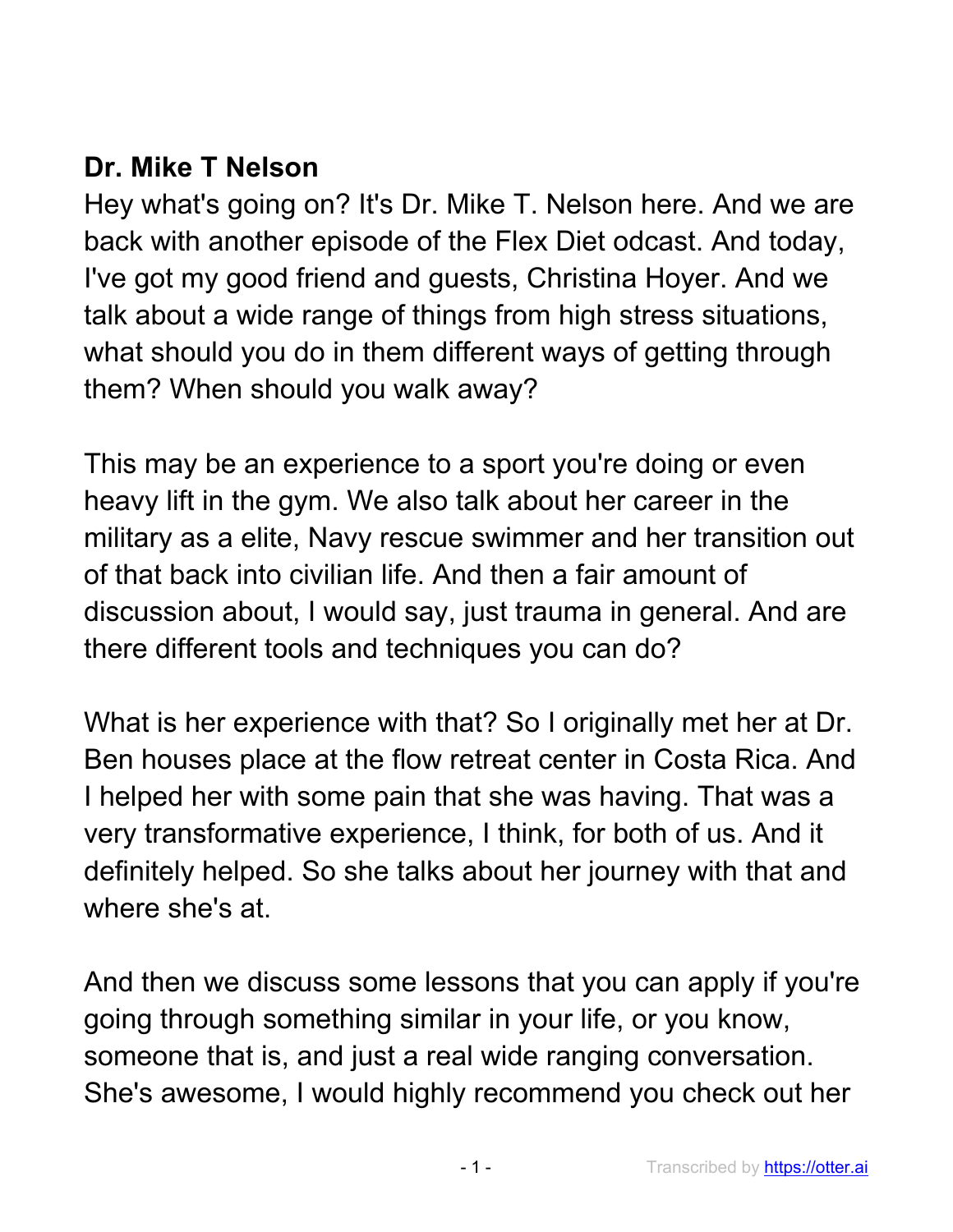stuff, especially most of it, the newer updated stuff is on Instagram, we'll have the link down here below. Really, really wonderful stuff. And she's been out here to the extreme Human Performance Center, done some fun Max, two K's and metabolic cart testing and Moxie and club bells and lifting and sprinting and all that kind of fun stuff. So enjoy this conversation with Christina Hoyer.

This episode is brought to you by the Physiologic Flexibility Certification. So the phys flex certification is four different based interventions of how to become more resilient and more anti fragile. So once you've got the basics down of exercise and basic nutrition and recovery, what should be the next area you would want to focus in.

Or if you know, you're going to be in a high stress situation coming up, or just want to be better prepared for whatever life has for you next, I would argue that these four interventions are the best way to facilitate that ability to be more resilient and anti fragile. So that is the basis of the physiologic flexibility cert, you can go to physiologicflexibility.com. For all the information there. It is currently not open yet, but you can put your name on the waitlist and you will be able to get all the information about the next time that it opens. So enjoy this conversation with my good friend, Christina Hoyer.

## **Kristina Hoyer**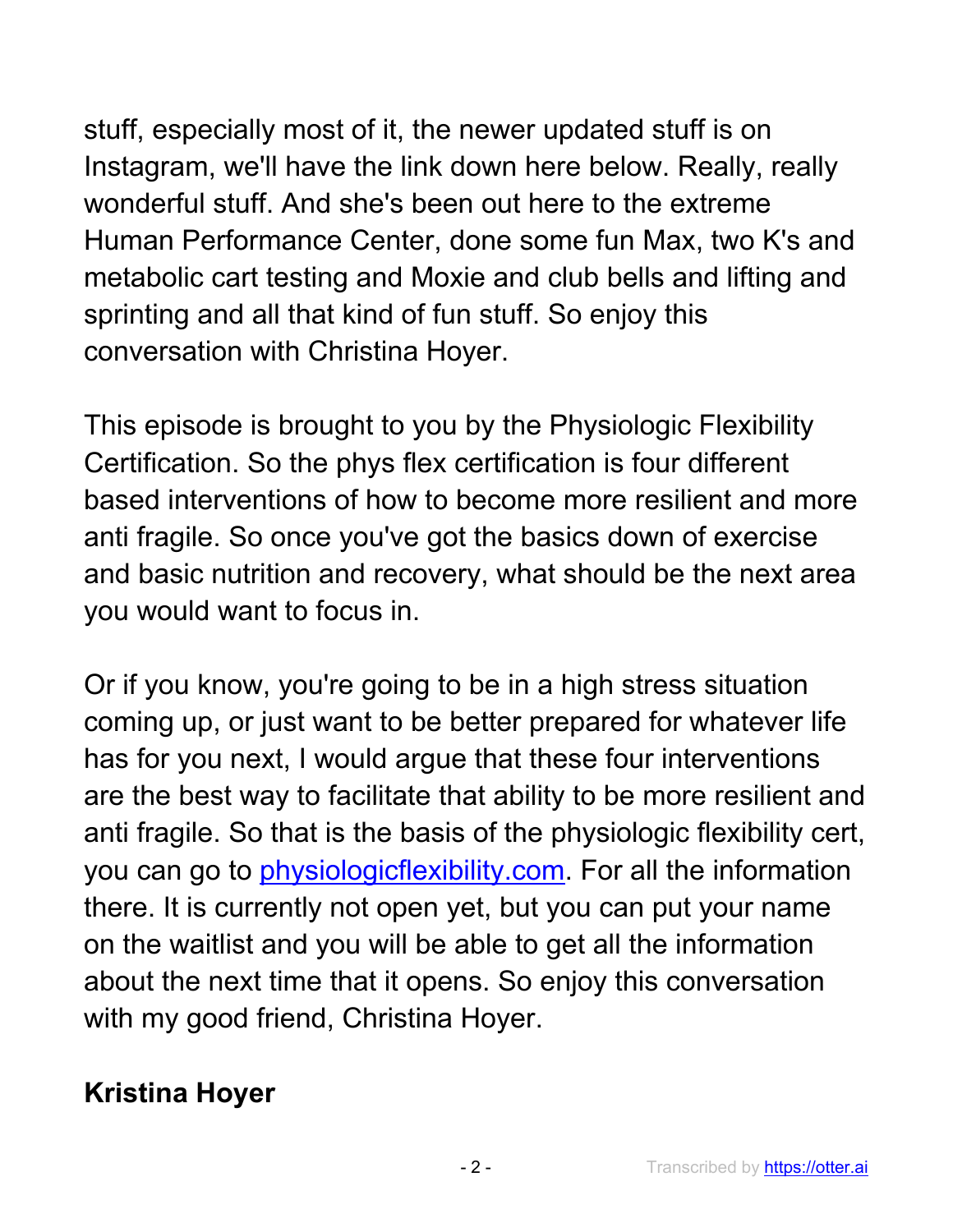Good. How's everything been in your world?

## **Dr. Mike T Nelson**

It's been good. We got back from South Padre the other day, the day and a half in Austin. So we got back may 5, I think. Okay. Yeah, which was good. It was good. I mean, we got a fair amount of kiteboarding out out, maybe like 10 days, which wasn't bad. I flew my 70 meter probably half of the time. So of course, I would like a little bit more when but had some good days. I'm a 12 meter and didn't quite hit my goal of a 20 foot vertical jump, but I hit 17 feet.

And I had consistently over 10 to 14 feet and landed probably 90% of them better in terms of landing deficiency, or before it was a little bit more hit or miss. And then at a PR for distance, so like 111 feet, somewhere around there. So that's amazing. Yeah, so it was pretty fun. Yeah, it was good. It was it was fun. I took my surfboard out one day, I didn't do any foiling. I was going to but the water a lot of times was like super low. And the days it was a little bit better. It was windy and I'm like, Ah, screw it. I don't want to learn anything new and the ship kicked out of me. I just want to ride my twin tip and try to jump so

## **Kristina Hoyer**

especially when you get the opportunity to like have really good winds for that. I feel like you have to take advantage of that anyways, right? Yeah.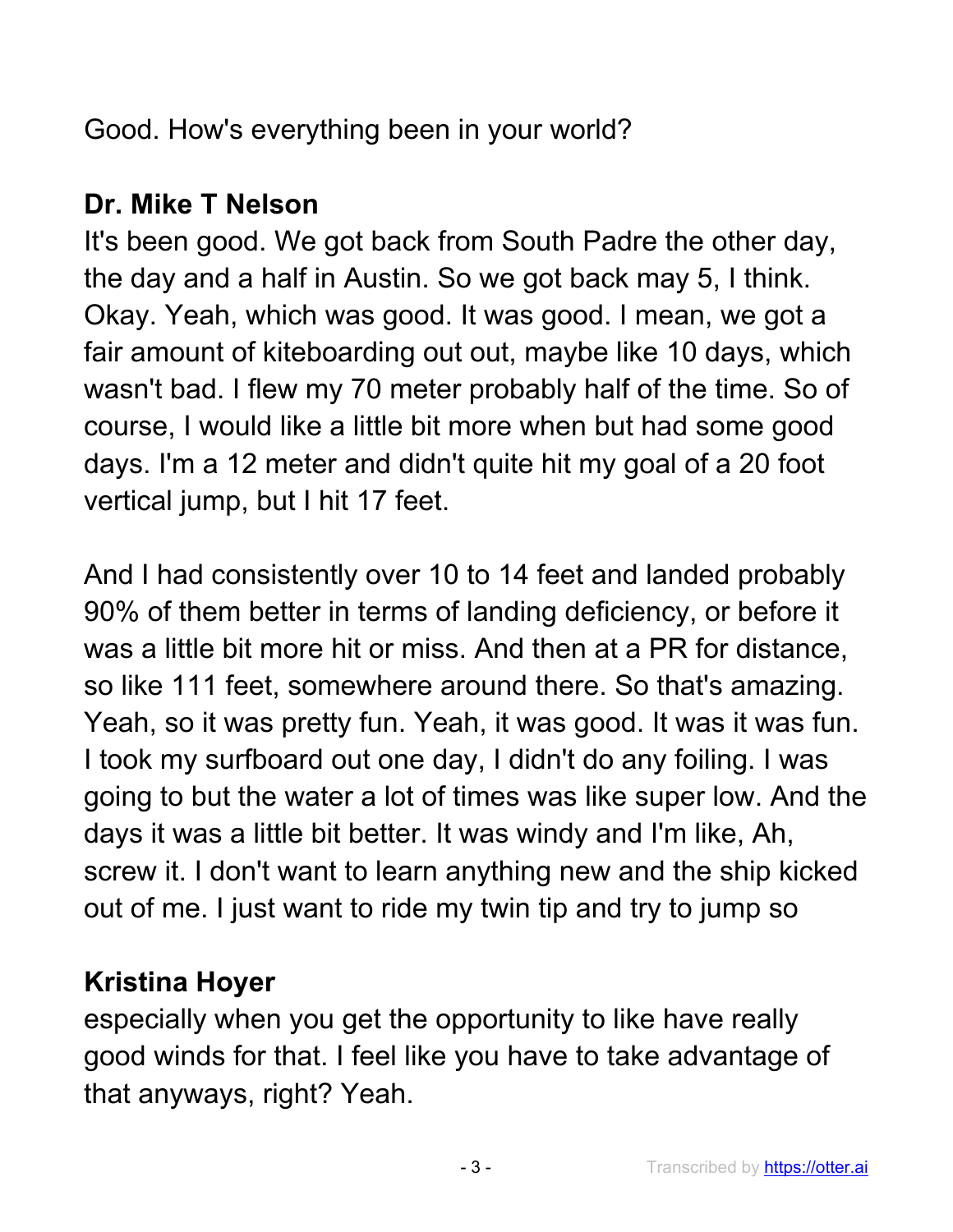## **Dr. Mike T Nelson**

And it's kind of like, pick your battles, you know, and, but nothing too bad happened. I blew valve once sort of walk in from like a three hour session, so I kind of sucked. And then I had my Spreader Bar exploded on me one night, which was my own fault, because I could not have used it probably 13 years and I literally that day was like, hey, you know, took God out in the afternoon. I'm like, I'll go back out and like, you know, I should probably use a different bar. And I got all the out there and realized I didn't I didn't grab the other one. Yeah, like, yeah, it'll be fine.

For 13 years in a row. Yeah, no worries. It was like an evening session, and I went to load up for a job. But all of a sudden, you hear this loud snap? And like, like, everything was gone. No. So yeah, cuz you've got a chicken loop, this loop that holds you into the line. And then my thought was, well, we've got a safety line on the side. So if that breaks the safety line, we'll pull the kite and you can still get access to the kite and just you have to walk in or whatever. And the water wasn't overhead there. So they both exploded, and they both disappeared. So all of a sudden, there goes my kite, my bar my lines, like everything. I was like, Oh, shit. So I'm like, running through the water, like trying to get it.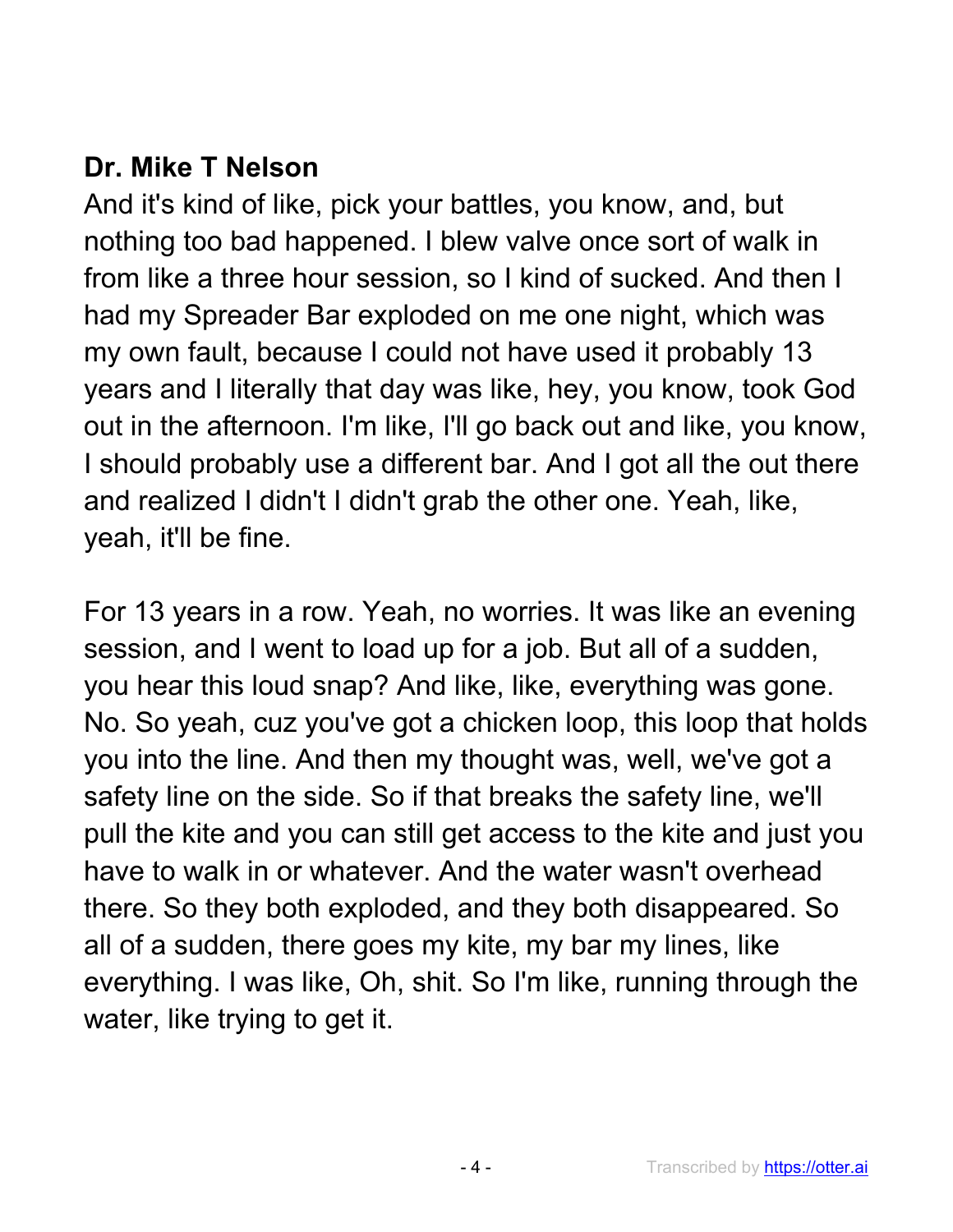And luckily, two of my other friends, one of my friends went out there and grabbed the kite, so it didn't keep going off. And then another guy came out. And so I'm like, well, I'll just roll it up and walk in. I was pretty far out at that time. So he was nice enough, I deflated it. He came back and just grabbed it in a big ball. And then it was course evening. So it's starting to get dark. And I'm just like, man, like before that I'm like, I could self rescue, but the wind was a little bit offshore. So I'm gonna end up like way on the other side. I'm like, I'll just keep walking, as long as I know what direction is towards land and don't get disorientated. And then like, another guy came by and dragged me to shore and there was only like a mile and a half walk on shore winds to get back. So still,

## **Kristina Hoyer**

that's pretty hefty. That's, yeah, like all your gear and everything to like, that's like kind of a walk.

## **Dr. Mike T Nelson**

Yeah, so luckily, I didn't have my car. At that point. He someone brought my board up. So it ended up being worked out. Okay, I got all my stuff back. And nothing was other than the spreader bar was broke. But so it could have been a lot worse than that.

## **Kristina Hoyer**

So after 13 years, see, that's like a pretty good run.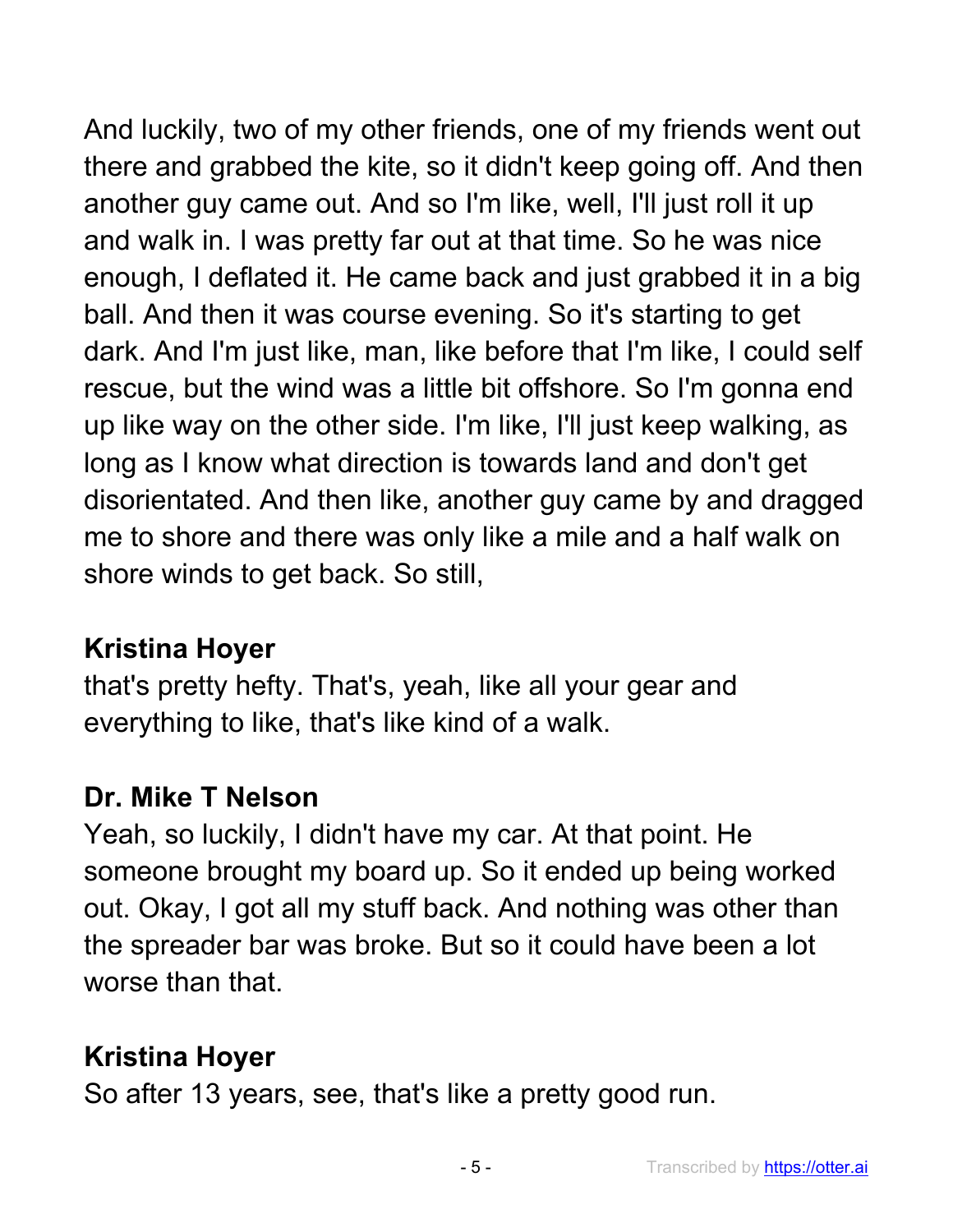## **Dr. Mike T Nelson**

I know. And it's one of those things where, like, you know, I inspected it every time but it was I took way too many materials classes, but it's like what they call a catastrophic failure, where everything was fine, but if you get like a little bit of a crack inside, when I was in New loaded unpressured the whole thing, I'll just you know, just below so yeah. Yeah, lesson learned. Maybe every

### **Kristina Hoyer**

10 years, like replace the equipment or something like

## **Dr. Mike T Nelson**

I did that with my helmet this year before he went on a ski trip in February. It's like, Oh, I've had my hold on for probably 10 years. Yeah, probably just time to suck it up and get a new one.

## **Kristina Hoyer**

Yeah, it sucks with like, how it's an investment. I feel like for any of those types of sports, like buy once cry once I think is the same. Yeah. So it's like, at least it lasted 10 years, instead of it being like, Okay, I'm gonna buy this. And then like, just three or five years from now, I'm gonna spend that chunk of change again. So 10 years is not too bad.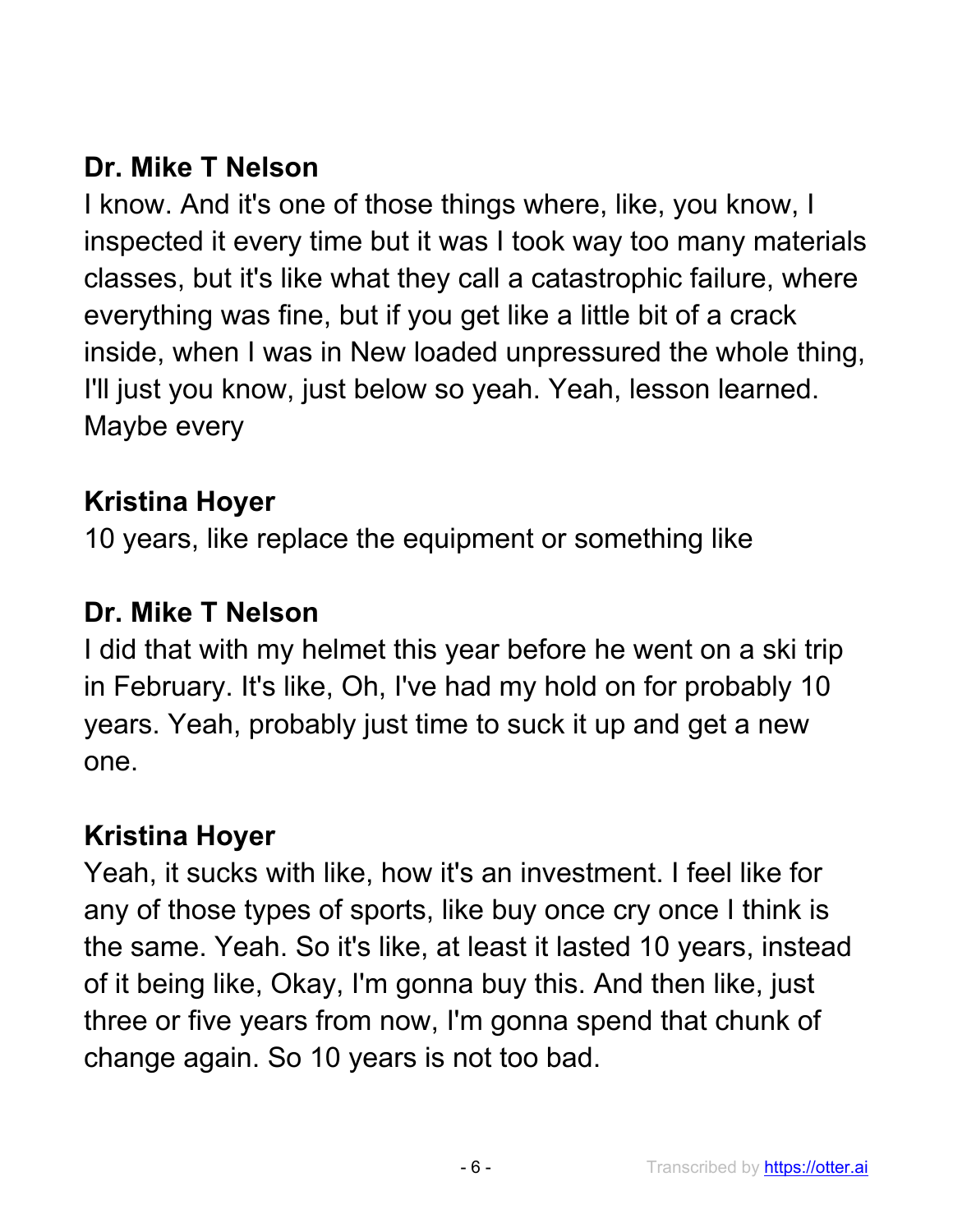## **Dr. Mike T Nelson**

Yeah, I also do this mental thing where I have some money saved. If I have to, you know, lose a kite, which could be hundreds to 1000s of dollars, depending on which one that I practice the mental thing of just letting it go, which I know sounds a little weird, because I don't want that slight hesitation when something's going really bad. Or you have to purposely get out of everything to be like, No, I should try to save my case. Like no, don't just that's, I can be easily replaced, like other shit that happens to you can't be so yeah.

# **Kristina Hoyer**

I feel like just a good practice in general in life, right? Like, material things can be replaced, but like your life or limb is like, you can't put a price point on that until you experience like losing your capability to do something. And then you're like, maybe it would have been better for me to let go of my very expensive piece of equipment so that I could like continue to do this more. Or can you live life? You know?

# **Dr. Mike T Nelson**

Yeah, and especially like, I've also practice going to different areas sometimes or just days where, like, everything looks great. Like there's no reason you feel like you, you shouldn't go and there's that subsidize that that fine line between I know it's a little stress inducing versus Am I really feeling like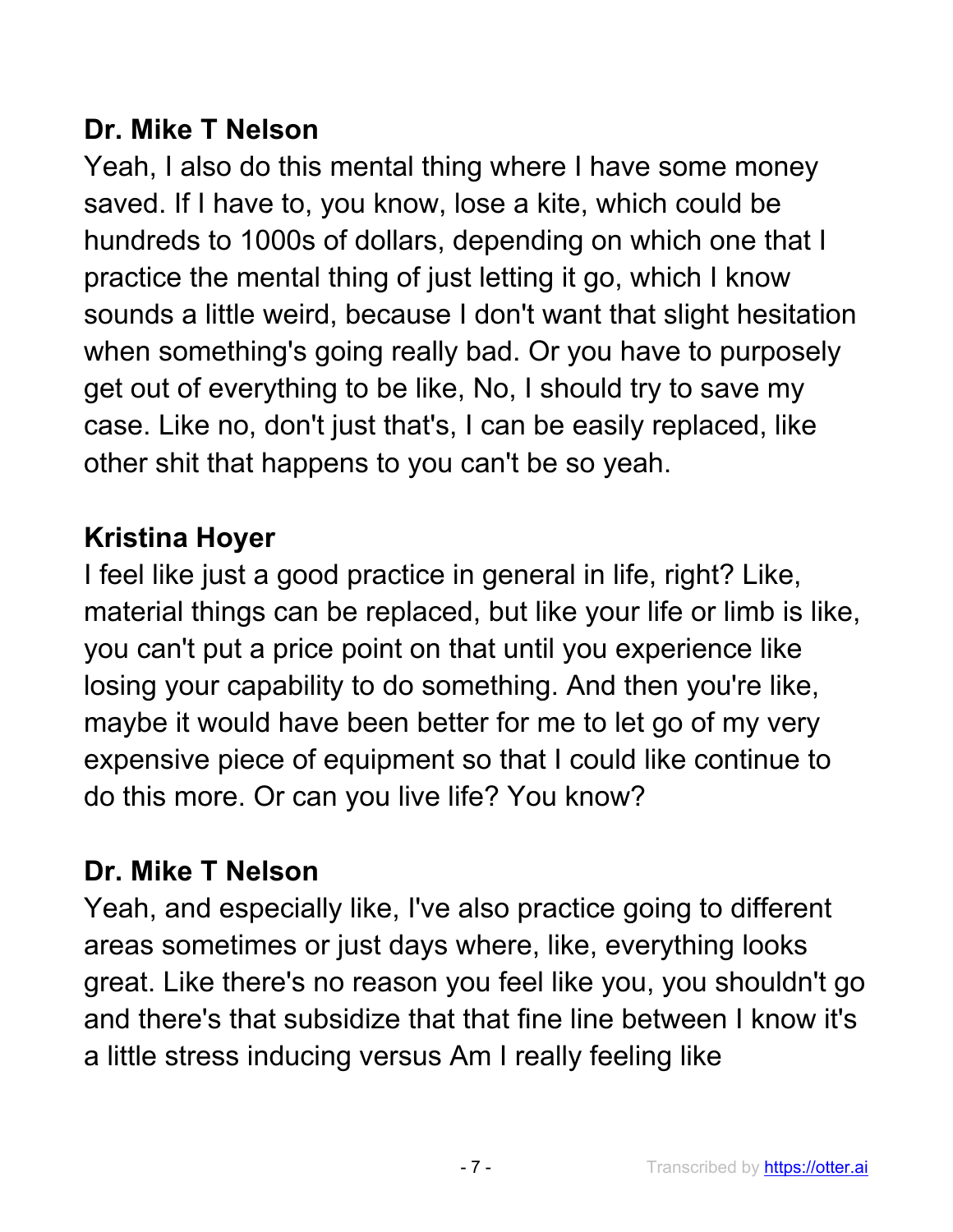something's not right, you know what I mean? Cuz there's always little apprehension, you know, and that type of thing.

And we were in Australia a couple of years ago, and I dragged all my kiteboarding gear down there was supposed to be windy and we're there for two and a half weeks, I'm like, has to be great. We got a rental car, we could move the gear around. So I'm hauling my gear to like all these different places we were at. And one day we get to this new beach and wide open areas. Not any rocks Fair. Mana waves. It was pretty windy. I was like, nobody else is here. And nobody was like super nervous about it too. And I'm just like, ah doesn't, you know something just doesn't feel right. You know what I mean? You're just Yeah, so I, I didn't have them go in, which I think is probably the right decision.

But that was like the only potential time I actually could have went on the whole trip. So it's like this, this thing of like, you paid all the money, you haul your gear around, you're trying to do this thing, but then you have the chance to do it, it's like, are you still able to walk away at that point, because you had this feeling of like, it may not be a good thing, you know, but there's that kind of the pressure also of like, I came here to do this thing. And I brought all this stuff, and I paid all the money and you know, so right, what is irrelevant at that point, but it's like the, the sunk cost fallacy. It's like, I've spent all this time doing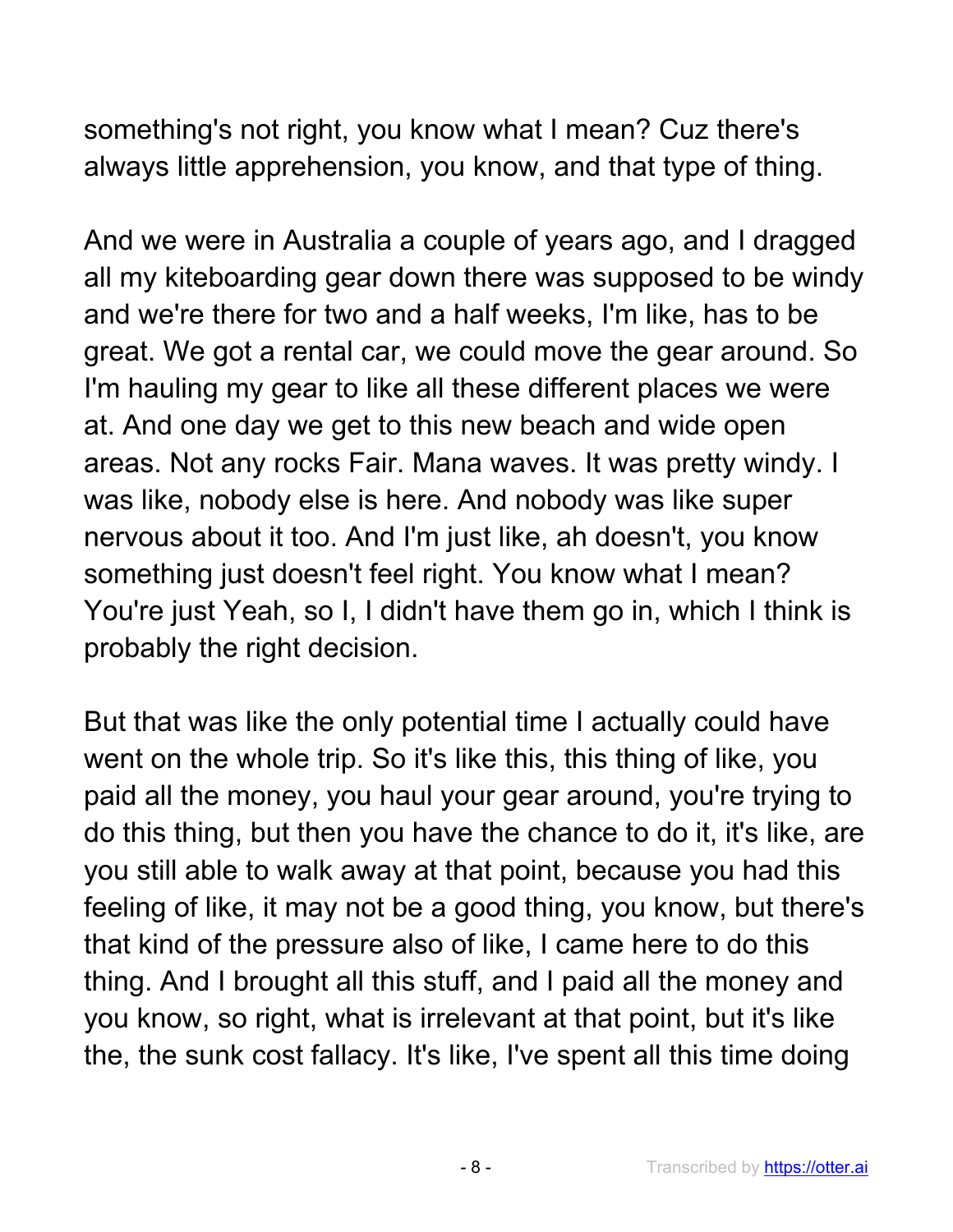this, like, it's, you know, doesn't matter at that point. But mentally, you're just still kind of focused on that.

## **Kristina Hoyer**

I think it's like a, I don't, I'm not gonna be able to quote this properly. But I like a mountain near saying to that, like on Tuesdays that feel like it's like the absolute most perfect day to go like that is like most often not the right day for you to go because it's like, that's like the day where like, the most devastating things tend to happen on the mountain or something like that. I can't remember I remember hearing it in a documentary. But I think it's like that inner. I don't know, this might sound funny, right?

But like that inner voice like that, knowing of like, okay, there's a difference between my ears, like exhilaration based fear around like preservation of life. But I'm doing like these sports that push you to that edge. And then the other side of that, that's like, there's something that feels just off about this today, like that little small indication that like, depending on what sphere of like the world and science you anchor into like is either your subconscious gathering a whole bunch of bits of information that you're not consciously bringing to the front of your mind.

And you don't necessarily fully understand, but it's just indicating to you this or it's like your intuition, like your deeper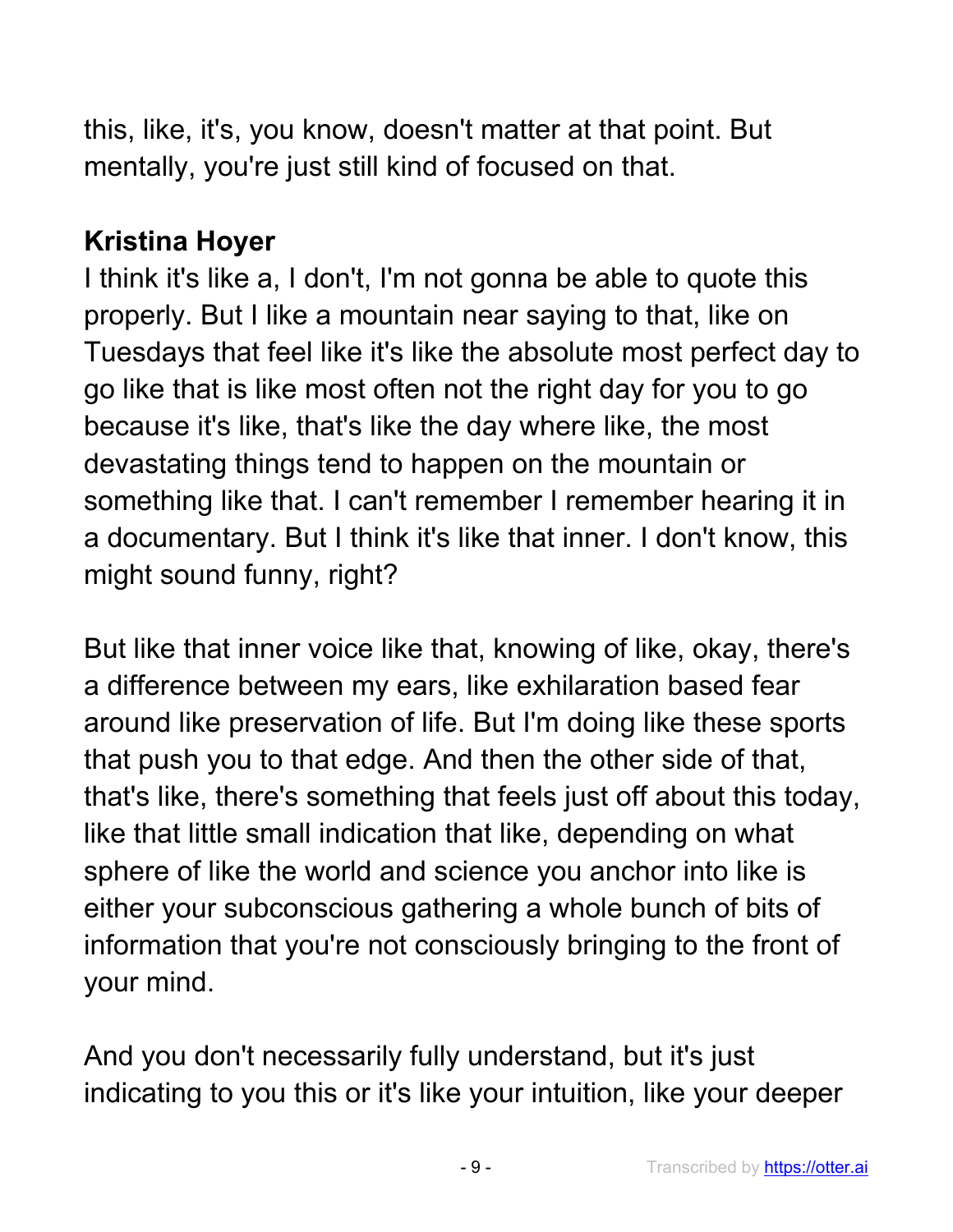inner knowing, that's just like, there's something that's gonna go wrong that you can avoid by like listening to this, you know?

## **Dr. Mike T Nelson**

Yeah. And that's always hard to like, even with lifting like, everybody's had. You've had it, I'm sure I've had people listen to this podcast where you're like, you kind of have to make that split second decision of like, do I push through this rep? Or do I kind of not? Right, you don't have like a whole bunch of time to think about it at the point where you have to decide, right? Yeah.

### **Kristina Hoyer**

Standing there for a couple of minutes, like, I don't think so.

#### **Dr. Mike T Nelson**

Yeah, I heard that from when I was learning to wakeboard, and trying to on a full length road cross, you know, jump from one side of the way to the other side. Yeah, and just suck so bad when you miss, right? Because you just hammer into the other side of the week where you don't quite make it or you land funny.

And so I got in this habit of like going off and then halfway through just freaking out and just like letting go the handle, oh, day a couple of times, I actually landed it, but I didn't have the handle in my hand. So then you go through the process of like,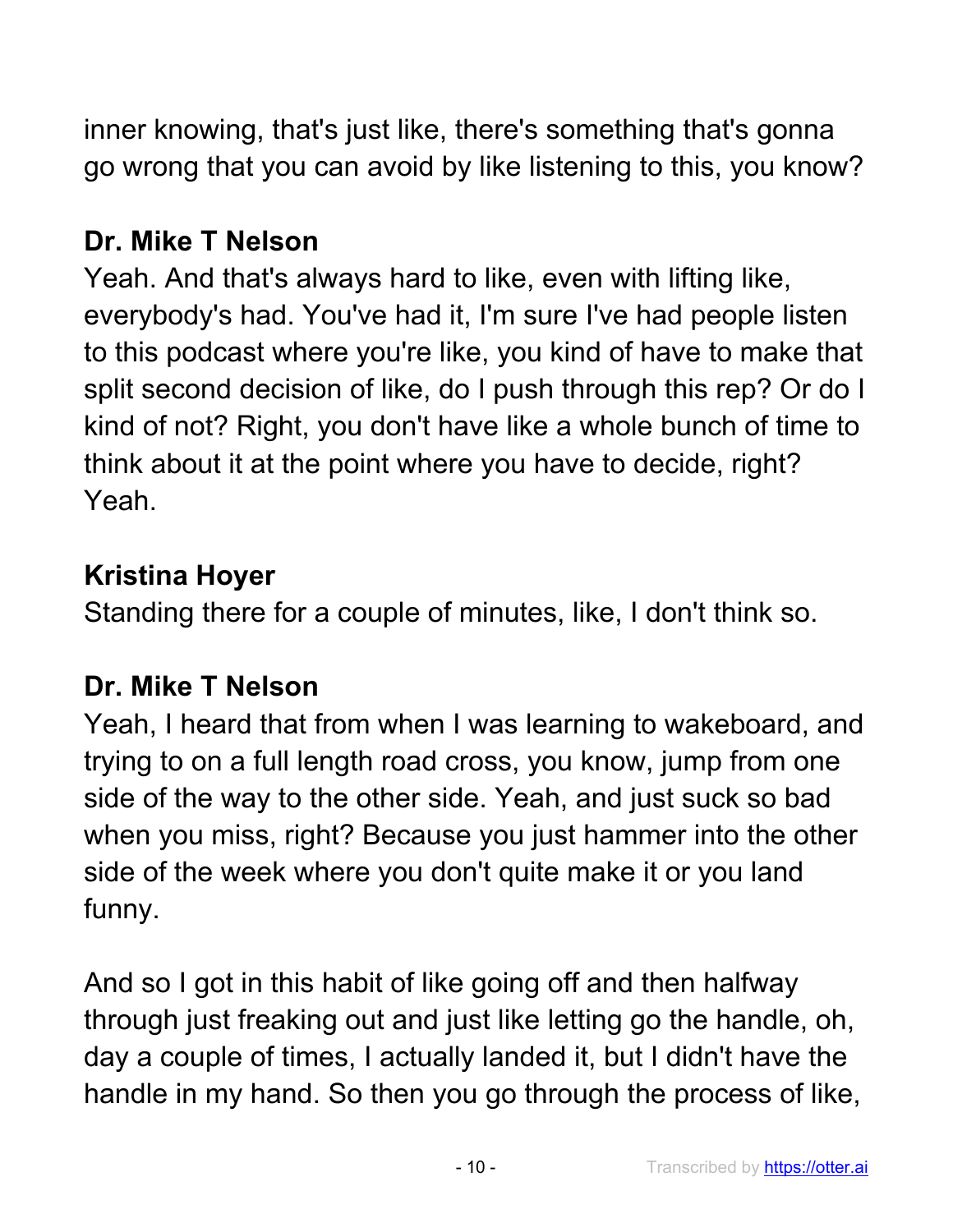trying not to hold on and then you just get pummeled half the time. There's no easy way I don't think a lot of times to when you're in that kind of middle ground, right? Because if I let go all the time, I'm never gonna make any progress. Right? Hold on 100% of the time. He is small percentage, some bad shits gonna happen.

But if it's a new thing, like you just don't have the skill set to figure it out. Right. So it's just like, How can I kind of ride the edge of Yep, that was a good time to let go. Nope. That wasn't, and sometimes you just kind of have to force yourself through it a little bit, too, you know?

## **Kristina Hoyer**

Yeah. Yeah. That's not like riding I guess like riding the edge. I guess you could call it right. That I feel like genuinely only comes from experience. Like you have to get out there and like, get totally pummeled by a wave, like over and over and over again.

#### **Dr. Mike T Nelson**

surfing is very much like that. Oh, yes. Yeah.

## **Kristina Hoyer**

Surfing I feel like it's very much like that. And it's like, that's the reason why these sports are kind of fun to us, though. I feel like is we've gone through really good surfing days are really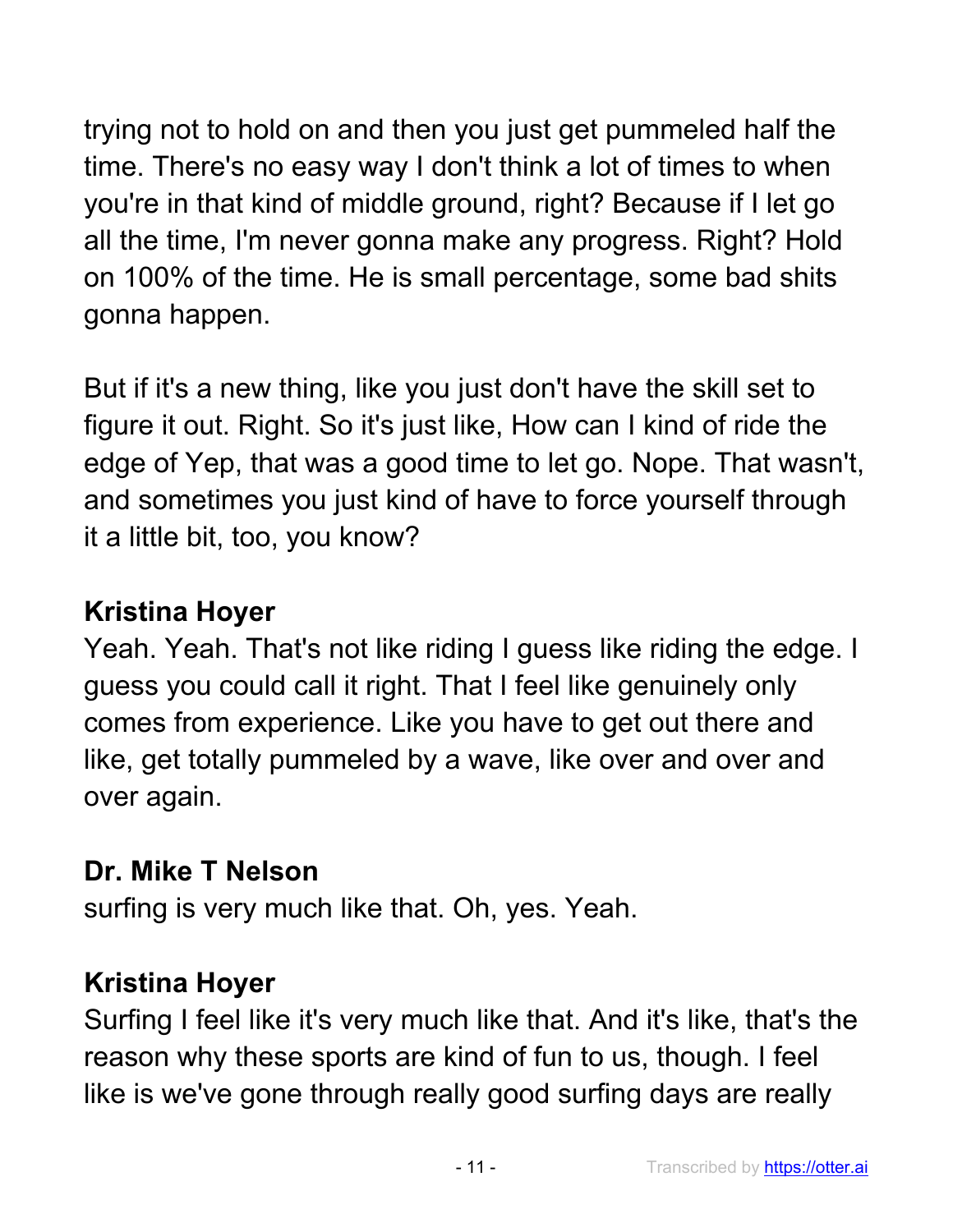good kiteboarding days where it's just like a total blast. And you're like, oh, yeah, and you're knowing your bot like your weight distribution is amazing.

And like, you're able to really like connect, I guess with like the board and the equipment and like move through things well, and then there's the other days where you're like nothing went well today. I learned a lot though on like what not to do on this board. Well, what waves I am currently capable of handling and what waves I'm not currently capable of handling. Um, but yeah, there's I've left my soul and notion a couple of times.

## **Dr. Mike T Nelson**

I think you get better at making that sort of split second decision to, you know, have in in the moment, is this the right thing or not. I remember also kiteboarding, a couple of years ago, I went up was doing a jump. And for some reason, I was trying to like 12 feet up, and the kite was instead of a bug knee was out in front of me.

So I completely screwed something up. I remember being at the top of the jump looking at my kite in front of me. I'm like, and I just let go, like, I let go the bar, I just let go of everything. Which means at that point, you're just going to drop out of the sky, like a sack of potatoes. And like the second I did it, I was like, well, it was so bad. That was so the wrong decision. You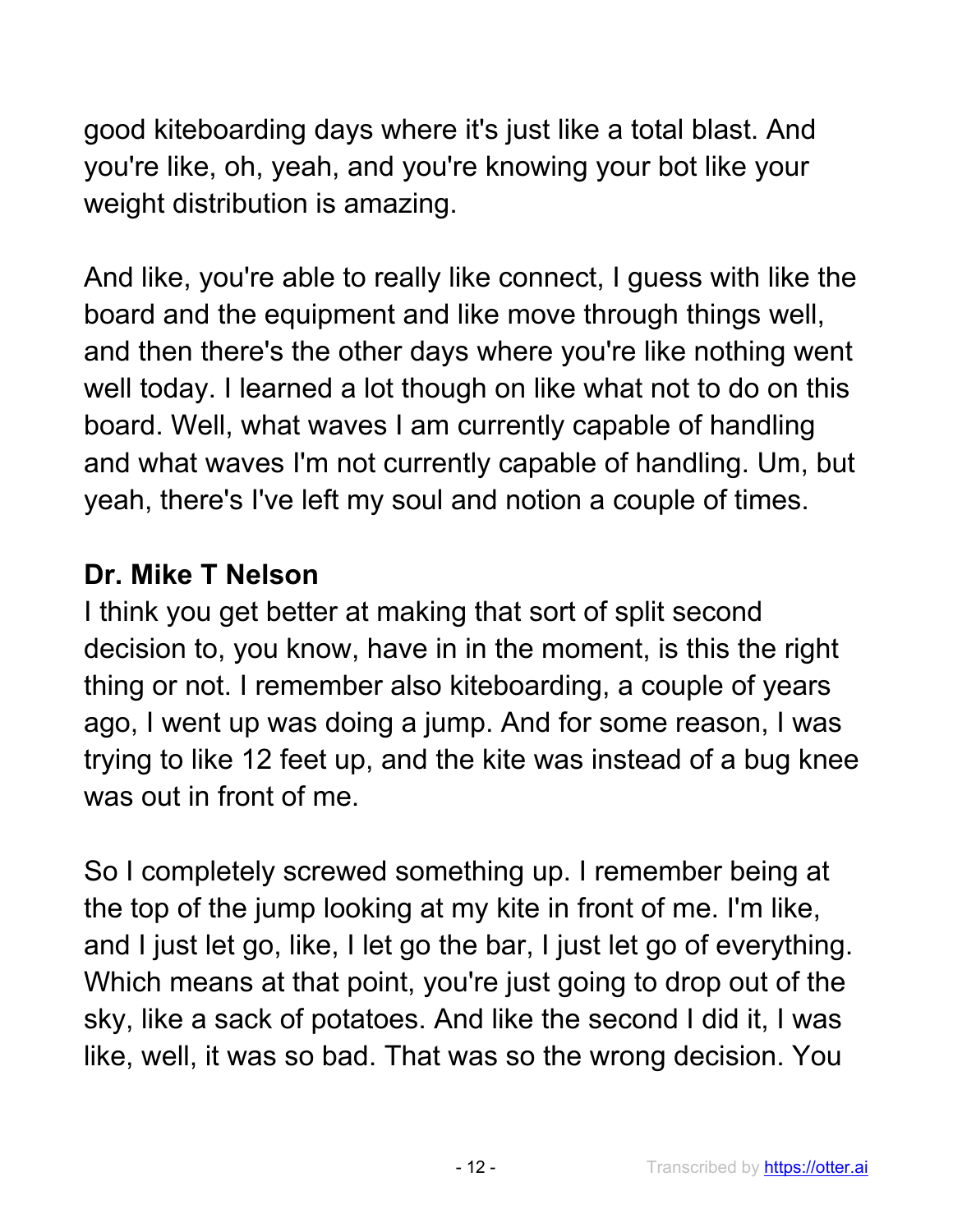know what? And like, later, you're like, I should have brought the kite back up over me.

And it would have been fine. But yeah, again, you have that like, millisecond to kind of decide and knowing when do you override what everything in your body is telling you to do? Right? So I'm kiteboarding. When you bring the bar in, you actually can power up the kite so it goes faster. So when you're learning when you watch people, and they get really stressed out, even like seasoned pros have gotten, you know, damaged or killed, unfortunately, sometimes when something happens, and they freak out, and they pull the bar in, which causes everything to accelerate, right?

Because that flexion response of getting stressed is to go in the fetal position to pull stuff closer to you, which just accelerates whatever bad thing was happening to you at the time. You know, so can you get enough reps in where you can hopefully have that like, you know, a couple of milliseconds to override that and to retrain it to let go or, you know, to get out? And kind of what are the consequences of that to just like Olympic lifting, right? Like, when do I ditch the weight? And when do I try to fight through it because I think I can get it? Right knowing that that carries an inherent risk, but it also carries a higher reward. Like when you do that, and you actually get to the thing, you're like, Oh, I was like the best ever.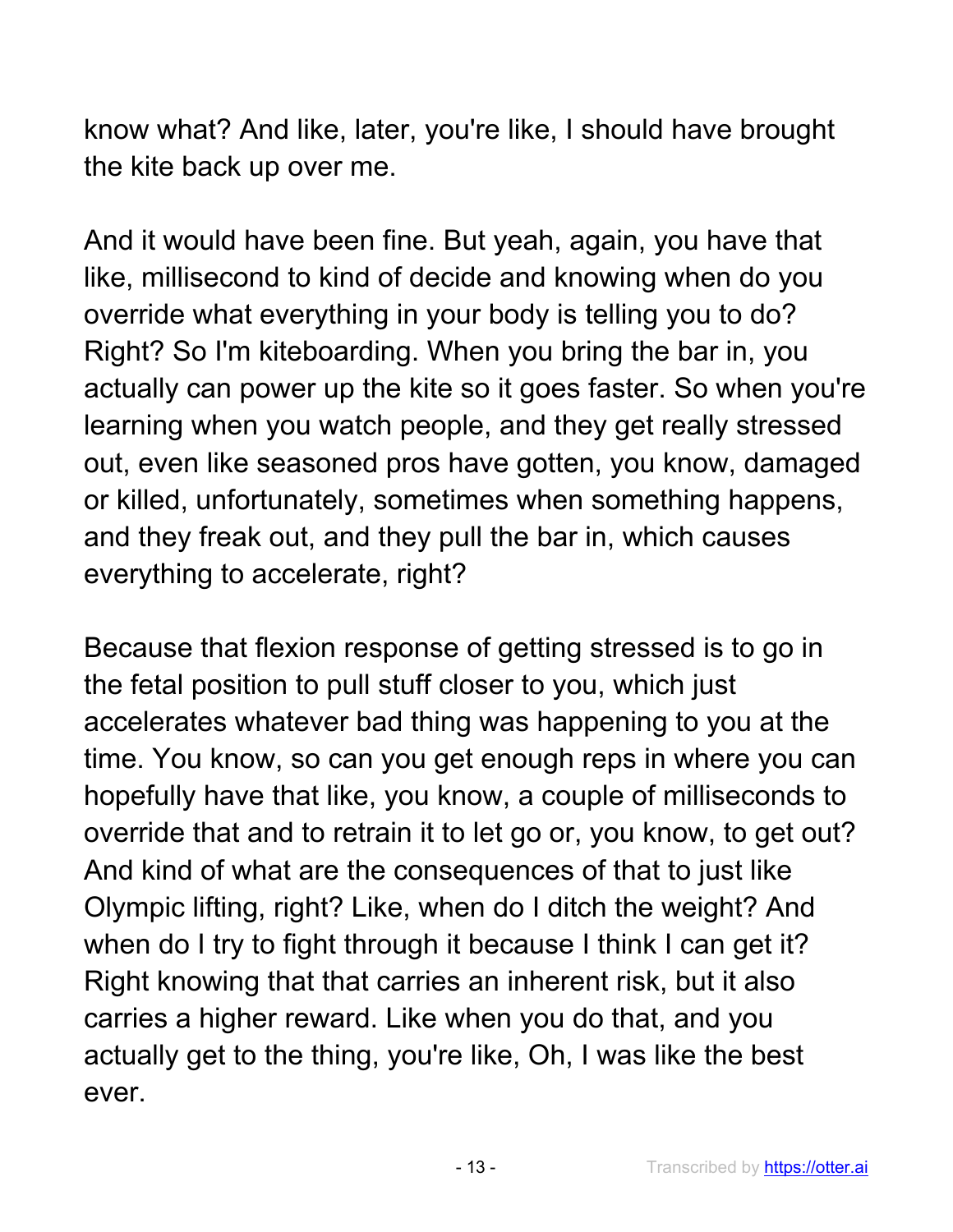## **Kristina Hoyer**

That is so true. I man, when I first started the Olympic lifting, I remember just like the I had a very, very, very aggressive mindset block. Oh well, wait. Um, it sounds like a super simple way. But it's just that like, once I hit 135, and I had like, like a 45 on each side. And I could stack like a whole bunch of tents and put a five on and it would be fine.

But it was like having those plates on there. And I like my mind every time was like, gets you to the point where it's like, you're gonna die. If you like you're gonna, it's for sure. And so it's interesting, like, with things like this. And like one thing that comes to mind a lot with it is like cold water exposure, right? Definitely, really practicing overriding that initial instinct of like, your, your mind is literally like, what are you doing? Like, what are you doing this, this is not going to be good for us.

And practicing and developing that muscle and like kind of that switch that mindset switch because like you said, it's like a millisecond second day, you have to decide like, from the pole to the full extension to the catch. Like you have to be able to override that part of your brain that's like, don't don't receive this bar. Like, it's gonna be bad for you, bad for us bad for longevity and survival. And then but once you finally get over that, and you like actually stand up with a weight and like complete a whole lift with a weight like that, that PR moment or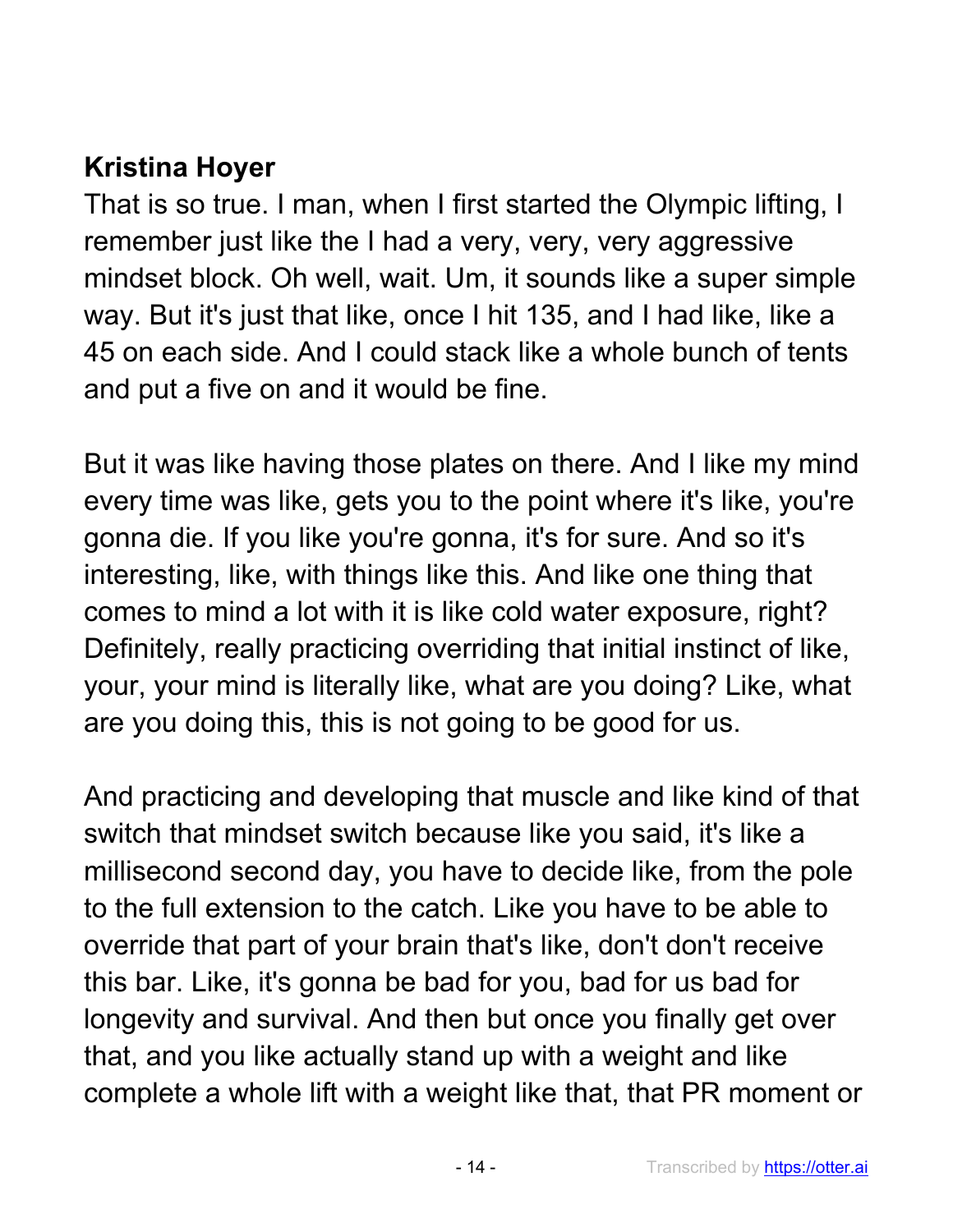that mindset breakthrough moment is like nothing else. Hey, so amazing.

## **Dr. Mike T Nelson**

Yeah, and I think of the two examples I think of too. One of them was like, like scuba diving. Like we did some dives down in Bonaire years ago. And we were down about like 100 110 feet. You know, it's usually pretty relaxing, the water was super clear. But there's also the thing of, you know, once you get past 4060 feet, especially recreational diving, you can't really freak out. You know what I mean? Like, you got a partner there, right? You can know all the safety protocols, you could buddy breathe, etc. But you can't just ascend back to the surface. No, right? Because you have to have safety stop all these other things.

So it's a weird mindset of like, okay, nothing can really go wrong, but if it does, okay, here's what I'm gonna do like so. I think you'll get better at that with with practice. Right? So doing it in a safe environment practice buddy breathing, practicing safety measures, and a lot of it after that, it's just it's kind of this mental thing. Right? So I like like you said the cold water to have can I tell As myself in ways that are very, very safe, so very high safety margin, but I get the same sensation, right, and I agree 100% with cold water, because you know, you've been here, right, we've got the freezer, it's a pretty safe environment, right?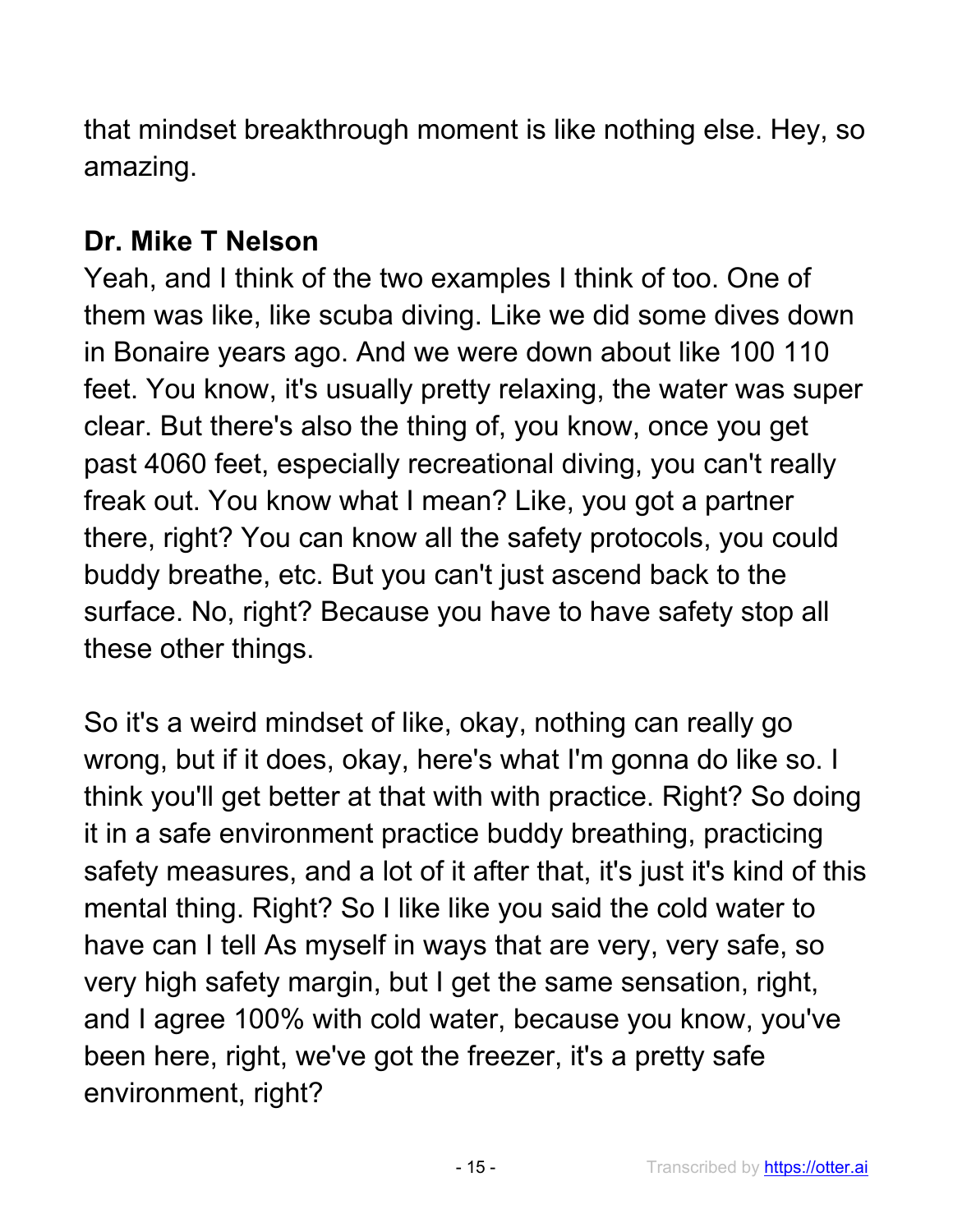I mean, and the safety factor is pretty high, even at 45 degrees, you could be in there for several minutes, and you're still gonna be fine, it's not gonna be fun, but you're not really gonna damage yourself. And obviously, at some point, you could, but I think that's a good way to practice that kind of mindset of, if I'm in a situation were to, if I freak out, some really bad things can happen. Right. So like, even kiteboarding for a while, I would freak out. So I let the bar out in the air, which then causes the kite to kind of left me just to crash out of the sky. So like on a bigger jump than what I expect, can I just keep holding the bar in because everything in your, your body kind of wants to wants to let go and get away.

But if you do that, like even worse stuffs gonna happen? Yeah, you know, and just kind of getting more comfortable with that like, okay, to 10 feet, that was good, okay, just 14 feet, okay, that wasn't too bad. And then being able to be in a more relaxed state. And when you can do that, like you have more sensation, you actually have more data, you have more information, you know, can I go off kind of like look around a little bit while I'm up, like know about how much time I have, you know, or the first time you do like a jump of two feet, you almost piss yourself you're like, ah, you know.

## **Kristina Hoyer**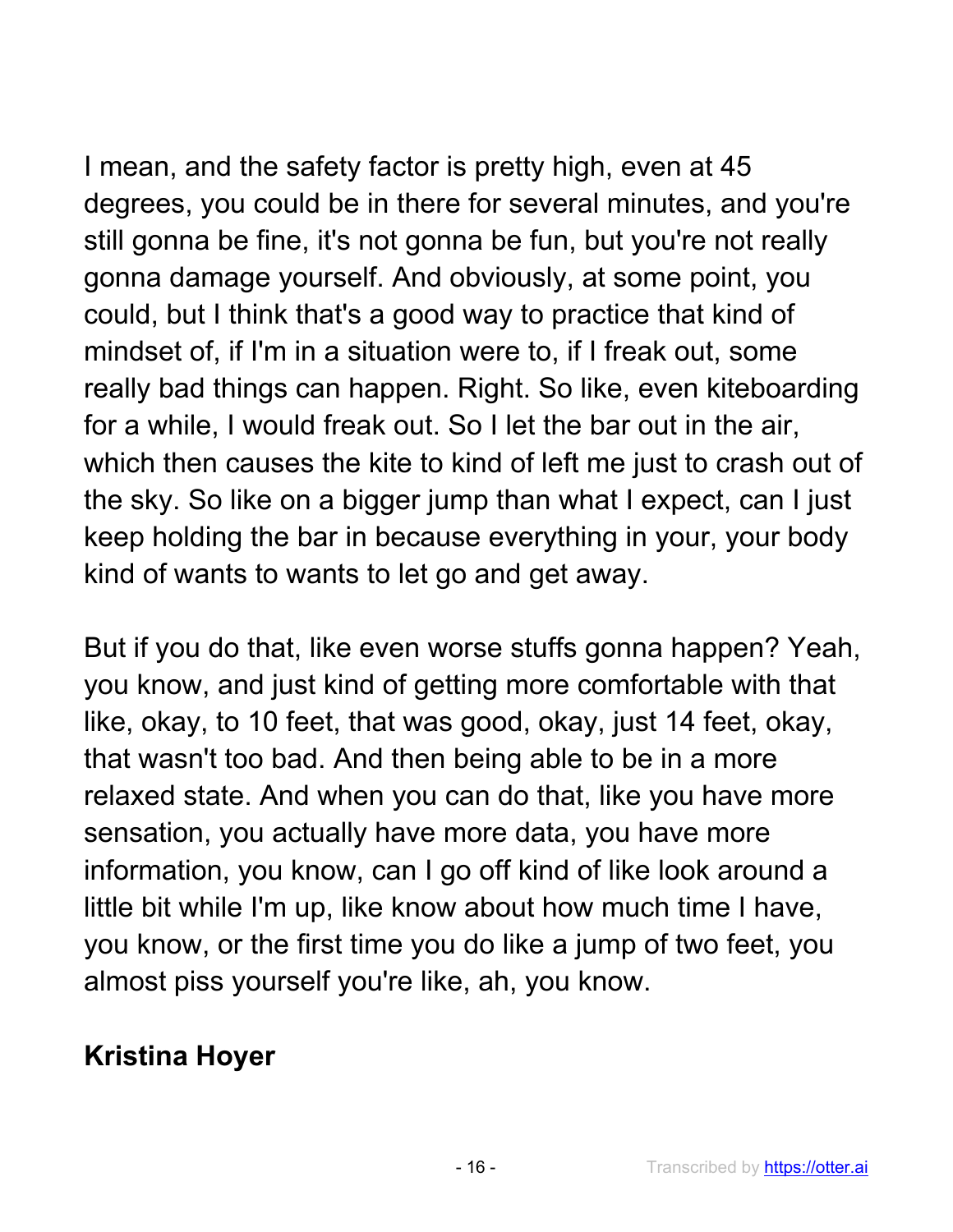I love that. No, that's like, I think that's something that for me, I I mean, I think just in general, right? People look at people like individuals who have either participated in like a high stress job or high stress athletics or whatever right arena of life that they've participated in, like many moments of like acute adrenaline and acute stress.

And then they have this like, overall, like more, I would say, like grounded and calm like demeanor about them, I think throughout like regular life. And a lot of that I think comes from like that realization that like if you can stay in like a less stressed space, then time slows down a little bit, you actually have the opportunity to gather a lot more data and a lot more perspective. So you can like respond to a situation and sort of like allowing that innate reaction to be the first thing that kicks in. And then there's that like, secondary response that is more of what how you wanted to move through it.

But now it's like, Well, you already reacted, and now we're experiencing the after effects of the reaction instead of the forward movement of the response.

## **Dr. Mike T Nelson**

Yeah. So in your past job in the military, tell people about what that was, and how do you think those concepts apply to what you did in the past?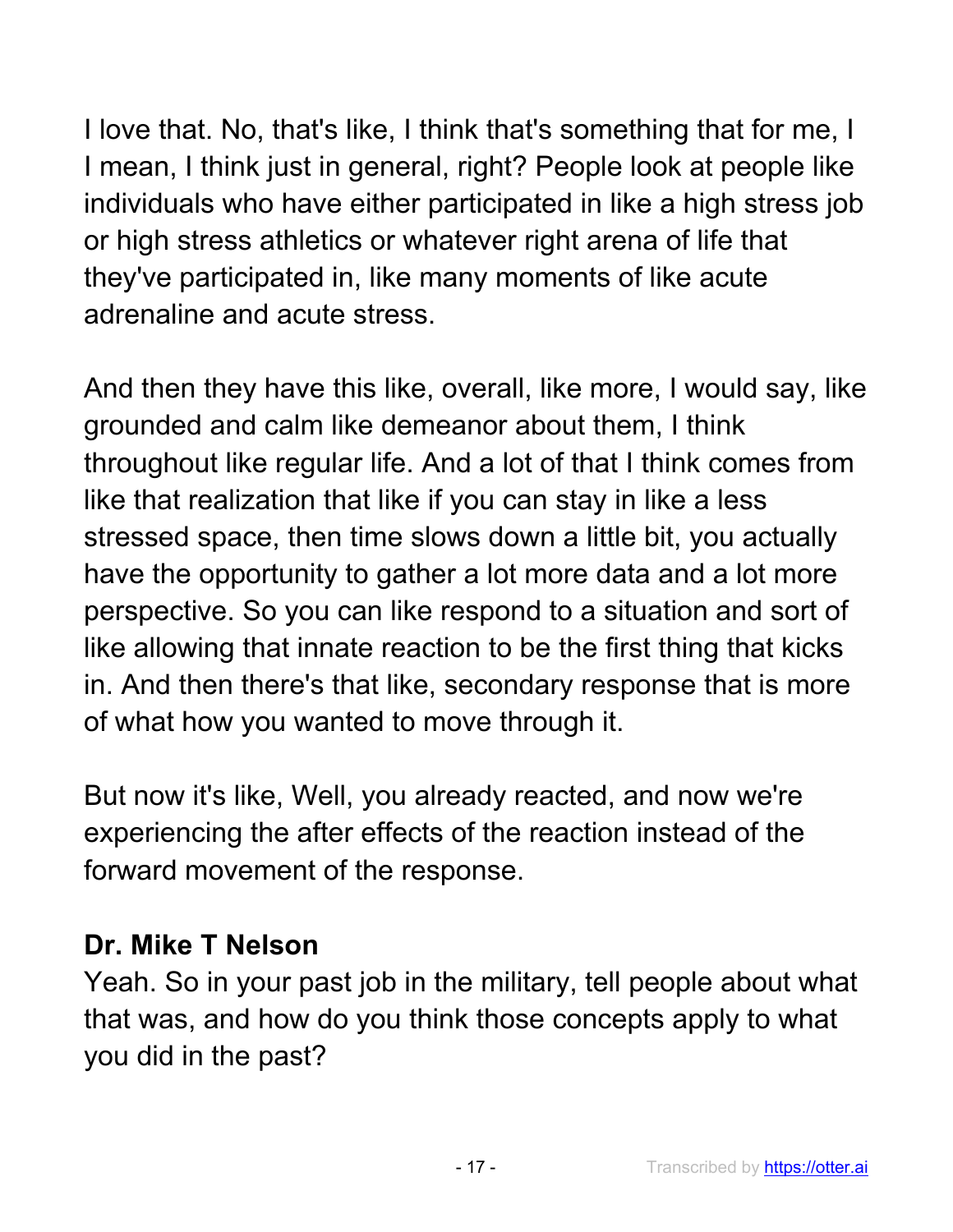## **Kristina Hoyer**

Um, I would say so I, I was a United States Navy rescue swimmer for six years, and it was a blast. It was a crash course in how to handle yourself in high stress situations, for sure. I remember the first time that I ever did star jumps and like don't actually jump

#### **Dr. Mike T Nelson**

or jump for people who don't Yeah, yeah, I was like,

## **Kristina Hoyer**

remember, not everyone knows. No, no

#### **Dr. Mike T Nelson**

military has, like, there's much more acronyms probably than physiology. So

#### **Kristina Hoyer**

we save so much time, though, you know, totally.

#### **Dr. Mike T Nelson**

Yeah.

#### **Kristina Hoyer**

Um, so search and rescue jumps is basically where you coming out of a helicopter on the side of the helicopter or jumping out of the door, and jumping into the ocean in an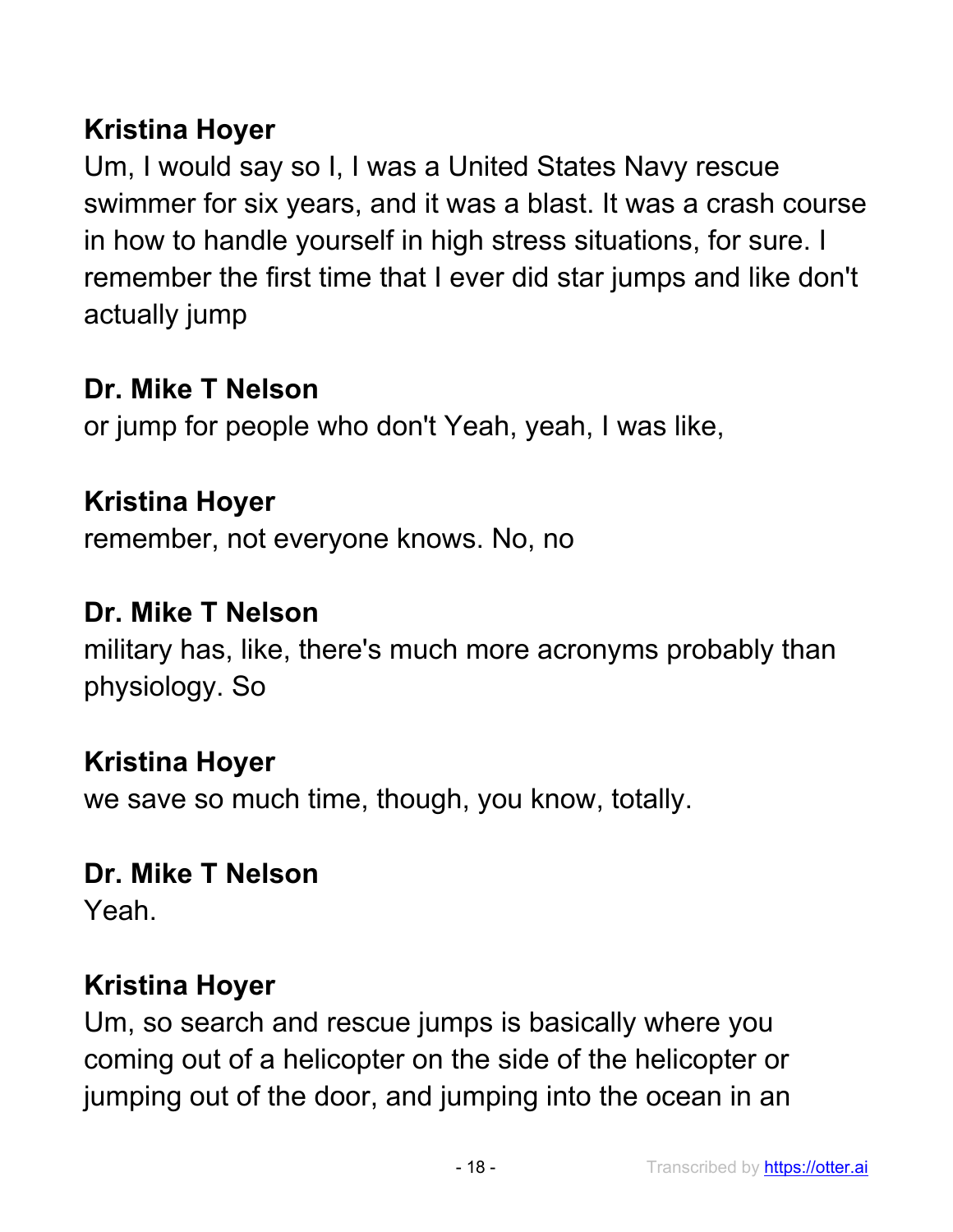attempt to save somebody who's stranded or drowning, or you know, anything where you're swept out to sea and are unable to save yourself. Of course, there's like jet objections and down helicopters and man overboard and all that other kind of stuff as well.

So we typically by the pub are supposed to by the publication are supposed to do jumps from the helicopter at a certain height and a certain speed. But when we're doing training jumps, we have multiple rescue swimmers jumping out of the helicopter at a time so it's like jump one jump and other jump and other and as they're jumping, the how the helicopter pilot is like pulling power and lifting to come out of the hover for when we're jumping out.

And so the last person to go you typically get a much higher jump poor bastard. Yeah. And the first time I jumped out of the helicopter, even though I'm definitely a bit of an adrenaline junkie myself, everything in my body was like, no, like, no, you've come this far. I Know that you made it at all. But you know, we're down here. This is where we draw the line. And so I hesitated, they tap on your shoulder, and it's like jump, jump, jump, right, and you're supposed to deploy yourself from the helicopter. And I just sat there, and I was just frozen, like, absolutely frozen in fear. And my instructor at the time gave me an encouraging, push.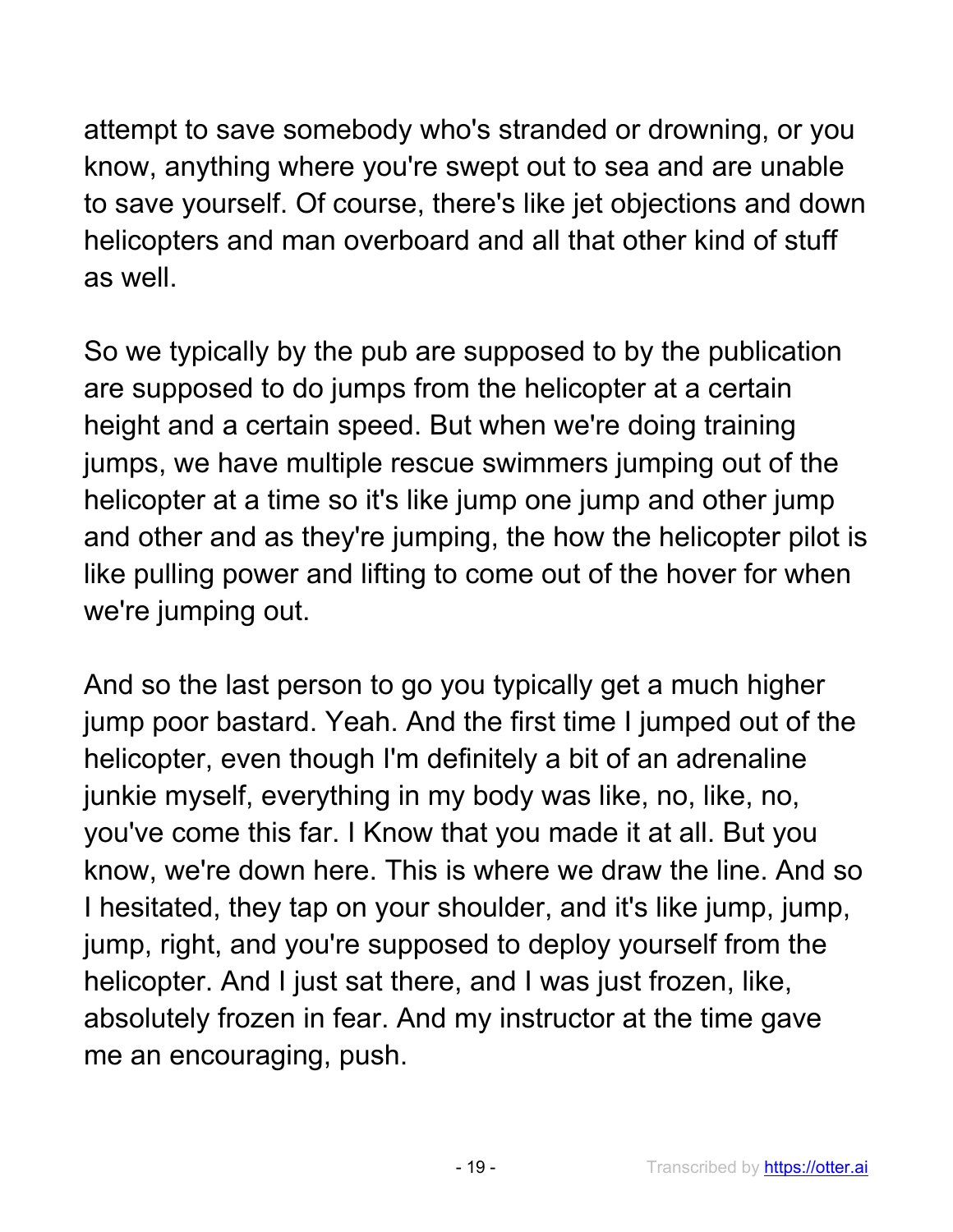### **Dr. Mike T Nelson**

Like, it's your time you're going out.

## **Kristina Hoyer**

You have to go. And so I jumped at a much higher height than I should have. Because I did hesitate. Right. And that was on me. Yeah. So I think like that, and that happening over and over and over again, through my career, like, getting to jump out of the helicopter, and then that on top of, you know, landings at night and other more stressful things happening, you're flying in a helicopter, right?

There's a lot of things that go into operating those types of things, when you're deployed, and I've see and actually on mission sets. I think for me, like the the biggest thing that developed for me, and the applicability of it is that there's almost like this separation now between like that instinctual voice and then like the more resiliency based higher voice. And like that voice gets to be louder now and has the opportunity to be like, Well, I'm the adult in the chair, who gets to make these decisions. And like, yes, you have those responses and those reactions that are more innate.

But that higher voice and not one that's been developed through those high stress situations, what is like, honestly, probably the most helpful thing for me to just like have that, that recognition in that space between where I have the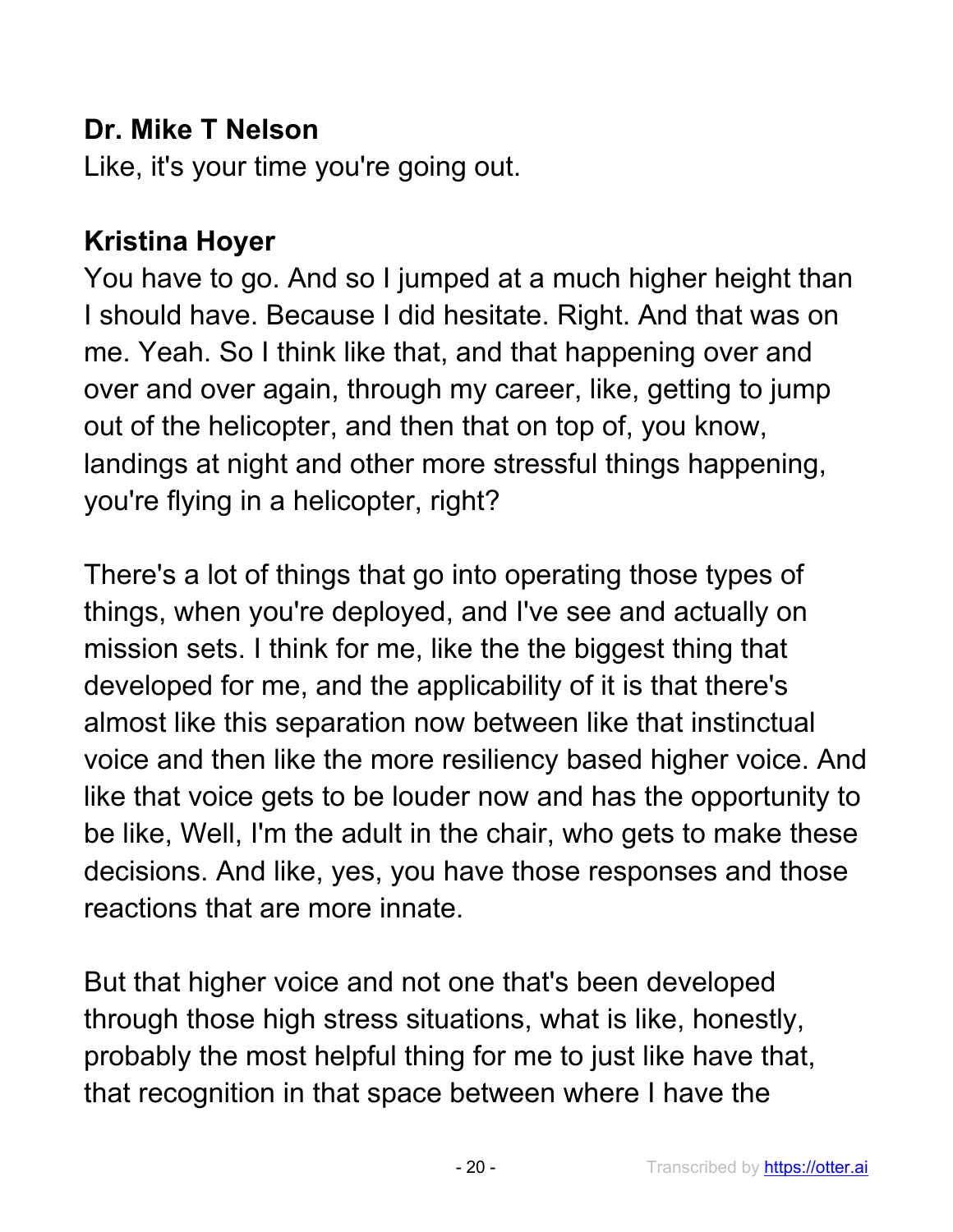opportunity to respond versus react, and also make decisions on like, I can create more time and more space, when I need it, as long as I can remain like calm and collected enough to gain data and perspective, and then move forward, and then be able to make decisions a little bit quicker than if I would have just stayed in the reaction.

Because like that time that I jumped, if I when I stayed in that reaction, I was so frozen. And if I would have been in the state I am now which of course like I needed all those years of development, I would have been able to go a lot quicker, because I have that resiliency based mindset developed from those many moments of experience.

#### **Dr. Mike T Nelson**

Do you think some of that is like the technical term that uses like threat inoculation, which is just fancy words for putting yourself right on the sort of the, the hairy edge of where things could go awry, but it's probably within your training in your comfort zone? Obviously, they're not doing this on day one, you have extensive training that goes into it. But yeah, in certain situations, no matter how much training you have there, you're just emotionally unlimitedly wired for your body to be like this a bad idea?

# **Kristina Hoyer**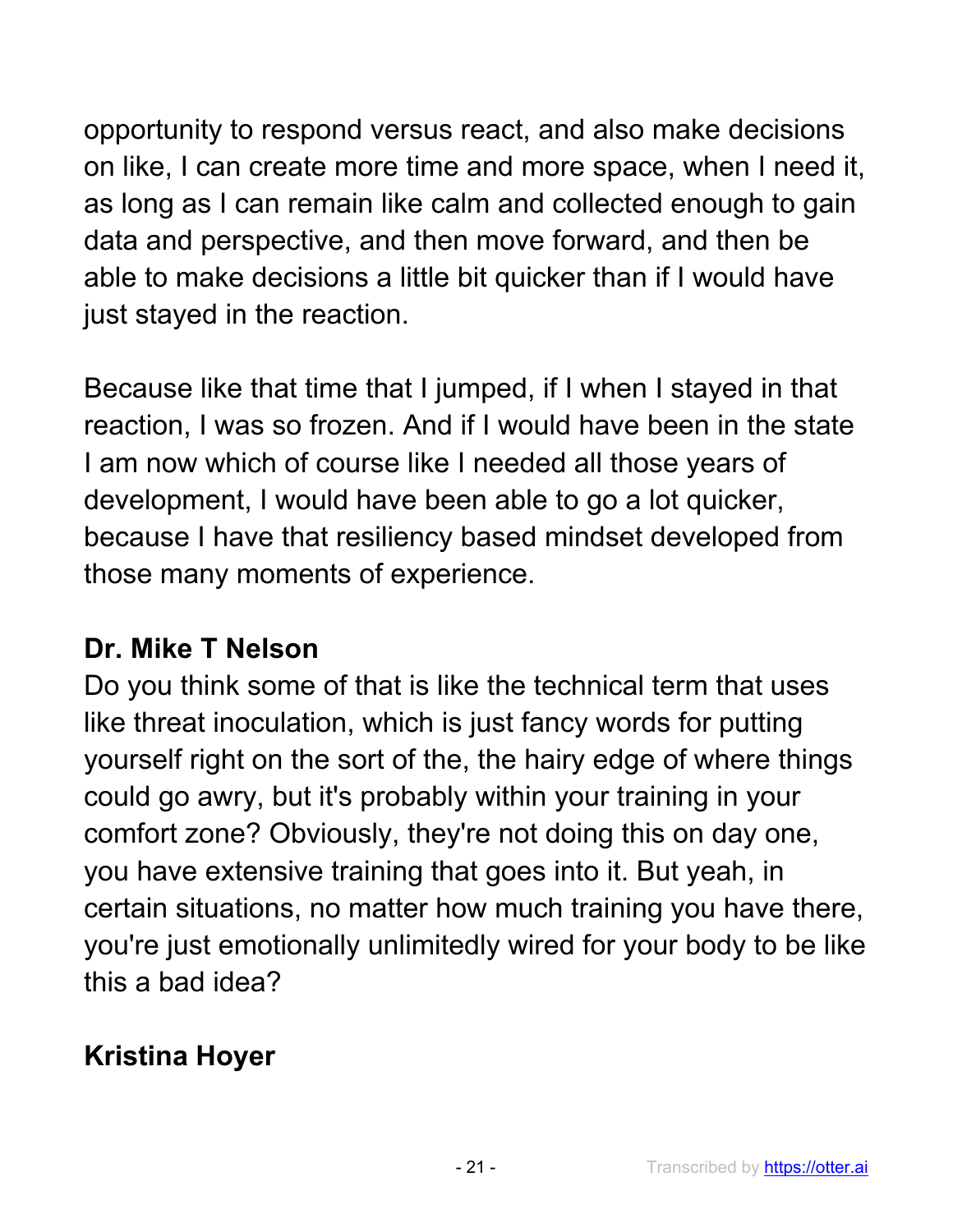Absolutely, yeah, I've been I've actually I've never heard that term before. But I, I completely agree. And like you said, right, there's like that certain amount of training exposure that we have with it. But there's nothing that can equate to like, like, literally, you know, like you're flying in, and like the helicopters, the you know, dropping down and altitude and your feet are already out the door, and like wind is flying by and like, depth perception is so different.

Like when you're above the ocean, and in a helicopter, so you're on, you're at like 50 feet, and you're like, This doesn't look bad. Then you get into like, the 10 or 15 foot. And you're like, well, this actually is like, this is kind of scary. This is this is kind of like what if this goes wrong, you know? And it is it's we have so many protocols for safety and so much training that goes into it and a proper way to jump and if not a proper way to jump and, you know, regulations and standards for speed and altitude.

So I agree with you, it's like right on that threshold of the threat where it's like, there's a probably like 70% chance that this should go right. Yeah, it's like, right there on the sweet spot. I guess you could say it for a threat inoculation.

#### **Dr. Mike T Nelson**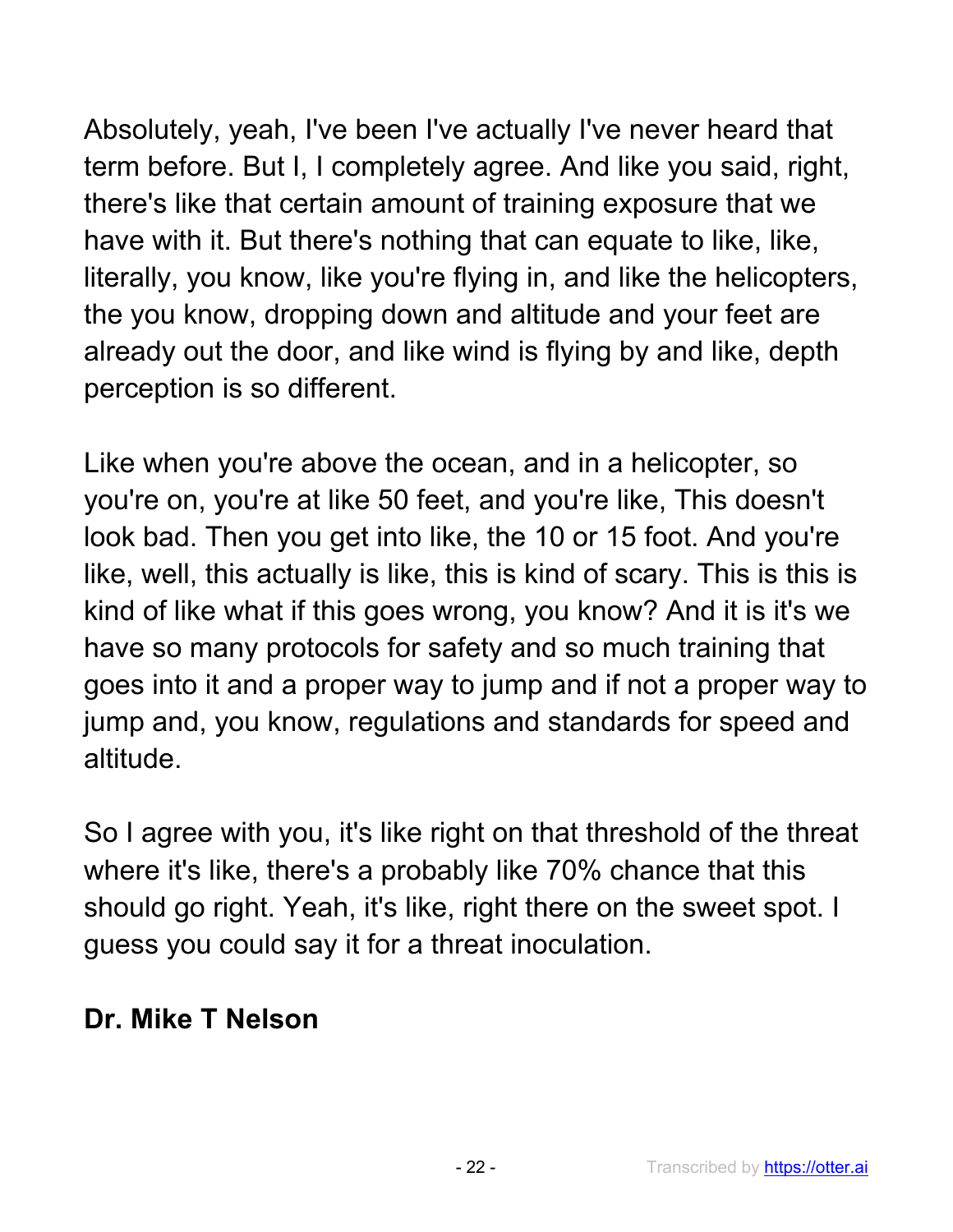So what do you think about at that point, like what do you do? Did you have any sort of personal things you would do or things you found helpful?

## **Kristina Hoyer**

Um, man. Let me think about them. I would say at that point. When I was in the beginning, there was nothing I thought about besides I have to do this. Yeah. I have no choice but to do this. But further down the line there. I think what really was helpful for me is like, similar to how some athletes have like a, like a setup or like a pregame ritual, or even for people who don't necessarily play sports, but they have like a, a systemized way of like going into things that make them nervous, whether it's like a podcast or a client call or whatever, right where you have your rituals.

So I think what eventually became helpful for me was like anchoring into like, okay, like, all my gear is checked, like, this is how I check my gear. I'm at the edge of the the door and the helicopter like I'm as far out as I can go without falling out of this helicopter, like I am, I can clearly communicate with my crew chief, I'm off of comms. But like, I know that they know what they're doing. And I know, I know what I'm doing.

And I've checked all my gear, I know exactly where I'm going exactly what I'm doing. And like having that like kind of procedural anchor, I think was really helpful to like, reaffirm to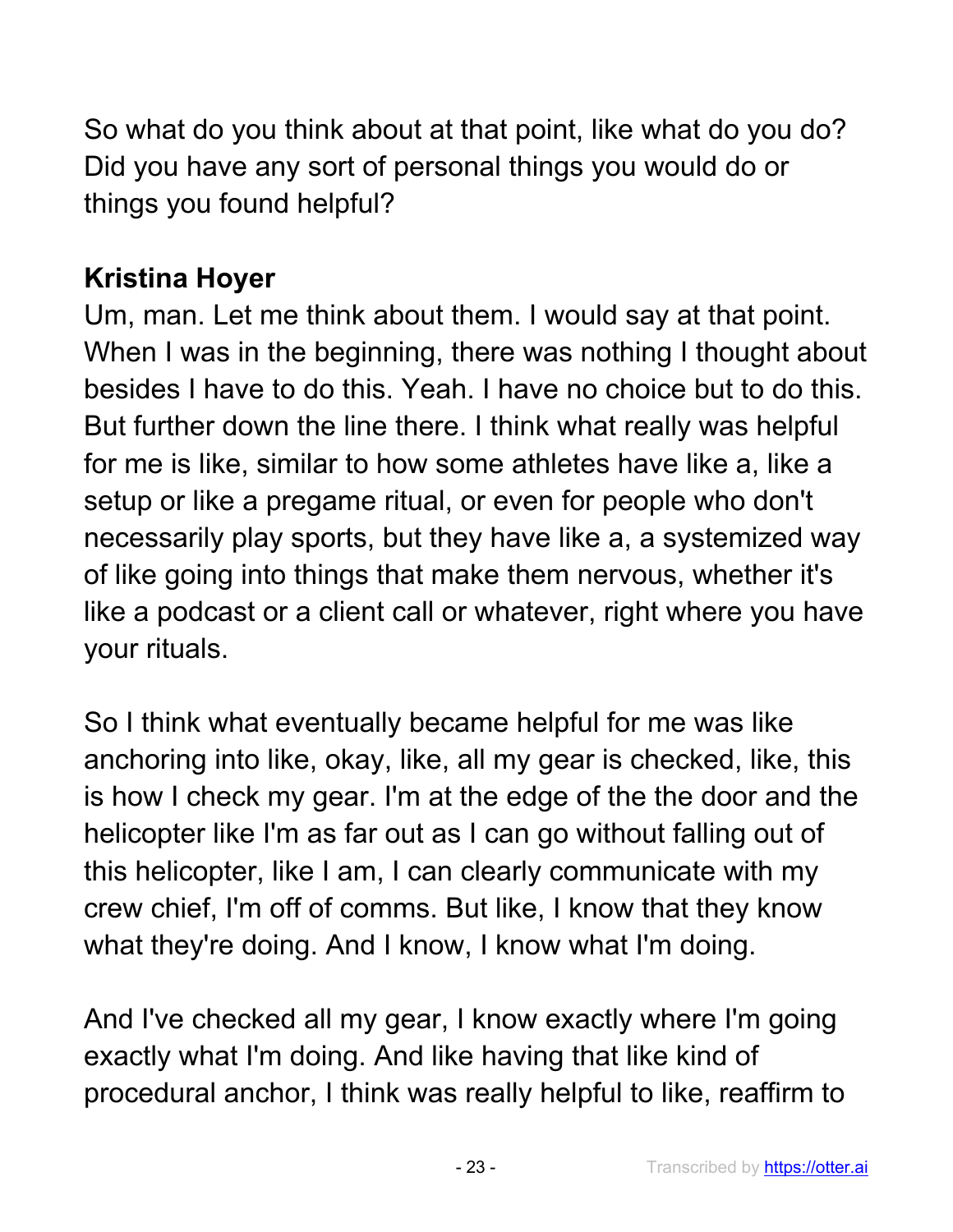me in the moments like, you know what you're doing? You've been here before. Yes, there are factors that are different. But the success the success rate has been there, or slash and you've recovered from the ones that weren't as successful. Yeah. Right. So it's like, because you're not always going to be like, Oh, that was the best thing ever. Right? Yeah. I remember, the worst, like, hardest jump I ever took was from, like, 35 feet. Oh, and it was, you know, like, the last person coming out of the pole of the, like, the pole of the selective the helicopter was trying to, you know, stay pull away from it, right. And I knew it was too high.

And I tried to communicate it. But I was just like, You know what, I'm just gonna do it. Right. I'm just gonna get it over with, we're in a training gym. And I jumped out of the helo and we kind of joke in our community, because that's what happens when you go through like hard stuff together. Yeah, that like the amount of arm swings, like on the way down, because you're like job holding on to your radio and your mask and snorkel. But when he it's a really long fall, you'll literally like rotate your arms to try to like keep your body up. And it's usually like one rotation for like, every 10 feet.

And so, so I like rotated my arm so many times trying to keep my body up, right. And I ended up having like black and blue bruising all the way, like on the back of my size, and my bum. And I the bottom of my chin, like ripped open like I had, I'm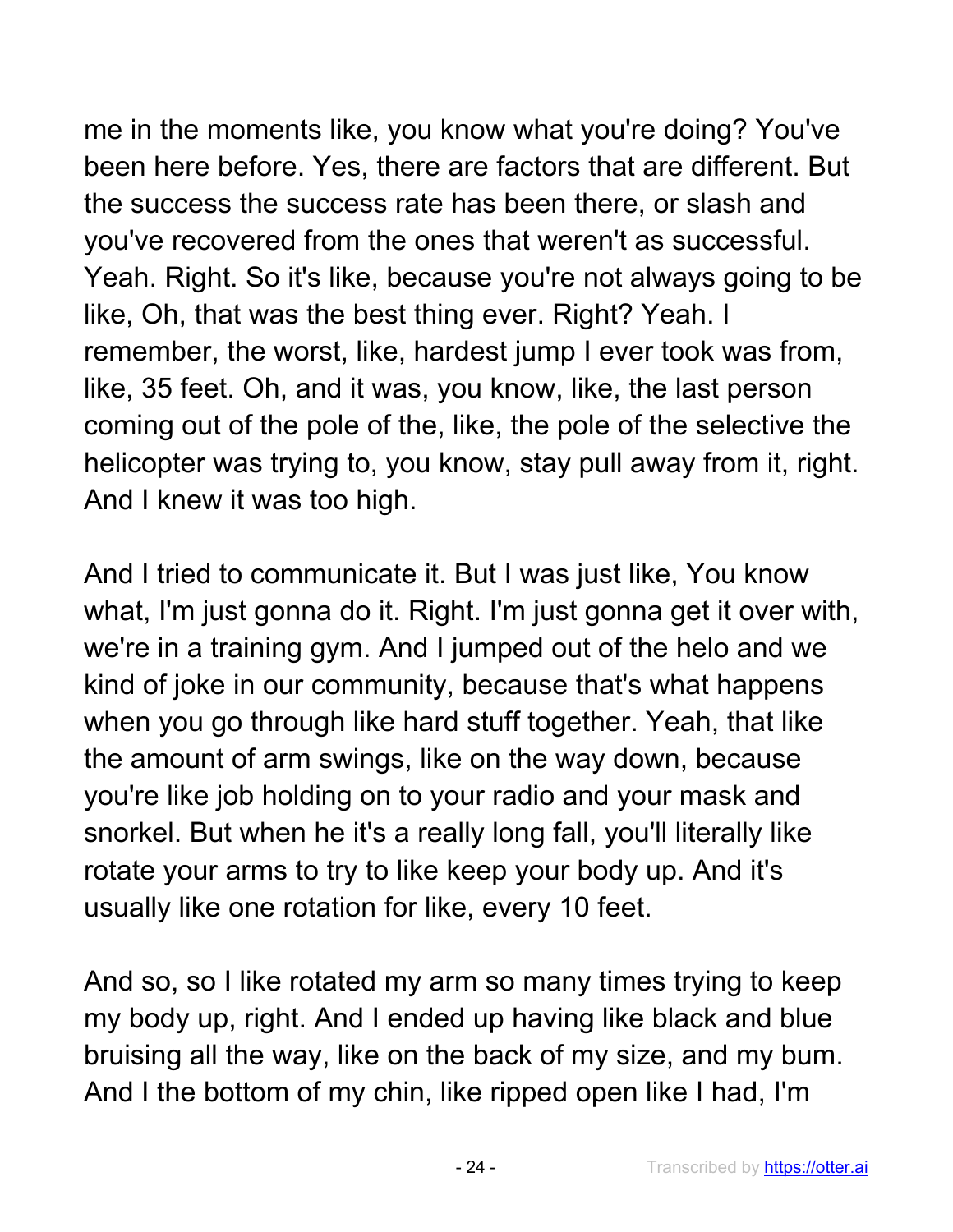hitting them water. Oh, yeah. And my mask and snorkel flew off, but we like tie them to our equipment, because that happens sometimes. And we don't want to lose our masks. And so I like that flew last night and like find it and I was like, I'm okay. Bye.

But after like moments like that, it's about like, for me, it was always about coming back to like, alright, what are the percentages of times that you've had success? And what is the percentage of time that you've had like a blip or what you could consider a failure, or whatever you want to look at it like, and it was always as long as like my percentage of recovery, or my percentage of good executions through stressful situations was higher than the amount of failures or perceived failures, then it's like always anchoring back into that. Because I'm super analytical. So of course, I'm going to spend like an excessive amount of time analyzing why this went wrong. But if I spent all my time doing that, then I'll just sit in fear forever, you know?

#### **Dr. Mike T Nelson**

Yeah, it was snowboarding when you'd go off a jump that you weren't quite expecting. You would call it in the air rolling down the car windows. Oh, yeah. I did that. Once that mom, Bohemia. I was up in Michigan Tech. I did ski patrol. And so we signed on there. I didn't normally do ski patrol up there. I did at Mountain Ripley.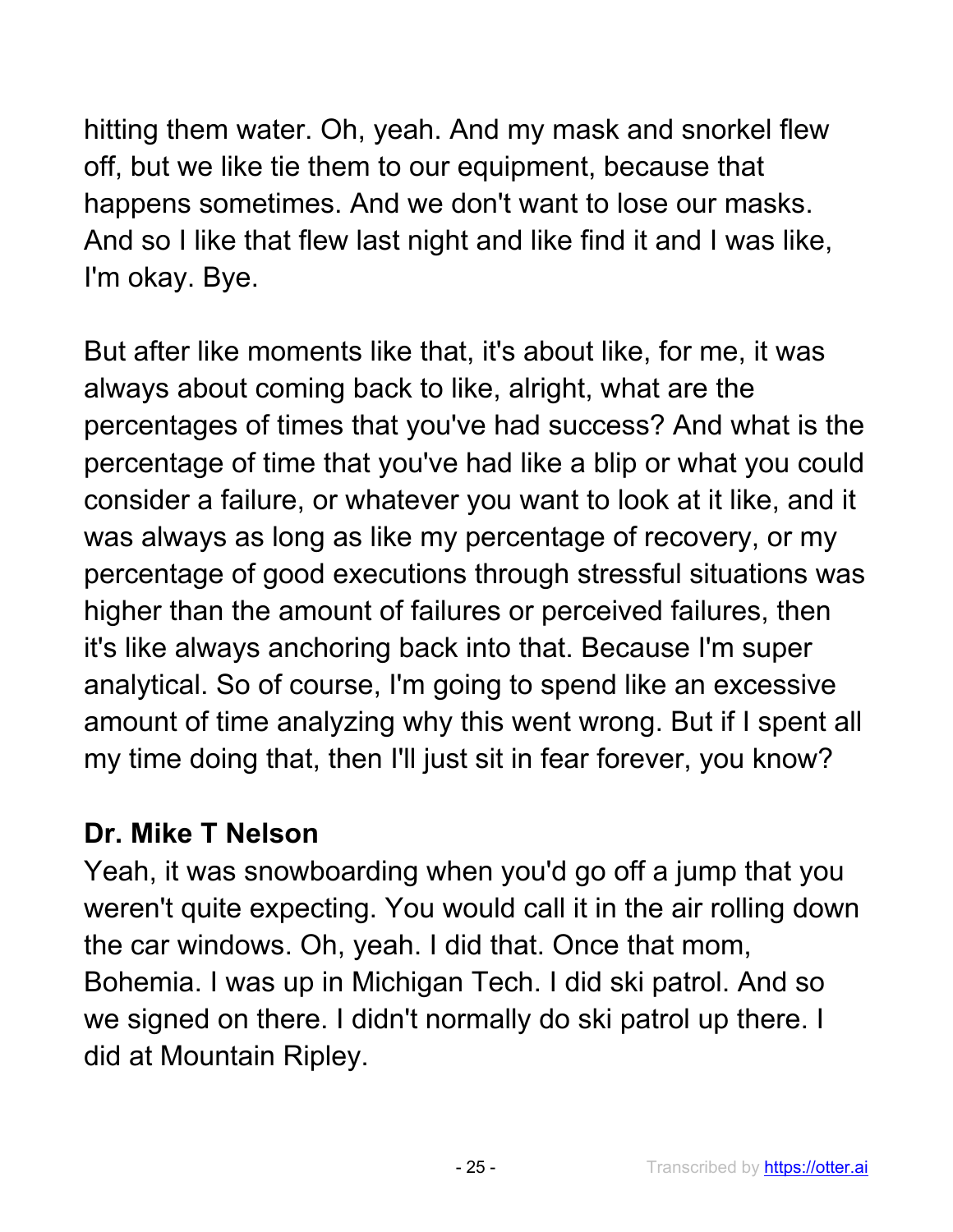And we got there the Hill had just opened and they just got hammered with snow. Like, Ron there wasn't open yet. There was like three and a half feet of snow. And so I'm with another guy, we're going down. It was like, Hey, look at all that snow there in that close run. That'd be fun to do. He's like, Let's go do it. Oh, like kick us out. He's like, Oh, who's gonna kick us out and like, oh, yeah, good point. And we knew that they had a drop off because for line testing the chair but that wasn't until one in the afternoon. Okay, so he's nigga under there, and I'm going down the hill.

And I'm like, Oh, this is so cool. And I, I see this little mound, I was like, oh, it's gonna be fun to jump off this little mountain and I go off. And what I didn't know is that it dropped like 20 feet on the other side. And so I go off, you know, five, six foot drop. And I'm in the air, like just rolling down the car windows going. Like a long time. We're like a long time. And it was nice and soft, like landed nothing. Nothing bad happened actually landed on my board, and then just faceplant and right after that. But that was like so probably like one of the best runs ever done in my life.

And then the patrol director shoot us out for good a half hour and yeah, but it was worth it. No one was gonna tell us No, I know. He's like, when it says close. That means no one's supposed to go down. And I'm like, hope sorry.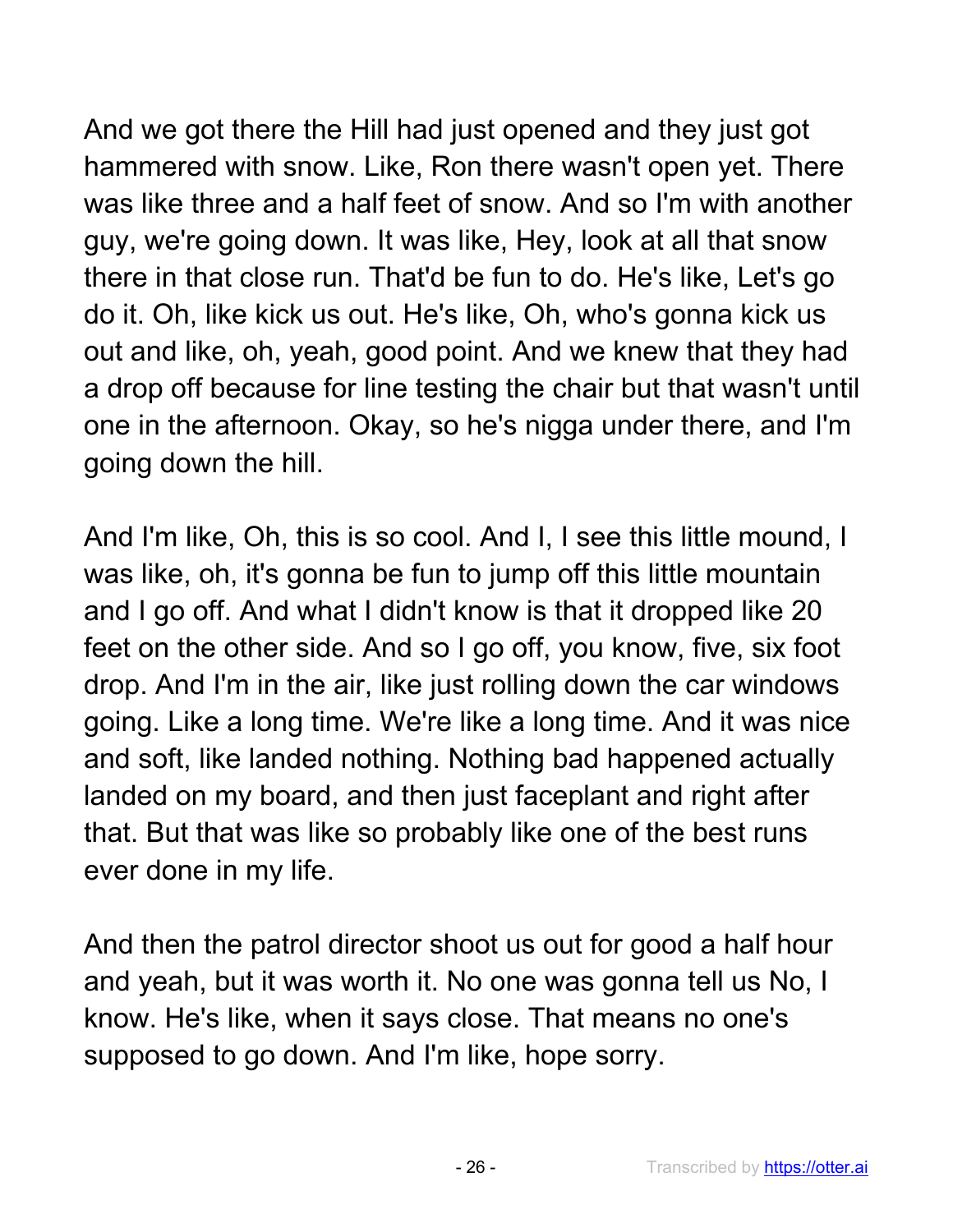## **Kristina Hoyer**

You're like, but if you would have seen how epic the run was?

## **Dr. Mike T Nelson**

I know. I know. I think there's other saying too, that people don't rise to the occasion, they fall to the level of their training. Yeah, just something that I try to think about too, right. So kind of you. There's some point you have to kind of take that leap, right. But can you kind of progressively just trying a little bit more like kind of expanding your capacity just a little bit, but at some point, you know, you kind of you just kind of have to go for it too, you know?

## **Kristina Hoyer**

Yeah, absolutely. I almost feel like those two like that. Like those unexpected, crazy jumps, like, in life all around are kind of like those things that set that new bar for us. Like whether or not you've actually been like, trained to that new bar, right? You haven't been trained to Yeah, but at least that's like the possibility kind of like, you know, we weren't able to run a sub four minute mile until somebody did it. Yeah. Right. Yeah, yeah.

And so it's even for our own individual capacities, like taking those leaps and taking those jobs, even though they're unexpected most of the time, like, almost open our eyes to like, oh, man, like maybe I actually have like this whole level of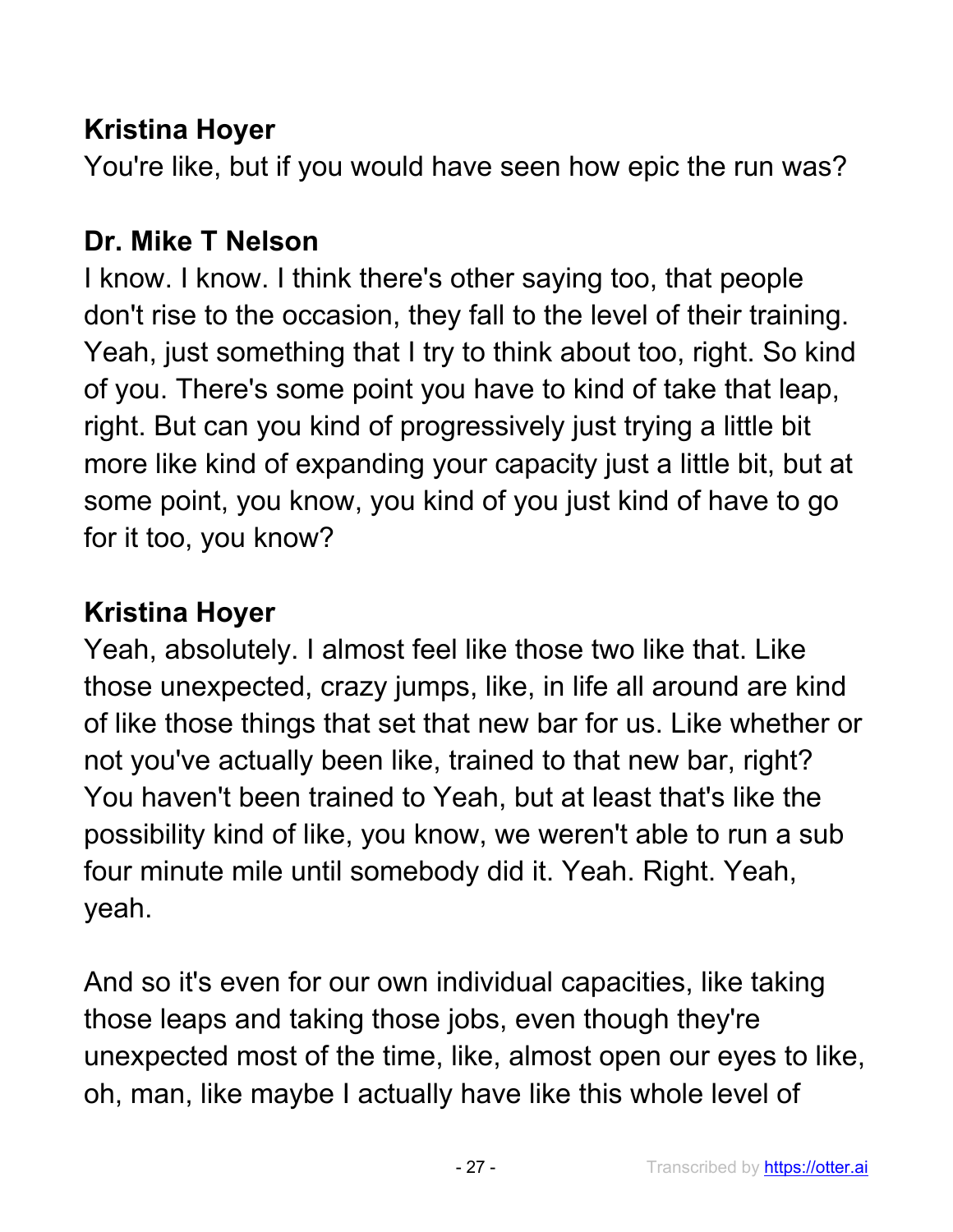capacity and capability that I never really wanted or expected myself to tap into. But now I have like an expectation of like, this is the new level I want to be working towards. So how can I start tailoring my training to push me to that level through like the incremental changes over time, and then I can take that jump in unexpected manner?

## **Dr. Mike T Nelson**

Yeah, one of the phrases I like and Kimber the guy's name, but I think it's the crazy guy who invented the Segway. But he had a saying of like, you know, don't Don't tell me it's impossible. Just tell me nobody's done it before. Right, which I thought was really good, because a lot of people will confer that nobody's done it before. Therefore, it's impossible. Yeah, it was actually an inaccurate statement. It just means nobody's done it before. Right? It may be possible may actually be impossible, but the answer is we don't know yet. Right. So I always thought that was like, super interesting.

# **Kristina Hoyer**

I love that. I love that too. Especially like the we don't know yet part. I think that's a part of, I don't know, just like discovery in science in general that we've like, kind of almost like gotten away from and some of like, the public sphere of things where it's like, like, a lot of science is about discovering and trying to find new places and things and paths and stuff that we've never done before and that we don't know or understand, and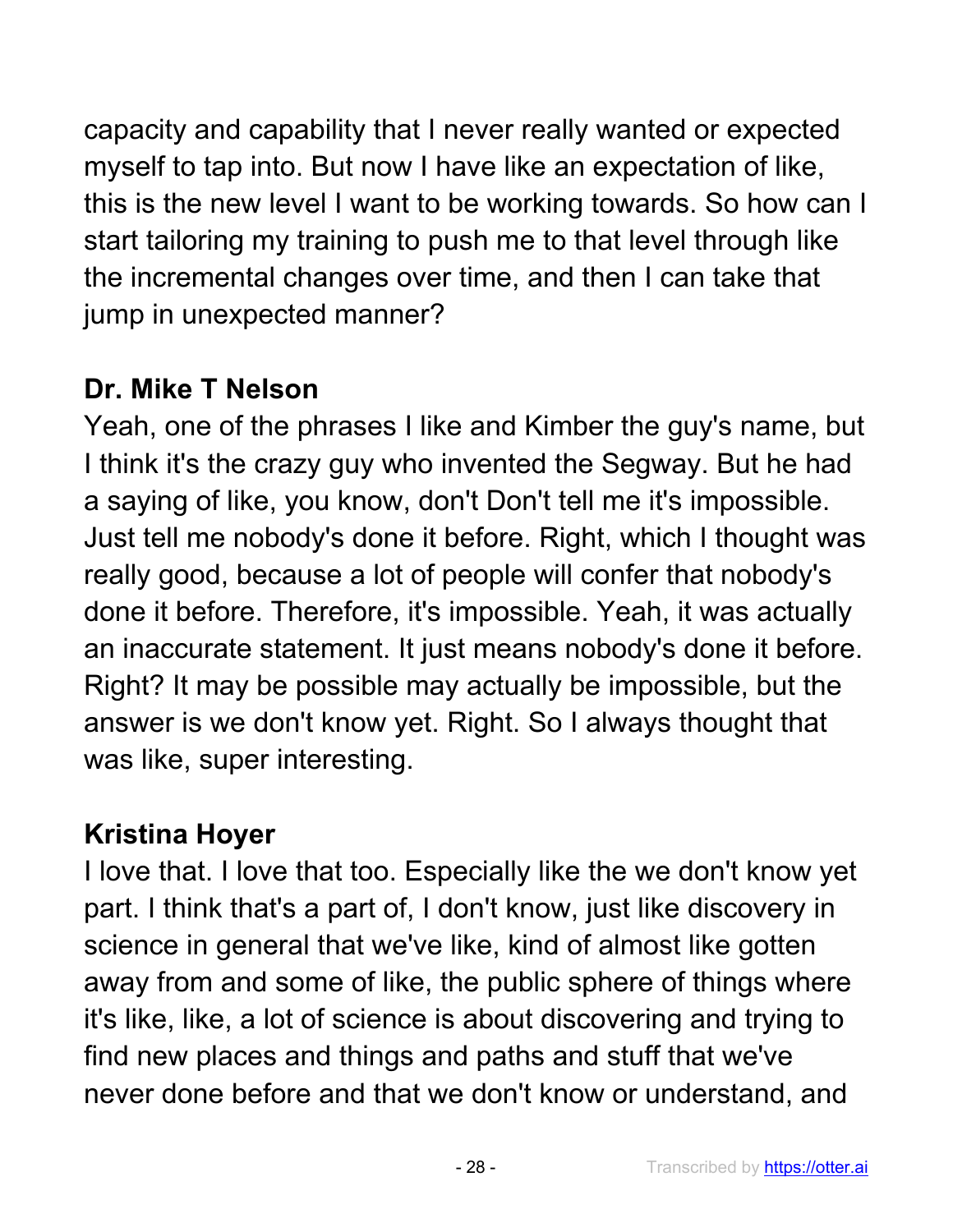it just hasn't been there yet. Or it really might be impossible, but we don't really know that yet. Because we haven't really tried it.

## **Dr. Mike T Nelson**

Yeah, if you want a better answer, you probably need a better question.

## **Kristina Hoyer**

It's a skill set to learning to ask really good questions.

## **Dr. Mike T Nelson**

Oh, definitely. Do you? Do you think your mindset was all of this stress will make me better? Or how did you view just stress as just a general thing? Because I think many times gets I don't wanna say misinterpreted maybe.

## **Kristina Hoyer**

Yeah, absolutely. I could agree with you especially when we're coming to like when we're looking at like the simple stories right? Stress I think is like distilled into this like demonized thing, right? When I was in the service, I just loved stress. Like not like I thrived in this space of like, I have to always be so busy I remember when I was younger even before I got in the service like the way I would measure like a successful day was like whether or not I got to the end of the day and my feet hurt.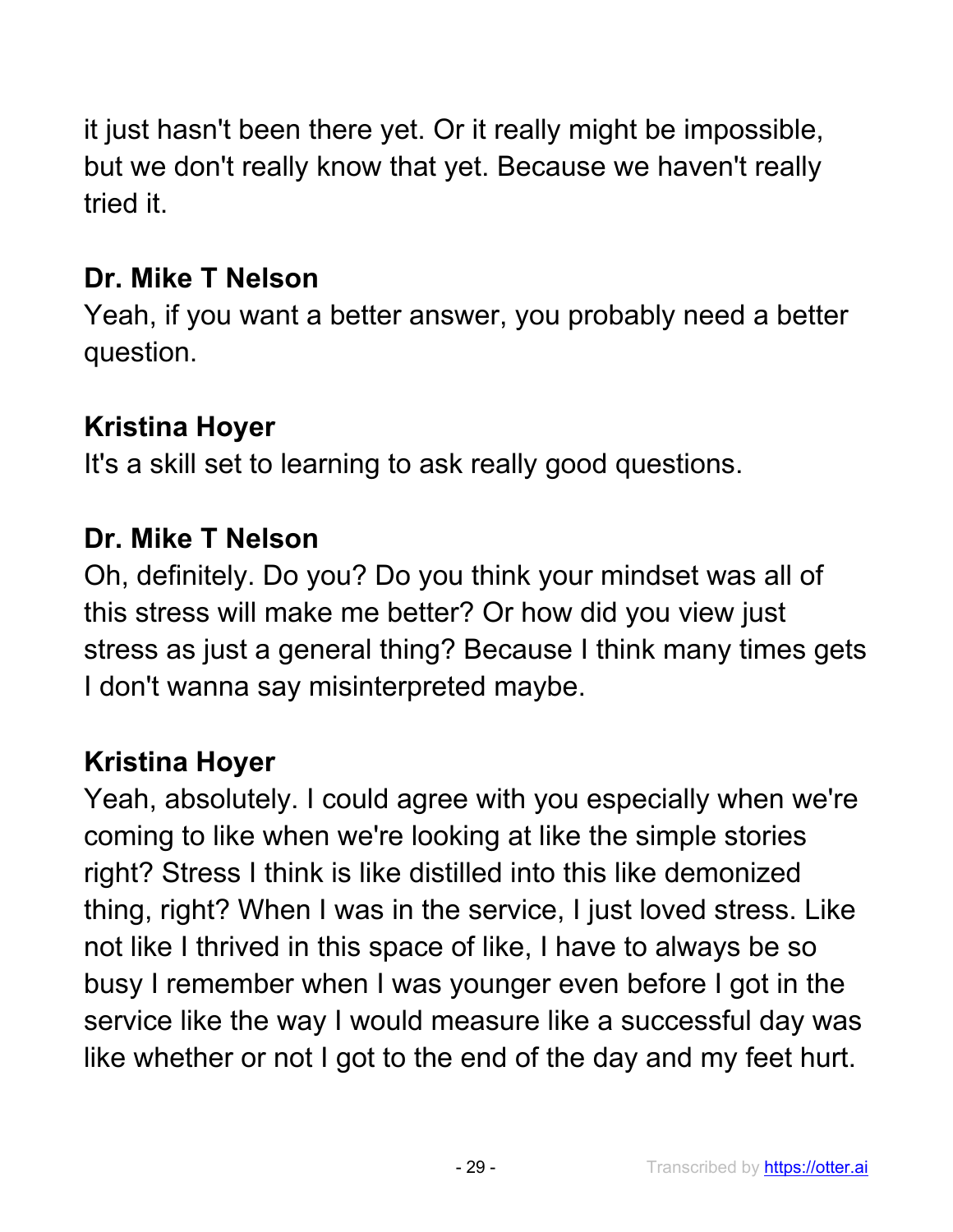So I had to be so busy and so like stressed out and like had that constantly have that like adrenaline drip going on. But so I did very much so see stress as like my my advocate stress was like my that's what was always going to be the thing that got me to the next level. Well as like a human being, or as like a service member or rescue swimmer, an aviator, whatever I wanted to apply it to an athlete. And the interesting part about that is that I got to the end of my six years and then ended up having to develop a very new relationship with stress, because I was so addicted to it. And it was the only type of life that I knew and like that I loved. And then my body started to demand me to slow down a little bit more, and to become a little bit more purposeful with how I used stress. And the cool part about that is that like, now, it's like more of an effective lever than ever before.

Versus before it was just like, right? Like, give me my stress, like, constantly be moving that even taking like a rest day or a day to like actually integrate and recover and like, like you need those like that is a part of an an effective training regimen is like having time to recover. And I never could understand that, like people who would rest or take naps or like, take a day off. I was always like, so yeah. And then once my body really started to ask that from me, it was like, Okay, now let's learn about how can we take this this advocate this friend, this like thing that we've always known to be very helpful and effective for us.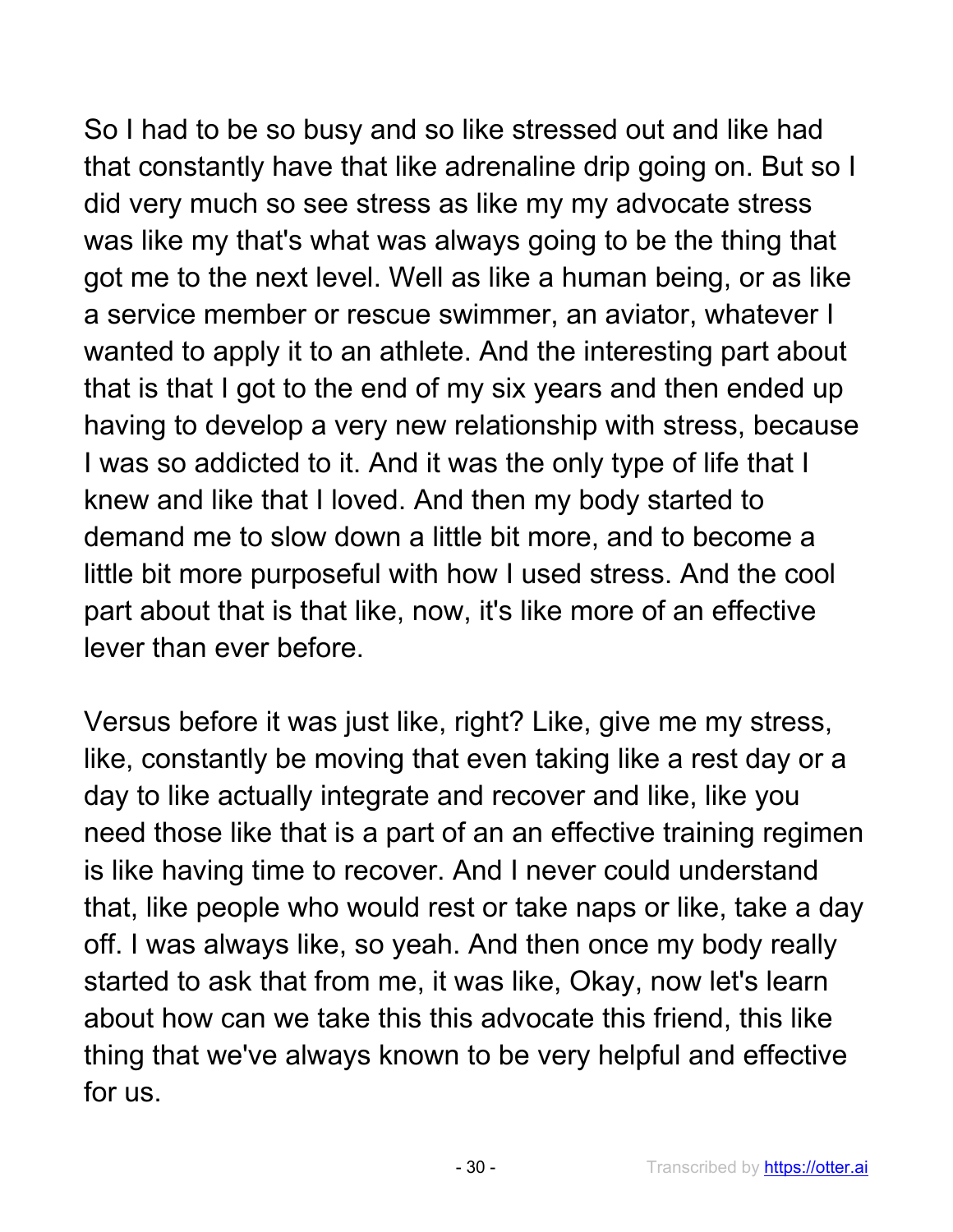But how can we make it actually more effective and more helpful and like more intentional, instead of it just being like this kind of thing that would just like grind away with me. And then I'd get then of like, you know, like a couple months of like, really a lot of busyness and be like, Oh, I wonder why I'm so tired. We're more coffee.

### **Dr. Mike T Nelson**

Yeah, that's similar to me, like I spent God, decades of my life being the solution to all life's problems is work harder. Drink More coffee, listen to more death metal. Yes. Amen. Amen. It's like, and the hard part is, because that actually does work up until the point where it doesn't work. And then you're left with this. Your brain is so confused, because all your associations were that this was a thing that helped me reach whatever level you're at. And now the cost starts becoming exponential for it, and you can't do it like you did before. And you're left just going, Oh, whoa. And then you feel like you don't have any coping mechanism. You feel like you can't get anything done. You're comparing it to what you did before? And, yeah, it's kind of a very interesting transition.

## **Kristina Hoyer**

Yes, one of the I would say one of the most aggressive transitions to make and like a lifetime, like one of them, right? There's many, but I'm one of them. And I think that's one of the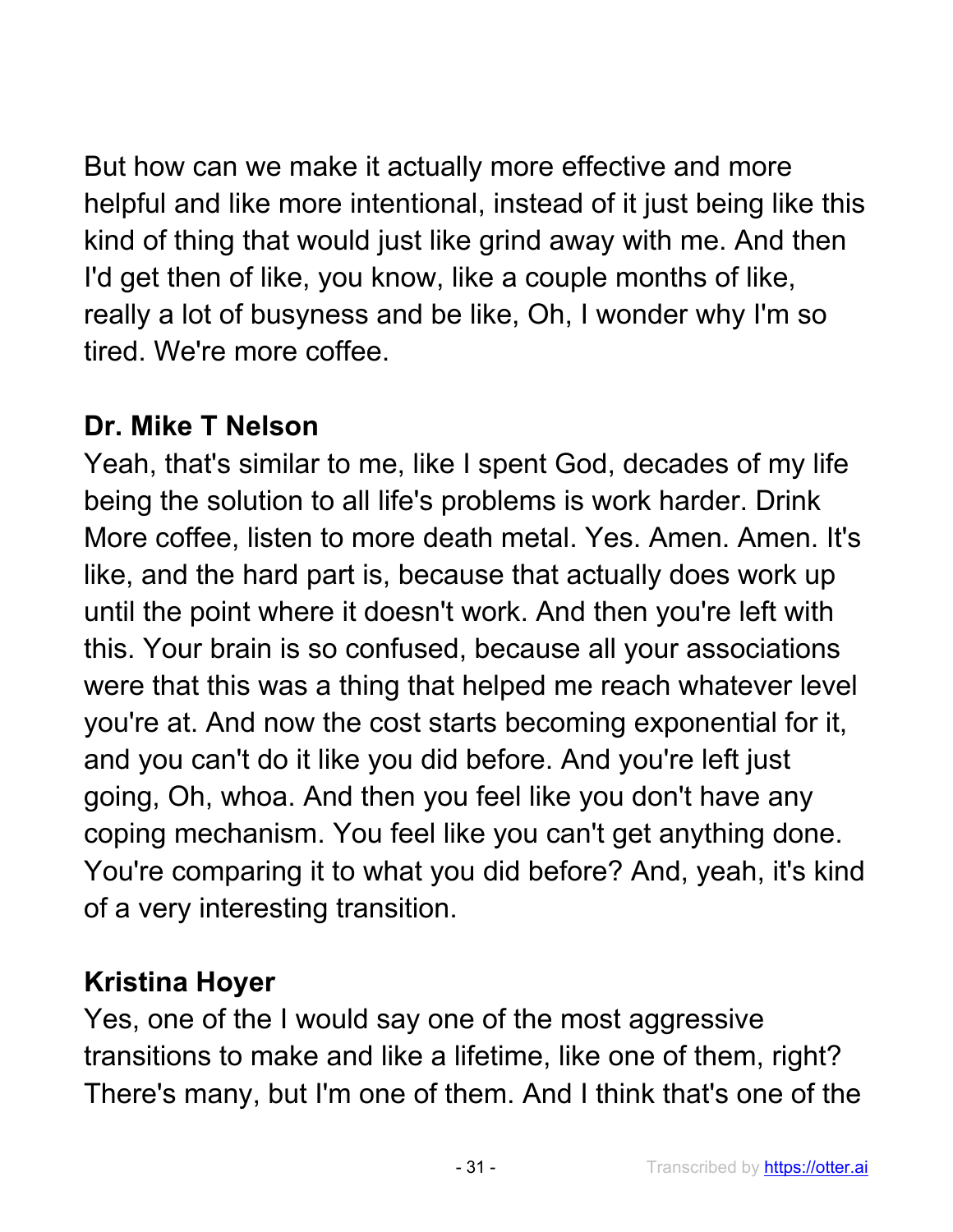reasons why we see like so much of the veteran population, like come out of the service, or have seen at least come out of the service and just kind of like, aimlessly wander for a while, because there's so much like, like, there's a lot of pieces to that puzzle. But there is like, there's so much of this stress lifestyle.

And then you get out and there's no, there's no one's pushing you anymore. No one's like putting that pressure and not constant stress anymore. It's just like, now you've got to figure out how are you going to do that yourself and make it purpose driven, and not make it just like this? I'm just going to beat myself into the ground until my body can't do it anymore type of mentality, you know?

## **Dr. Mike T Nelson**

Yeah. And I've had some interesting conversations, they probably won't mind me sharing this, but with our good friends, Jeff, and you know, Rick, obviously, from social forces experience, yeah, and just talking to them. And I think they would openly admit in public, and I'm not putting words in their mouth, per se, that they think both would agree that to be the person they're at now, which is very different, especially being out of the military, that that person, consequently probably couldn't do the jobs that they did before.

But at the same time, realizing that they don't, they want to be somebody else and be something different now, which I always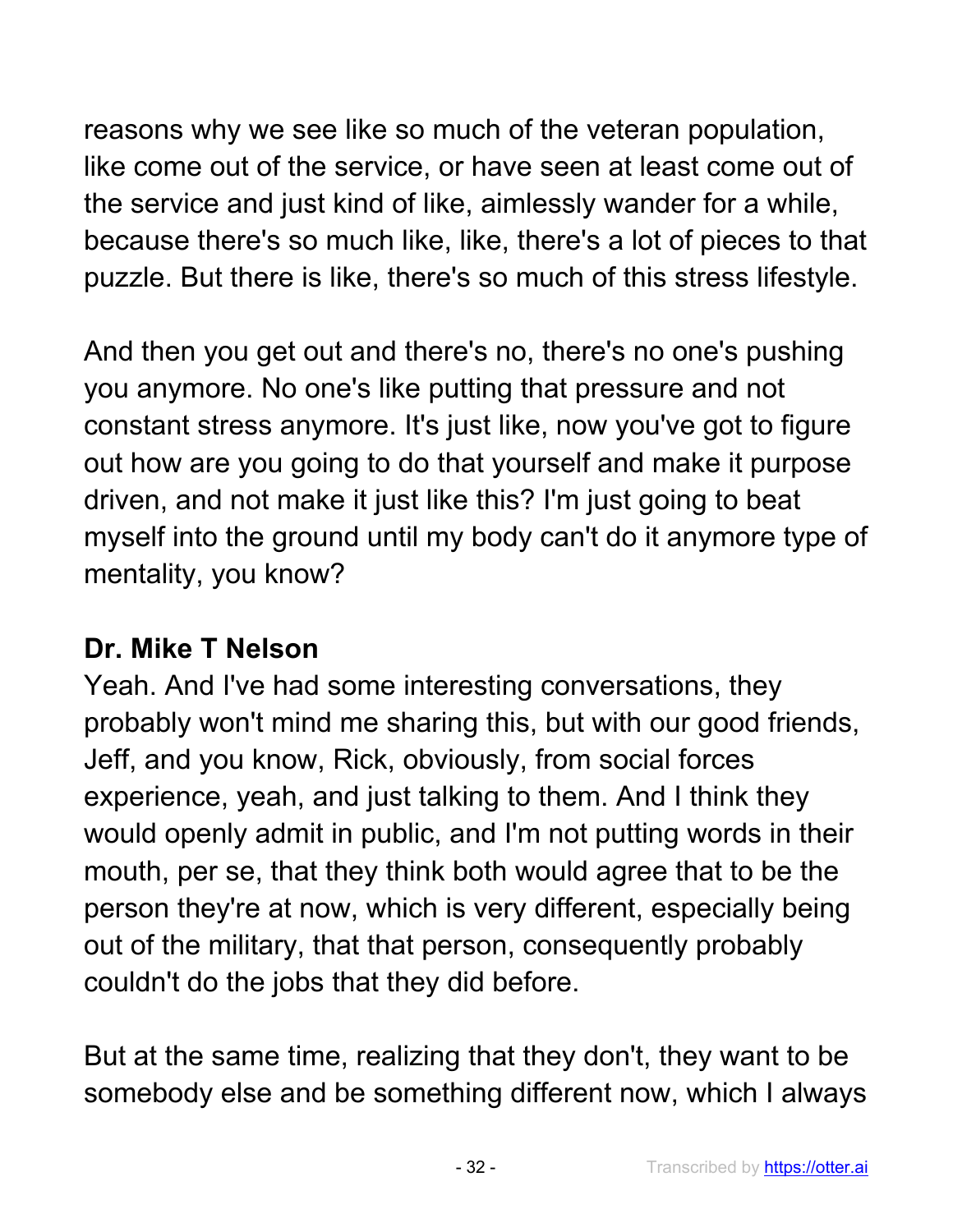think that it's really cool. When you can see people who have done what I would imagine is an excruciatingly hard transition and have done it successfully. Right?

Because it's you're transitioning away to be somewhere else, but knowing that by doing that, you you wouldn't be able to do the job you did before even though you don't want to, right, it's almost like letting go of like that was almost another person another time in your life. Versus I've seen other people who haven't been able to do that. Right. And they're still holding on to this thing that they did before even though they can't Do it now. And they're not not required to do it now, but it just seems like they're having a hard time transitioning because they're still kind of stuck in the past all the time, too.

## **Kristina Hoyer**

Yeah. Yeah. It's that's like the I mean, the military is designed in the military, right? Like, yeah, exactly masculine very structure, like there is there it is, the military, right has it very intentional and important job to do. And, I mean, being able to witness and just like from a distance to witness and then no little pieces of Rick's story to like, watching him grow and evolve and change from his accent to like, where he is now has been such an inspiration for me.

And Jeff, I don't know personally, but being able to watch like the development of the Special Forces experience and the way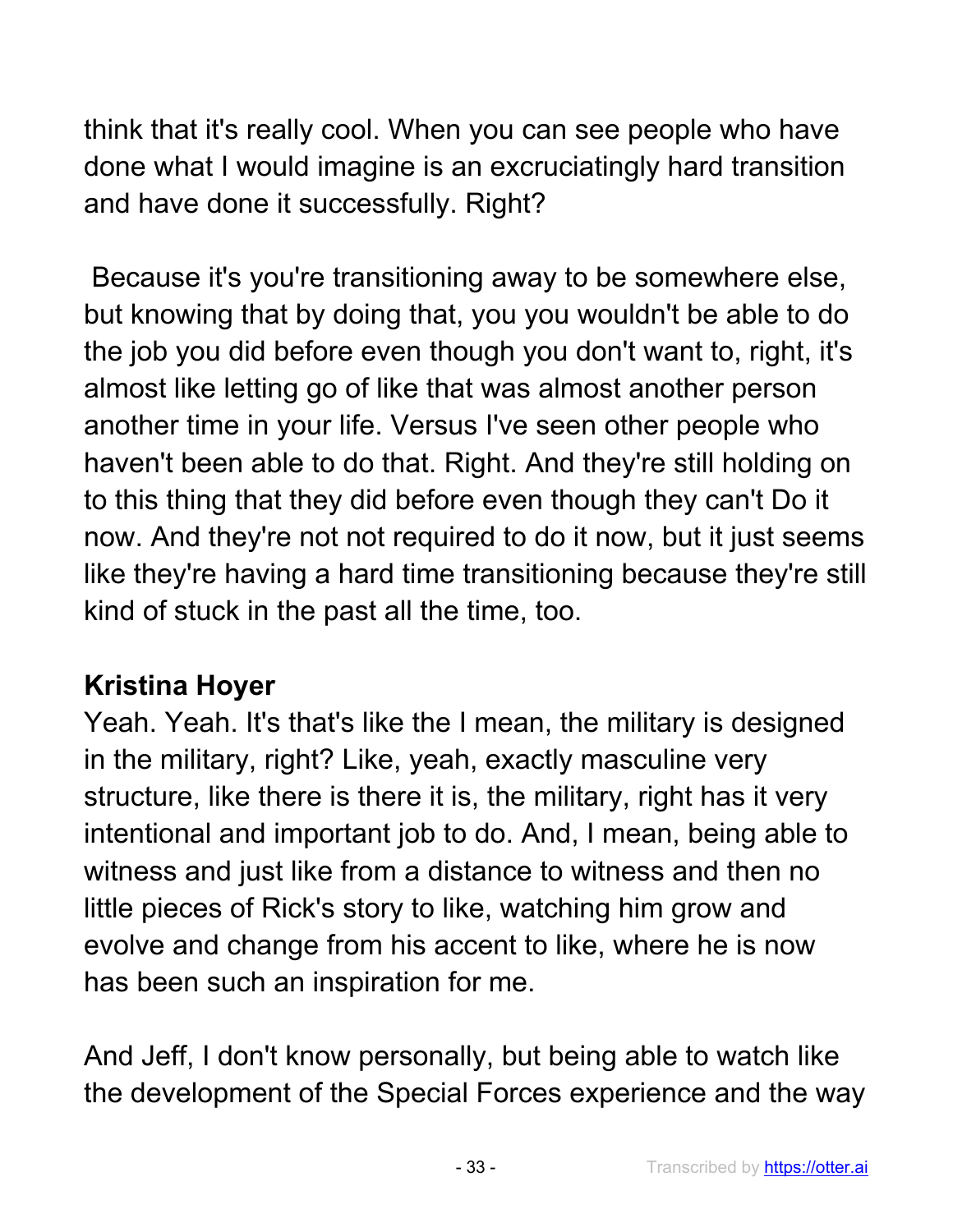that they've put that together to I just think that though, the transition out and as you're kind of like born into, like, a new version of yourself, you almost have to like say goodbye to that identity, that you got to hold while you're in the service. Because I know for me, and like, like you me then and me now what did I feel like I look like two different women because it's, I was so just pure intensity, pure intensity pure adrenaline, there wasn't any space for softness, or, like empathy or love or like the appreciation of like, like, even going to like a botanical gardens and like enjoying, like, the beauty of flowers, or like really like sitting at the beach and just like loving being by the ocean, like, like, like, listen, we don't have time for that, we need to zoom for like three hours and then somewhere else, you know.

It is this opportunity to expand into so much wider of like the spectrum of what's available in life. And I can absolutely, like echo those sentiments because it's like, I if I would have stayed in the service for 20 years, I would have missed out on this like, almost like Yin side of life that is like, filled with joy and ease and love and emotion. But it's really cool because it affords the capability to still tap into that adrenaline and intensity and like more of that, like well rounded. Like well rounded human. And I think some of like the most well known martial artists in our lifetimes have really conceptualized that idea is like once you can be embodied and like the yin and the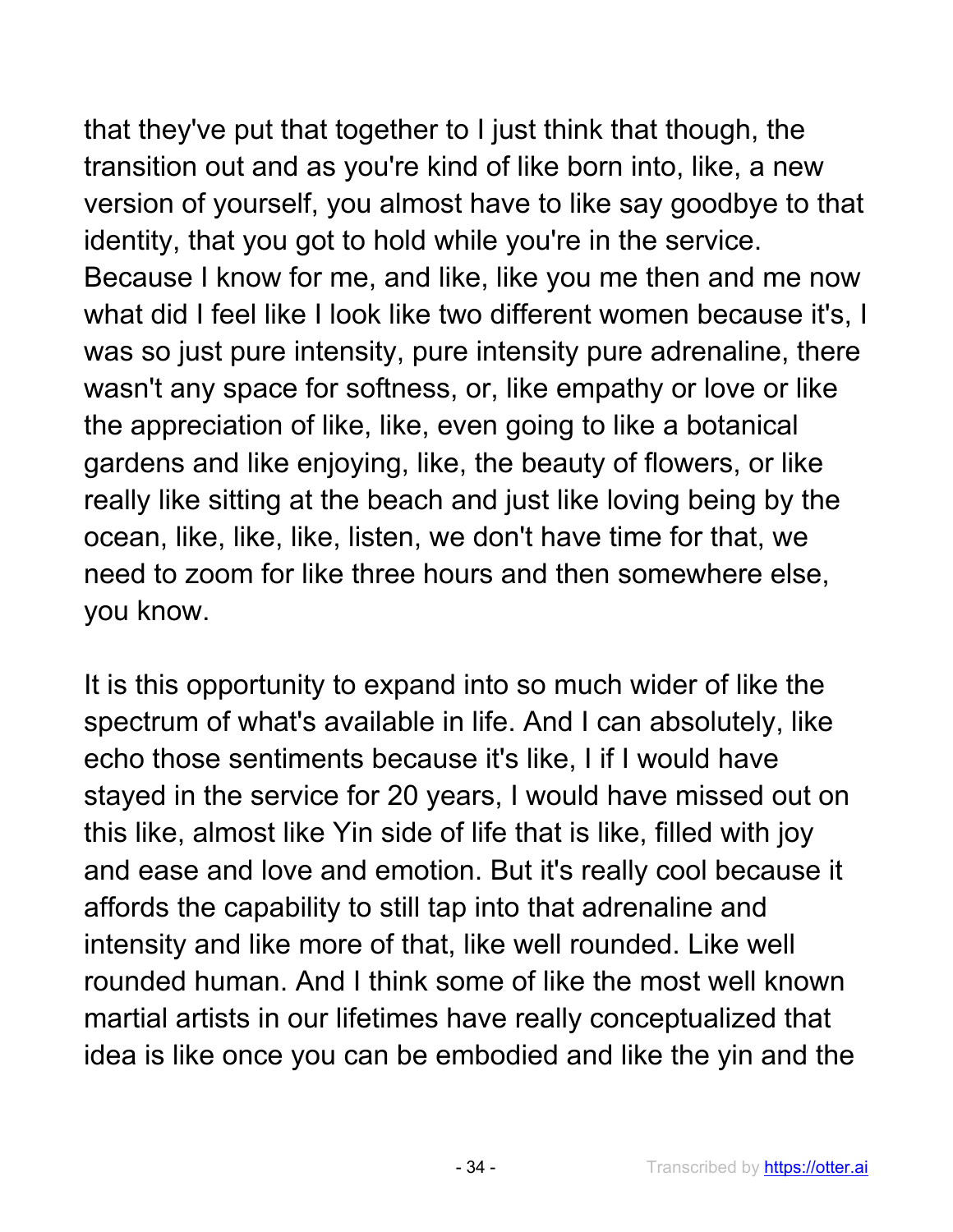yang, you can be more intentional with your intensity, and then that intensity becomes even more powerful.

## **Dr. Mike T Nelson**

Which is cool. Yeah, I think of that as Can you oscillate between parasympathetic and sympathetic, right? If it's time to relax, can you down regulate, low enough to actually relax? And, you know, consequently, if it's go time, it's go time, can you up regulate, to get to do whatever it is you need to do.

And just, you got I've never been in the military, but a lot of my friends who have especially at very, very high levels, and I think they've gotten much better at this, some of the highest levels are actually better at this than other levels of teaching people. Okay, here's, I was talking to Ben Jeff about this, like using RPR and other stuff to teach them to down regulate, but you can't directly sell that because that's not a rewarded thing. But selling it as this will help your shooting accuracy.

This will help your performance which it definitely does. There's lots of anecdotal reports on that. And then they have the experience this has happened a few people have, oh, wow, that actually helped my performance. But it also helped me to down regulate off the performance on the other side. You kind of sneak it in of like, yeah, vegetables are good for you. But we'll we'll stick them inside a doughnut first. Donut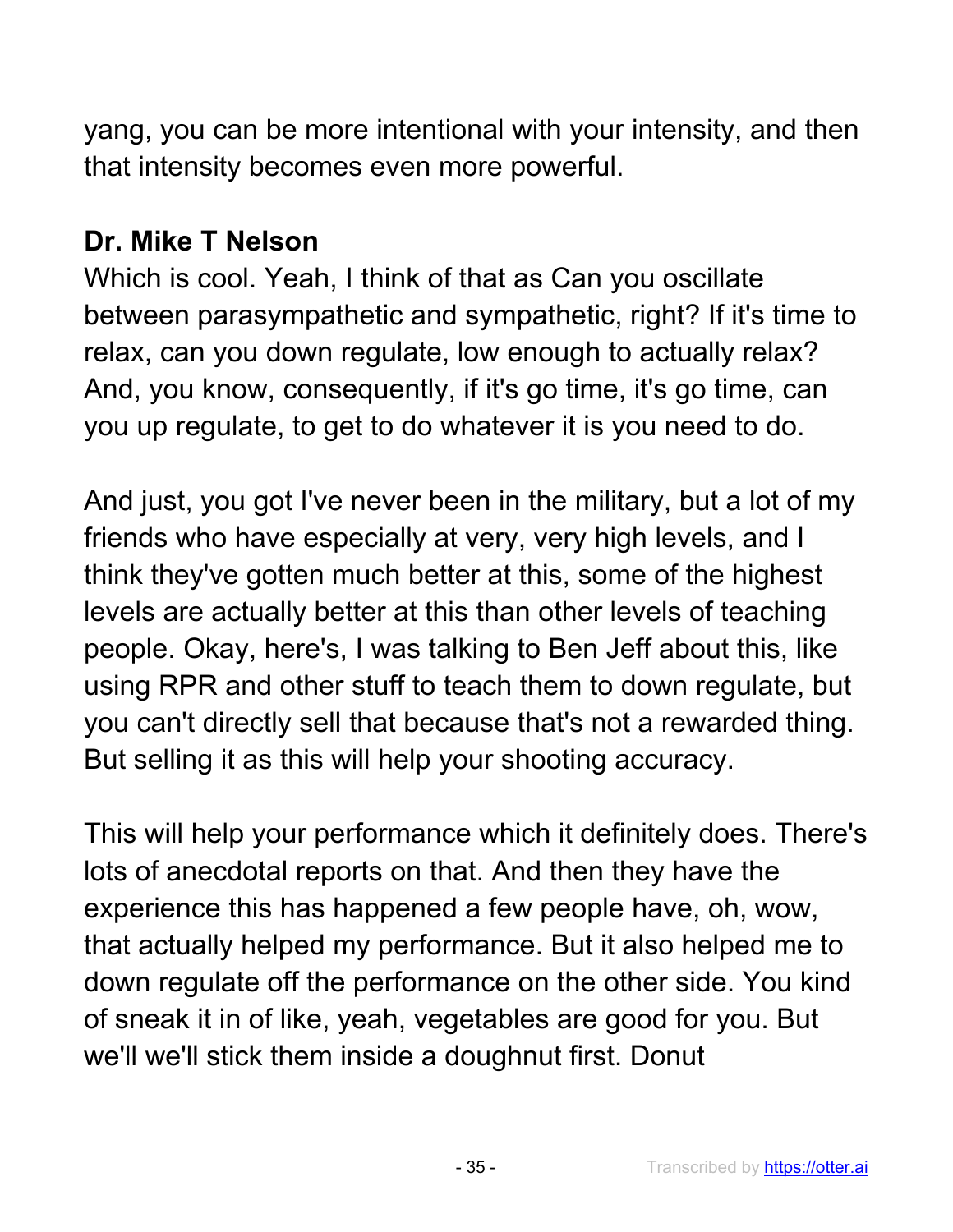## **Kristina Hoyer**

here eat the donut. It'll make you a better human being all right.

### **Dr. Mike T Nelson**

I don't know if you have any thoughts of like, how do you what have you found that it's helpful to kind of get through those those transitions?

## **Kristina Hoyer**

A lot of so one of the I mean, breathwork has been huge for me not even breath work, right? Because I feel like those like coin terms can kind of come with a lot of preconceptions right like rotation and mindfulness and breath work. They all kind of come with their own preconceived lenses. But even just like being able to hear my breath, and influence my breath has been really huge because that changes when you're in Paris. empathetic versus a sympathetic response.

And being able to influence that. Or even just hear it or feel it is huge because it's almost like training your ear or training your senses to be able to more regularly detect it. And then one of the ones I super love them, I actually teach like some of my clients and stuff too, because I feel like it's kind of incognito is like being able to like incorporate your senses, like your sense of touch, or like your motor sense. And one for me is like, if I'm coming up, if I like can feel myself going into like a more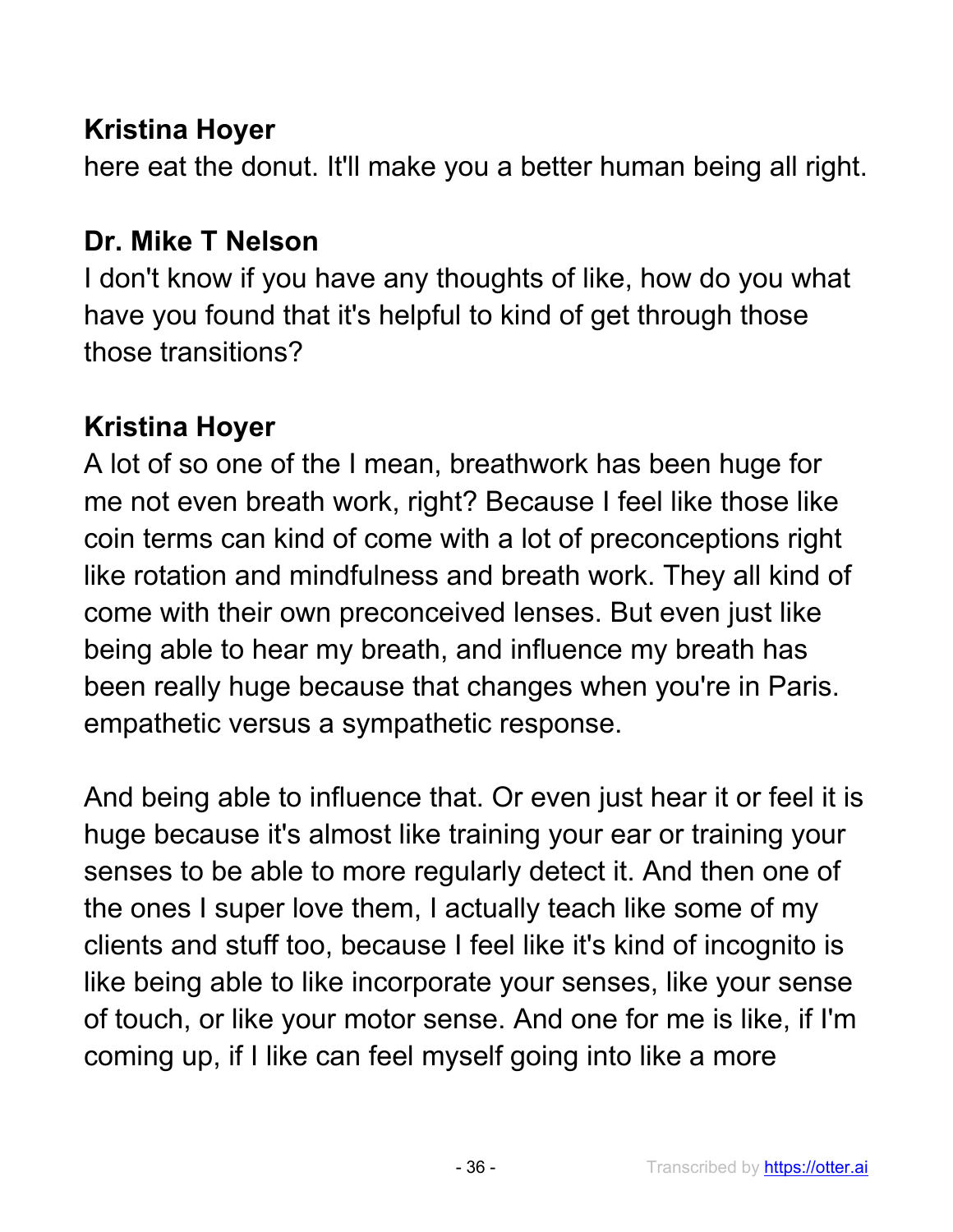sympathetic response. And I either want the sympathetic response.

And then I want to like come back to a neutral space, or I want to stay like really centered in the sympathetic response. I literally do like a breath to touch with my fingers. So it's like an inhale and I touch the, the pointer finger, exhale, touch the next finger, inhale, touch the next finger, exhale, touch the next finger. And it just helps really keep me in like an intentional, centered, grounded sympathetic response, instead of that, like, like space.

### **Dr. Mike T Nelson**

Do you watch your fingers? I'm just curious, do you close focal attention at that time?

# **Kristina Hoyer**

It depends on where I'm at. And what's kind of going on around me if it's something that like I'm in front of people, I don't want them to know that I'm like, secretly freaking out right? Like that. It's just down by my side, and I'm not looking at it. But if I am like, preemptively, or if I'm just in a space where I can, like literally kind of pull back then I do watch it. I feel like though the watching it, it helps me so much more than when I'm not able to when I was wondering Yeah, okay. Yeah.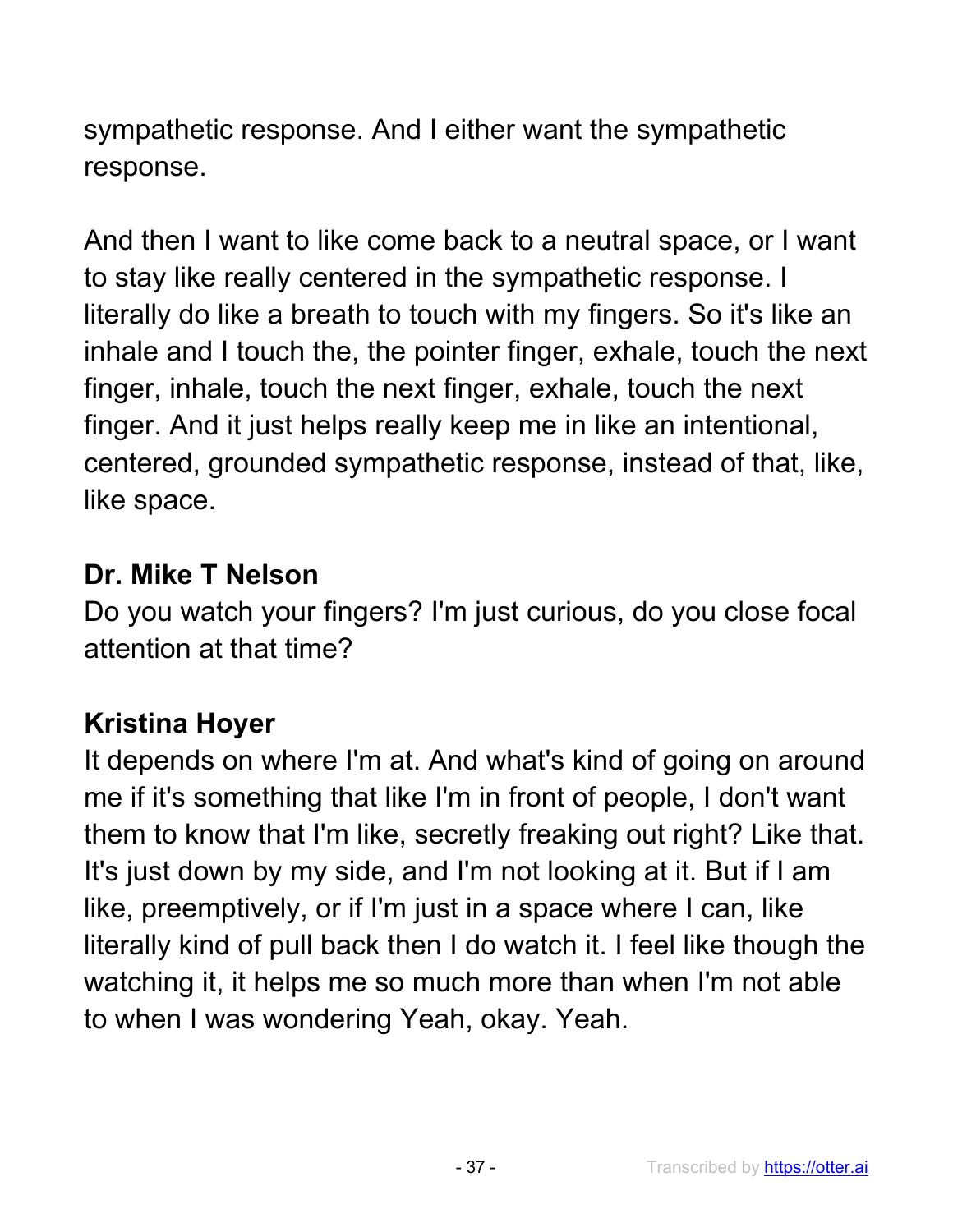Because that's like, that helps. Because then when your parasympathetic is more like wide field of view, right? And then sympathetic is like bringing it more into like that acute, closer point. Point of vision. Okay. Yeah, so that's like, those two helped me a lot when it comes to either like staying focused in acute responses, or when it's like coming down from it. It's like, really, the breath helps me come back to my body. And when I'm when I'm in my body, and like I really feel like that like, all right, all I can feel all of my limbs, right, I can feel like my entire body. I'm feeling really grounded and I feel like calm again.

That is usually brought on by like, Okay, let's do some nasal breathing. Let's do some box breathing some longer slow. Exhales those really helped me come back. And then like the finger touch is like my that's like that's my all time favorite.

# **Dr. Mike T Nelson**

Cool. That's awesome. Any other things you found that are helpful?

# **Kristina Hoyer**

Um, let's see when it comes down Well, I mean cold water immersion is awesome. Like if you're coming off of something like you went to go skydiving and you want to and like not have an adrenaline rush for like 48 hours you come back to the body like quicker after I have used that or even just like cold water on the eyes like if you not able to get into like a whole cold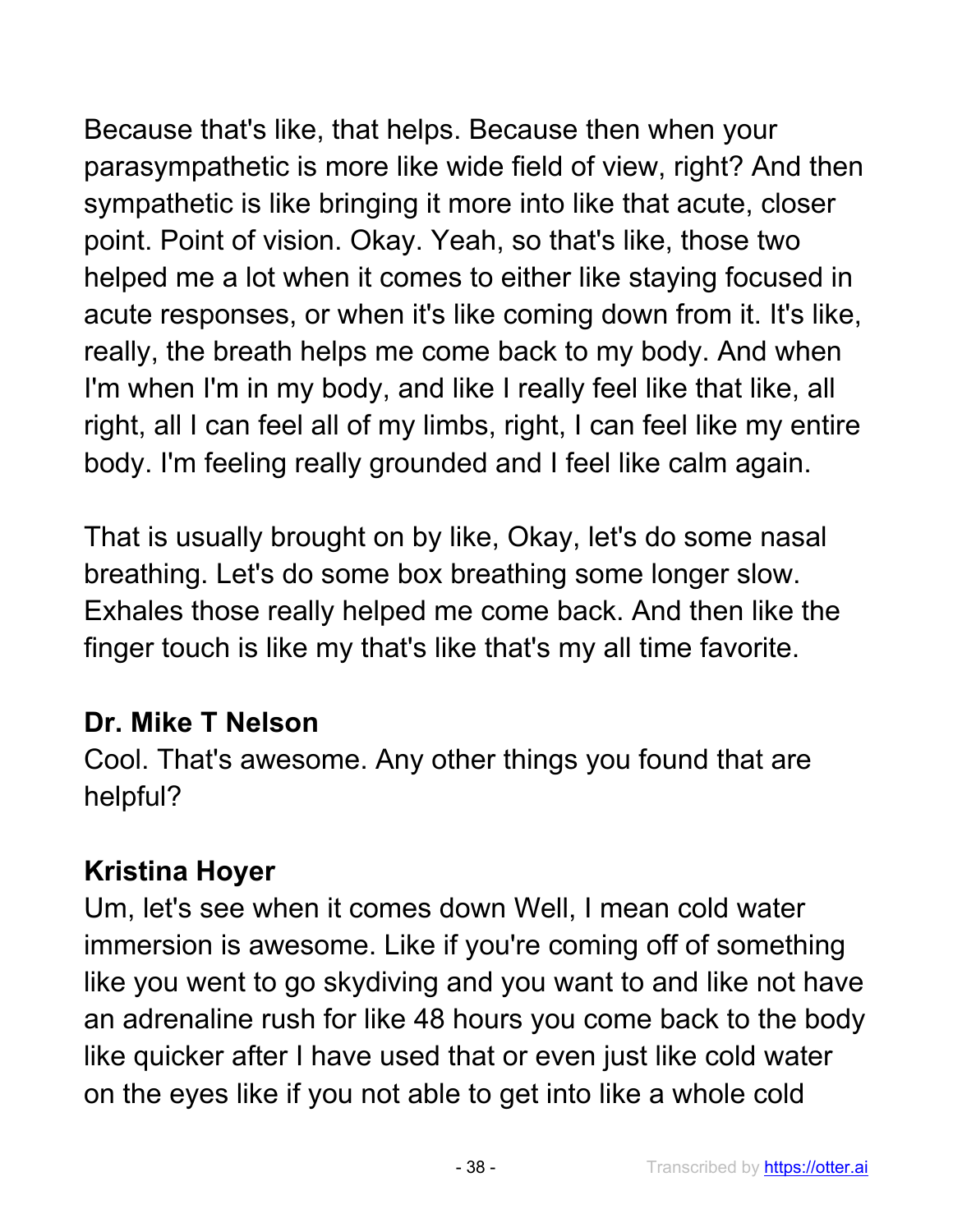shower or whatever like that cold water on the Facebook water on the eyes.

Yeah, I probably say those are like my own, most personally used to type of techniques to like, kind of come back to center and like really stay here. I used to be like a big believer in like, like mantras and like inner conversations and things like that. But I've kind of pulled away from that a little bit more because the I have, as of right now favor more on like the physiologic changes to help influence the actual like, what's actually happening in the body.

And then letting the mind follow afterwards versus leading with the mind and then hoping like, that influences the body. Just because I've seen more to be more effective not only for myself, but for like other like with clients and stuff I've worked with. And I I've read a couple of studies to where like you, I think you have to have like a, it's like 60% or greater self security before mantras or anything like that have helped anyways, I'll have to find the paper but it was like wild. I was like, Okay, this makes sense. Weiss for some people, those type of internal dialogue, affirmations don't really change much for you. And it's got to be more of like that physical, actual changes with the body to help clear out some of the stuff with the mind. And then once there's more room made, then there's like room to breathe, essentially.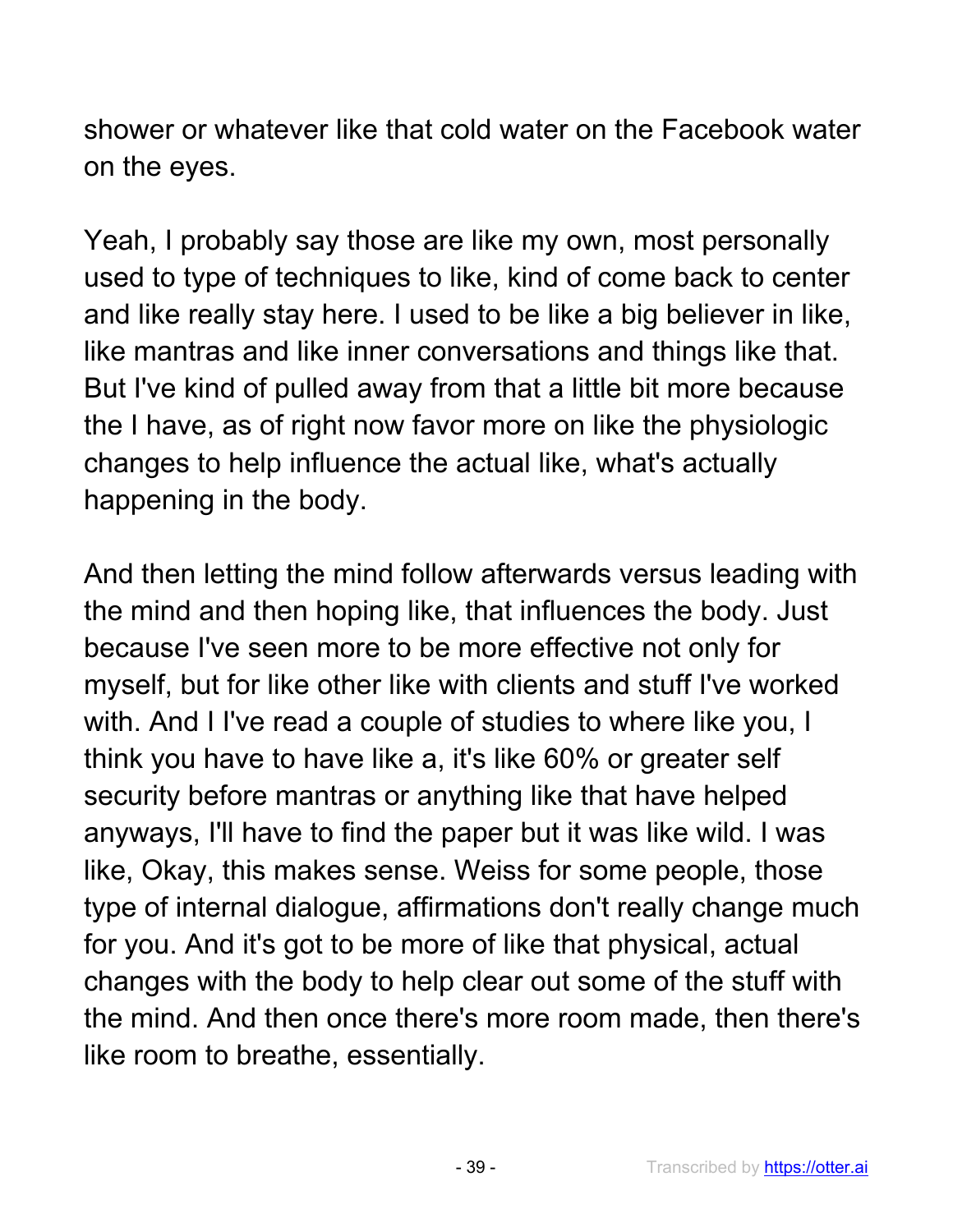### **Dr. Mike T Nelson**

Yeah, yeah, I think that's, to me, kind of like the next level. There's More people talking about this. My friend, Dr. Lisa has talked about this. And there's a book I did with a caneta Jennifer Hynes. There's a podcast on here talking about mental health and movement. And I think we're getting more data now to show that you've gotten some, quote, mind issue or thing you're trying to change, then, yeah, you can probably change it with your mind. But maybe you need to do some something body related and vice versa. Yeah, as I remember some of the training I did and be activated. I'm Doug Hill saying that the mind is in the body and the body is in the mind. Yeah, you can go all the way back, you know, to scientists, philosophers have been trying to figure out what is consciousness? How was your brain related to your body? And is it an embodiment? Or are they separate?

And I think, unfortunately, science because how it's been siloed has kind of split those areas apart, right? So there's the neurology department. And then there's the physiology and Exercise Physiology. And they're all in their own little silos. And now we're trying to get, I think, better at figuring out what is it for you as a human organism, because as your client, you're working with clients, then it's the entire person that's sitting in front of me, like maybe they have something physical going on. So maybe it is their mindset that's screwing them up, right? Or they can't get out of their own head. So maybe they need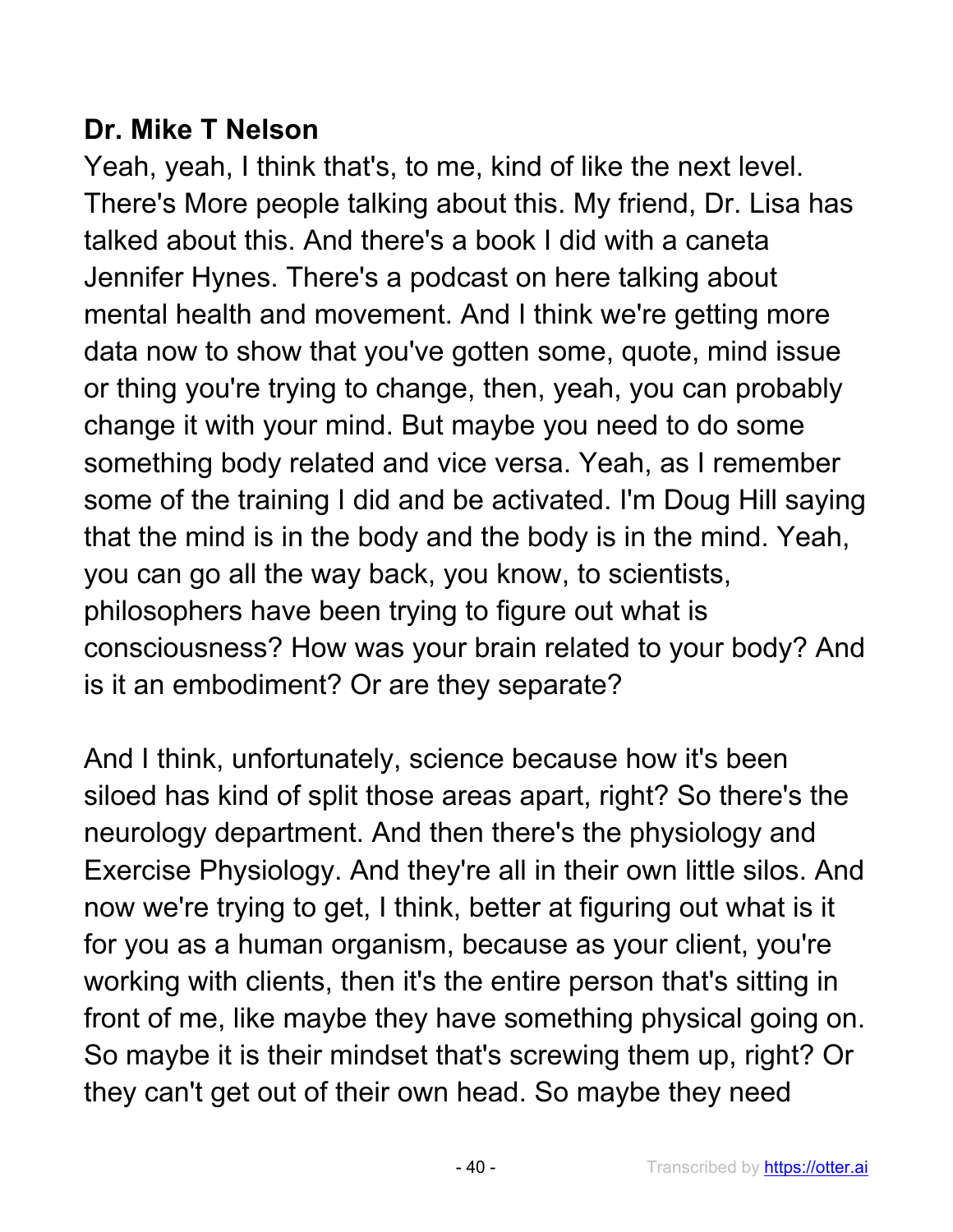something physical, you know, to do, obviously, we're not trying to treat any disease or anything, but just getting them moving forward towards their goals.

### **Kristina Hoyer**

Yeah, it's interesting that like, we're kind of trying to come full circle to because I remember when I like, first started becoming even just remotely interested in this world as like an adult. And I was like, it was seriously so bothersome for me that like the mind and the body are in like separate compartments. And I'm just like, I don't understand, right, like we, it's all in one way. And this is, this is my weird term. So that's, it's all in one skin suit, right? We're all big ol thing, skin.

And all of this is connected, like all of it like this, this brain helps guide all of the functioning going on all through here. And I just think it's like, I remember, I was so upset about it. But then at the same time, I have grown into an understanding in the sense that like, there's so much, there's so much like, when you're looking at the science and the medicine and the research and the discoveries and just everything that we have stumbled upon, and like the universe that lives inside of here.

And so in a sense, I can understand it, because it's like one lifetime, and one human being isn't going to be able to like, completely conceptualize the intricacies of an entire human being in physiology and kinesiology and neurology and organic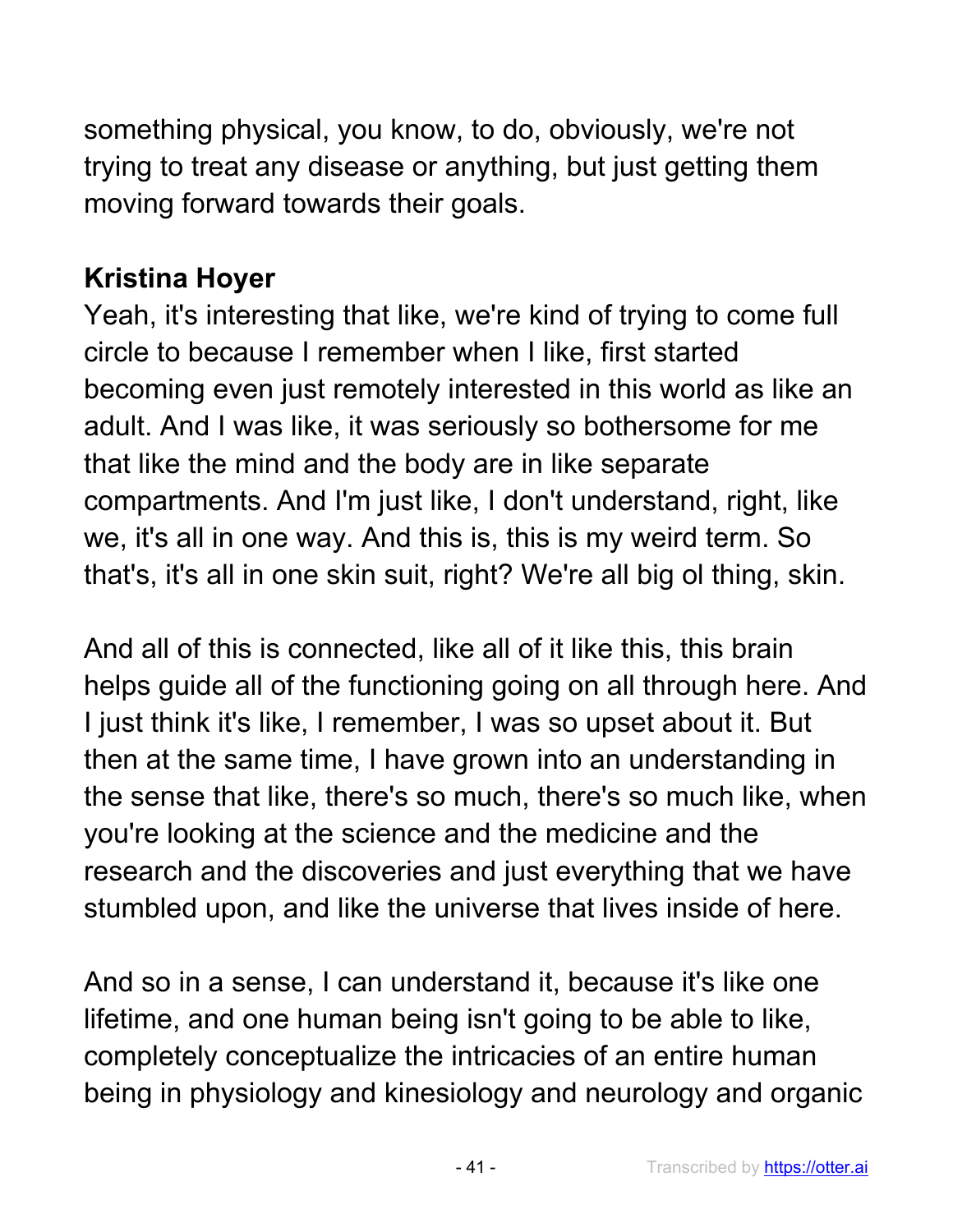chemistry and like all of the things that can go on. So I think divide and conquer was essentially the concept.

But now we like do we instead we divided and we kind of separated and we disintegrated the body. And so now it's like how can we all come back together? And like put like self egos aside or like a lens that like this modality is the only best modality ever to walk the planet Earth? And like how can we come together and integrate as practitioners to like, help human beings be more integrated beings?

#### **Dr. Mike T Nelson**

Yeah, because I think there's the fee, we believe the human body is survival based, then there has to be multiple redundant systems. And if that's true, then my bias is that there has to be multiple inroads to make change, right? Because if if there was only one thing that created a huge change, then everybody would agree on the one thing, right, but we don't and for different people, different states, depending on what they go have going on, maybe even their thoughts about what they believe in certain therapies or whatever.

Yeah, there's gonna be things that are probably more efficacious than other things, for sure. But I think it's kind of egotistical for people to say that only this thing works, and everyone needs to do exactly this thing, which has been, you know, usually proven wrong, right, we can still find things that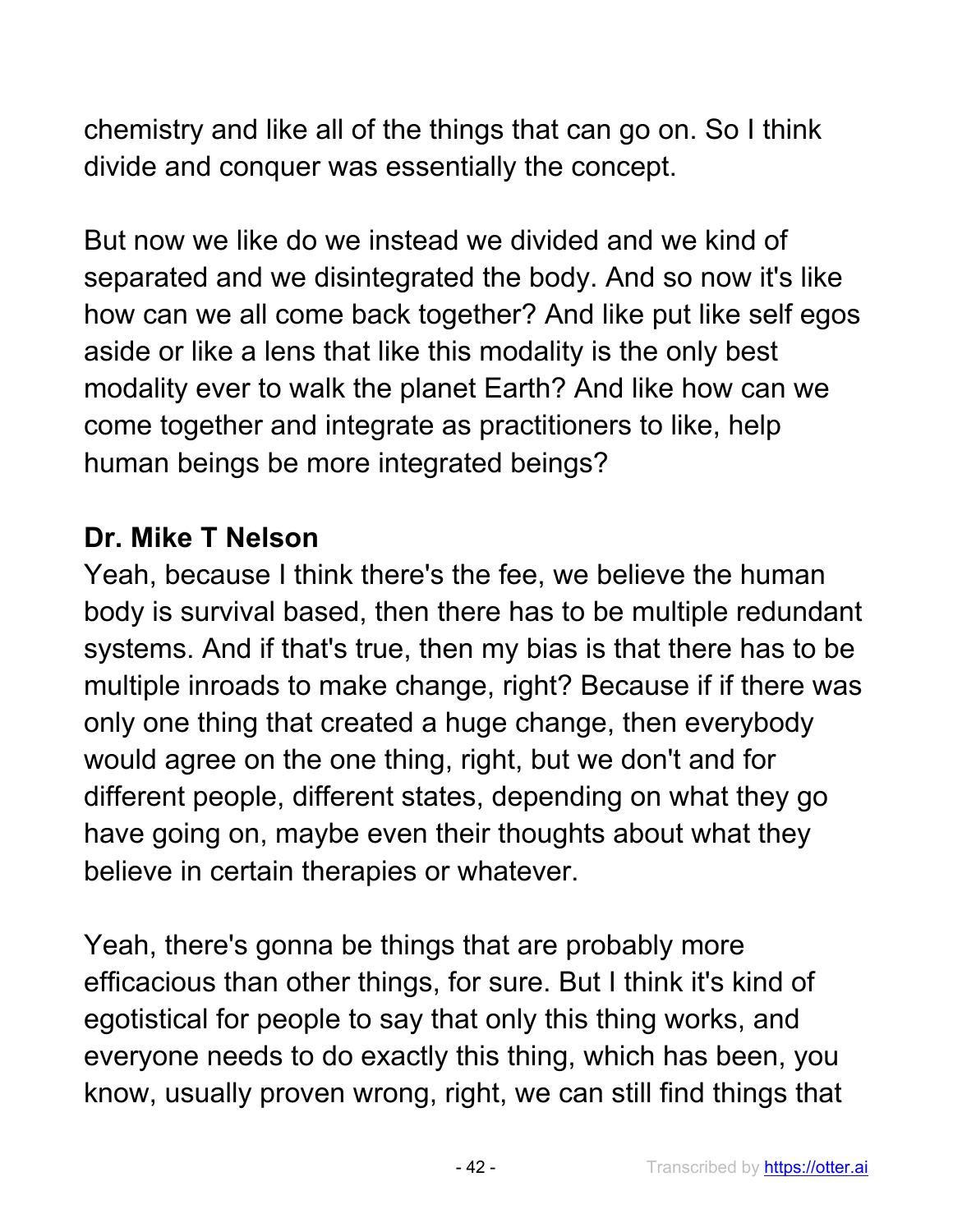are more efficacious. But now that you're ever gonna get it down to it's just this one thing. And that's what everybody has to do.

## **Kristina Hoyer**

Yeah, yeah. I tend to encourage people to shy away from the this is the only way type of individuals just because it's a guy most of the time because I've been there too, right. I feel like anyone who's been in the health and wellness or medical industry, like you get to a point where like, this is the way I know, like I know and I want everyone to try it because I want everyone to feel better and I just know this is it.

And then once you get past that point, then you get into the world of I'm never going to know everything and most of the time what I know will probably be wrong in like the next one or two years, like, and it's just like you, there's so much that you know, you don't know. And so then you just do the best of what you have. And I left like, I think a challenge with humanity across the board is like we always want like a finality of like a concept or finality of an answer or a finality of a direction.

And with the human body, there's always going to be things that change, like this year, for the next three years or whatever, like this might be the modality that works really, really well for your body. And then like it might change, one day, your body might change. And then all of a sudden, that one that that one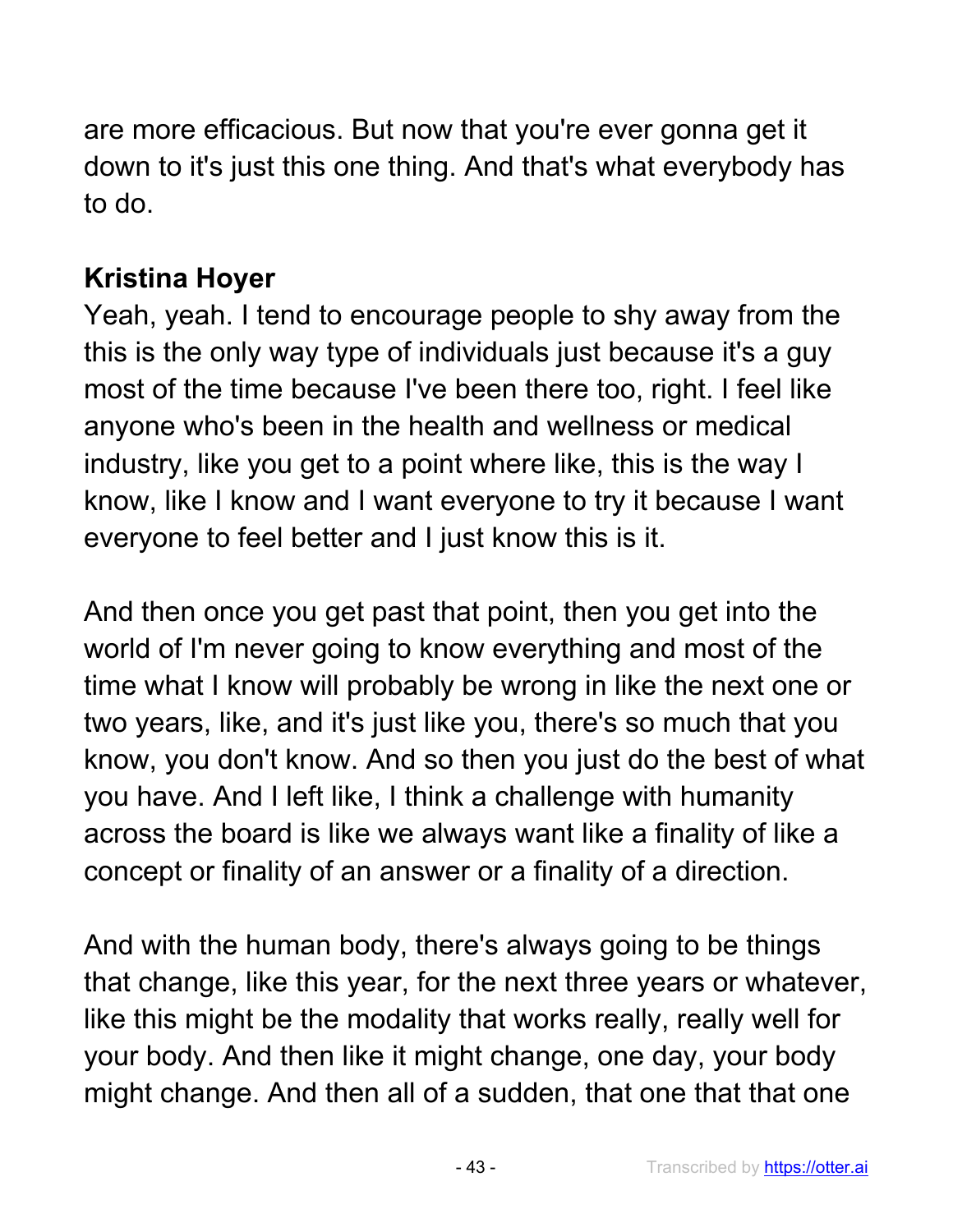guy said was the answer to everything. Now that one's your answer for like, six months, you know? So it's like this almost this need for, we need an answer. We need answers. It's like how we have become as advanced as we are, and why we're always asking the question of like, what are we doing here?

#### **Dr. Mike T Nelson**

Yeah, no. Yeah. And I think that's the, both the art and the science, right? Because research is only like, my little phrases I like is, research will give you kind of the general direction, but research will give you the answer. Because most people only care about like an n of one answer, right? I mean, I get a client sit in front of me, and we could do something and they get a crazy result and then be like, Oh, well, here's 17 studies, it says that shouldn't have happened. Like, they don't give a shit about any of those studies.

They're like it happened, you know? You could argue that could be a placebo, who knows? Right? And I've gotten into some will say discussions online, where I'm like, because they're opposites, right? So if I'm designing a research study, I want to have a placebo group, I want it to be randomized. I want to do all these things, to have it be statistically significant. We're trying to figure out what we can know just a tiny part, right?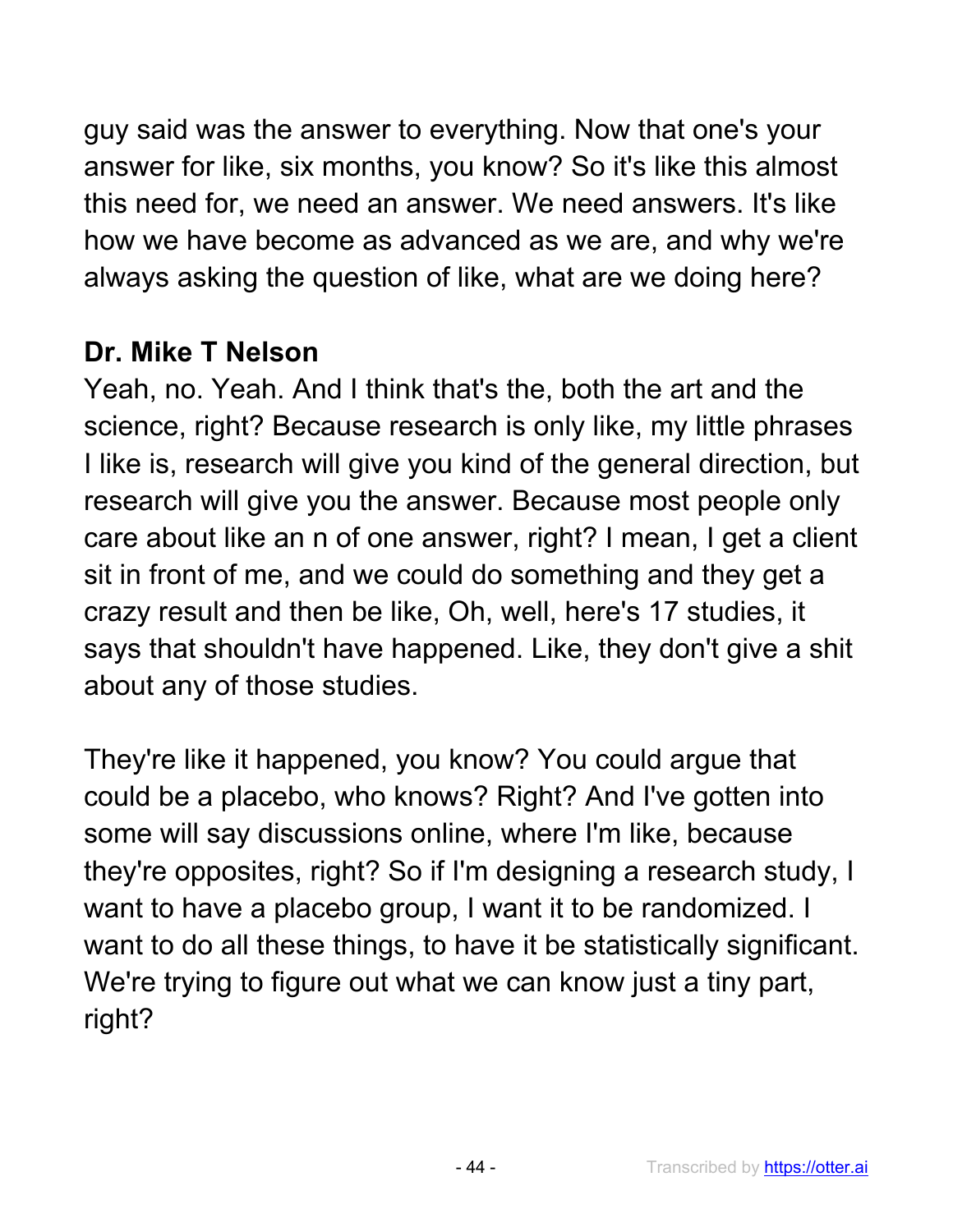But trying to disprove something, if I'm working as a clinician or a trainer said, I'm trying to do the exact opposite of that. I placebo the shit out of people. Yeah, as long as I know, it's not going to make it any worse. Right? I know, there's not a negative downside to it. Because the reality is, they care about the result. And that's what you're getting paid for as a result. Now, again, that can go too far. And people can do all sorts of wacky stuff. And that's a whole separate discussion in and of itself. But at the end of the day, like what are you using as your measuring stick? Right?

Were you trying to do a research study and you just didn't have it properly controlled, then it's a bad research study, right? Or it's not at the same level of efficaciousness. But I'd argue if you're like clinician, and you're not trying to do everything you can to help the person in front of you. Again, making sure you're within your scope of practice, you're not doing things that are going to make them worse or taking, you know, excessively high risks.

Yeah, yeah. I think that's, that's kind of what you're supposed to do. Right? Because I was interesting. I, I hung out with some pretty advanced body workers in the past. And some of them were were amazing. Like, you'd have a therapy session with him. You're like, holy crap, that was amazing. Like, why did you do this one thing? And many of them are like, I don't know, like, you don't know. Like, you have no idea like, no, like,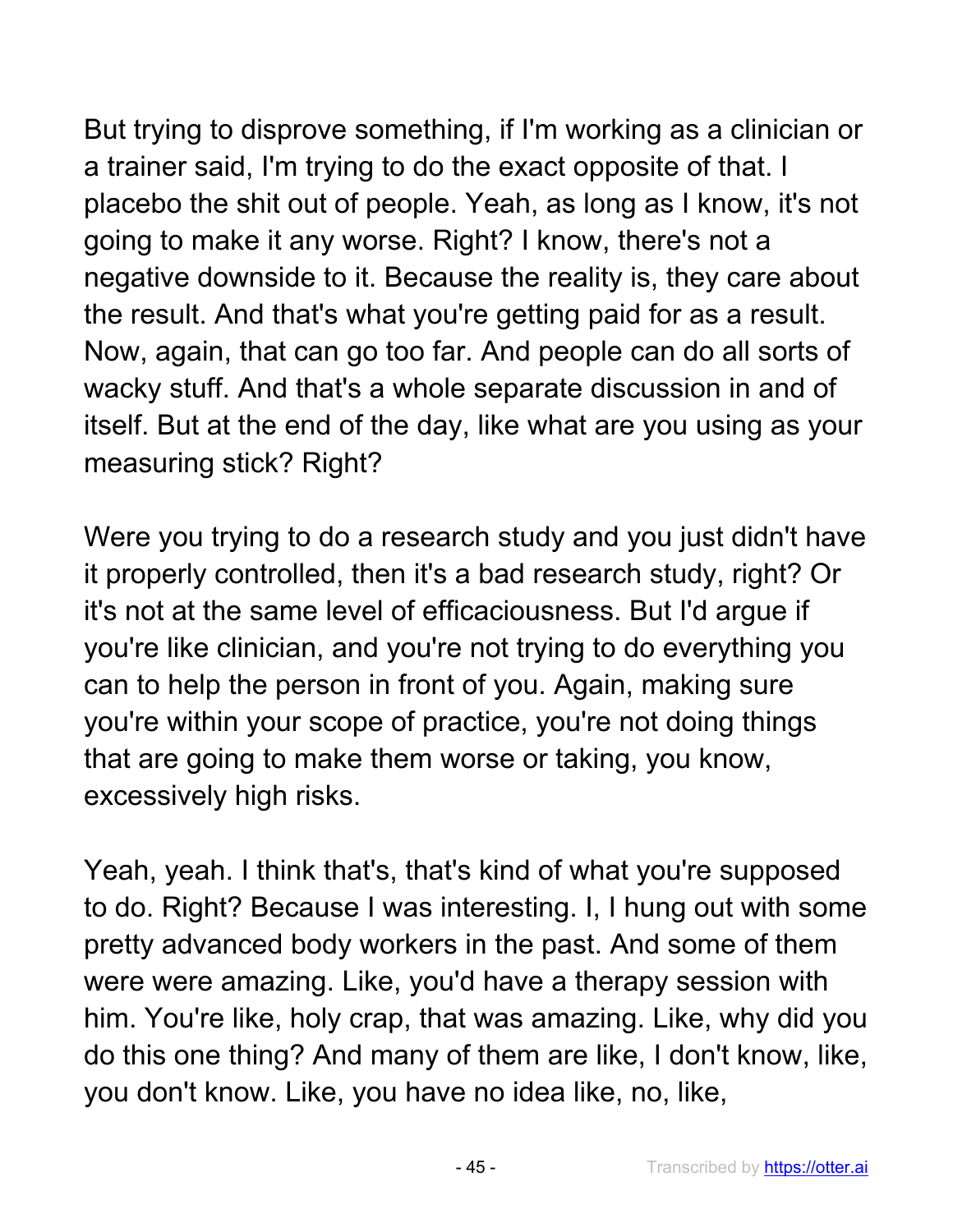Do you have any theoretical things about what might happen? And some are like, No, I just felt like this is a sign of this or that. Right? It was, it's like, getting a Michael Jordan as a coach. Right? You're so unconsciously competent, that he probably would be a very bad coach. Yeah, cuz he probably doesn't remember what it was like to not be good. Right? Like some of the best athletes are horrible coaches. Yeah. Right. Because you just do this one thing, like, No, I'm, the one thing doesn't work for me. Right. And some of the coaches are also not the best athletes either, right?

But they're able to get people at a much better level, because they can see what's going on, they can give them the next drill to get them to do the next level. So I think a lot of times we conflate those two, right? That, oh, this person can deadlift, you know, 700 pounds, they must be a great coach. They might be but they might not be right doesn't automatically mean that they can teach somebody else how to do that, beyond themselves.

### **Kristina Hoyer**

Being able to break that down to is like like, because if you've put in like so many so many so many reps, right? And then you've moved through it for your own individual body and your own individual like techniques. And then being able to reverse engineer that is like it's like a skill set. I feel like it's like a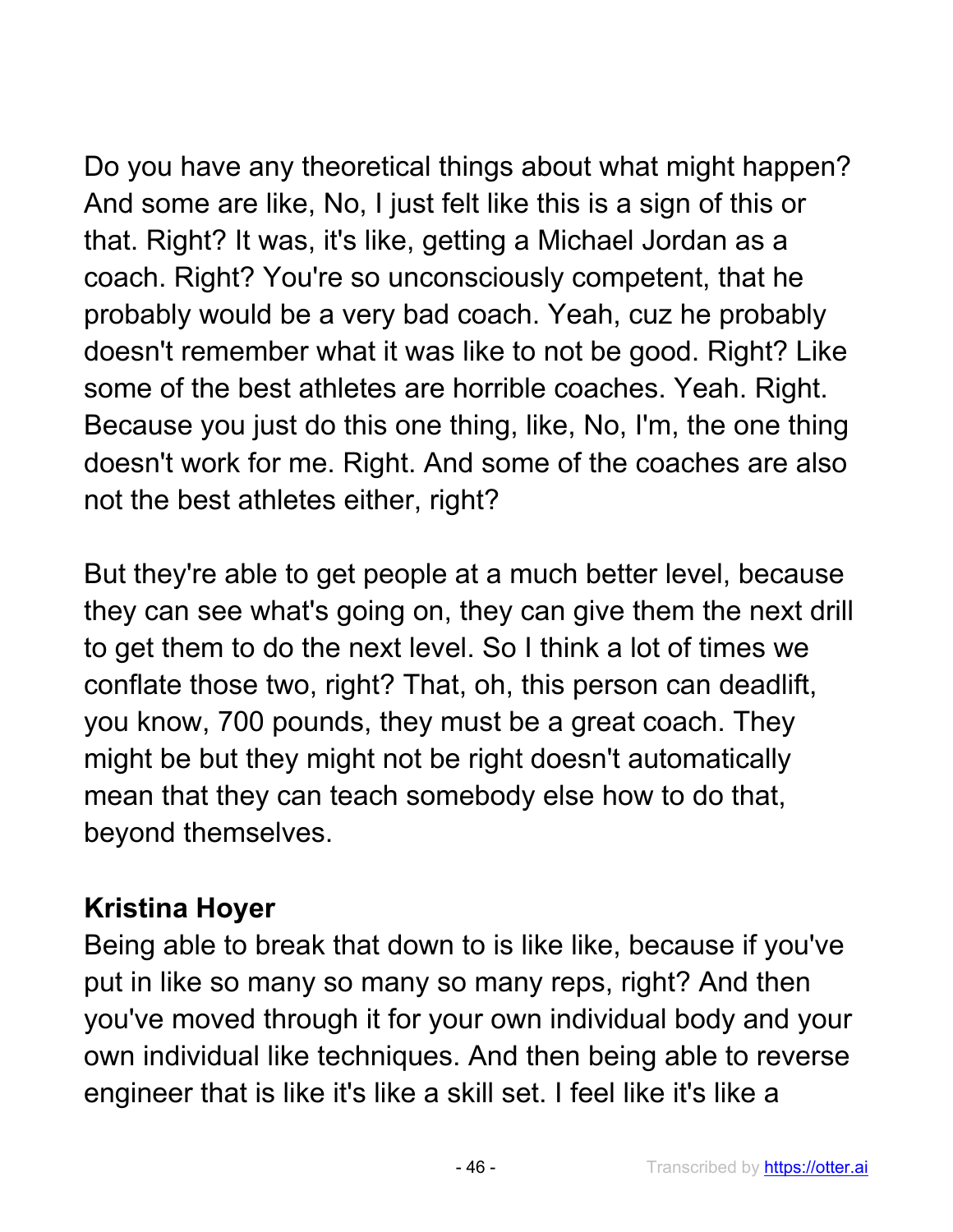capability that you have mentally or that you've developed maybe intentionally mentally to because I feel like for a lot of either pro professional athletes of any any sport really or even like any skill, they maybe didn't start off with the intention of like ever coaching. So

# **Dr. Mike T Nelson**

that wasn't their job, right? I don't think Michael Jordan ever wanted to be a coach. He's like, I want to be the best basketball player. So we're what he wanted to do. 100% That's by far like the best path

# **Kristina Hoyer**

Yes, by far the best. Yeah, you did it for sure.

# **Dr. Mike T Nelson**

I interrupted you there.

# **Kristina Hoyer**

I completely agree with you. Like, it's just they never had the intention of it. So it's like when you, you didn't he didn't have to cultivate the awareness around like, what are you doing? Like, what are you doing when you do that? They just like no, I asked my body to do it. And I did a million reps of it, and perfected and wiggled out all of the stuff that wasn't working. And I just threw it away. It's like, when you brain dump after like, a, an exam that you don't care about, right? Like, I did it, I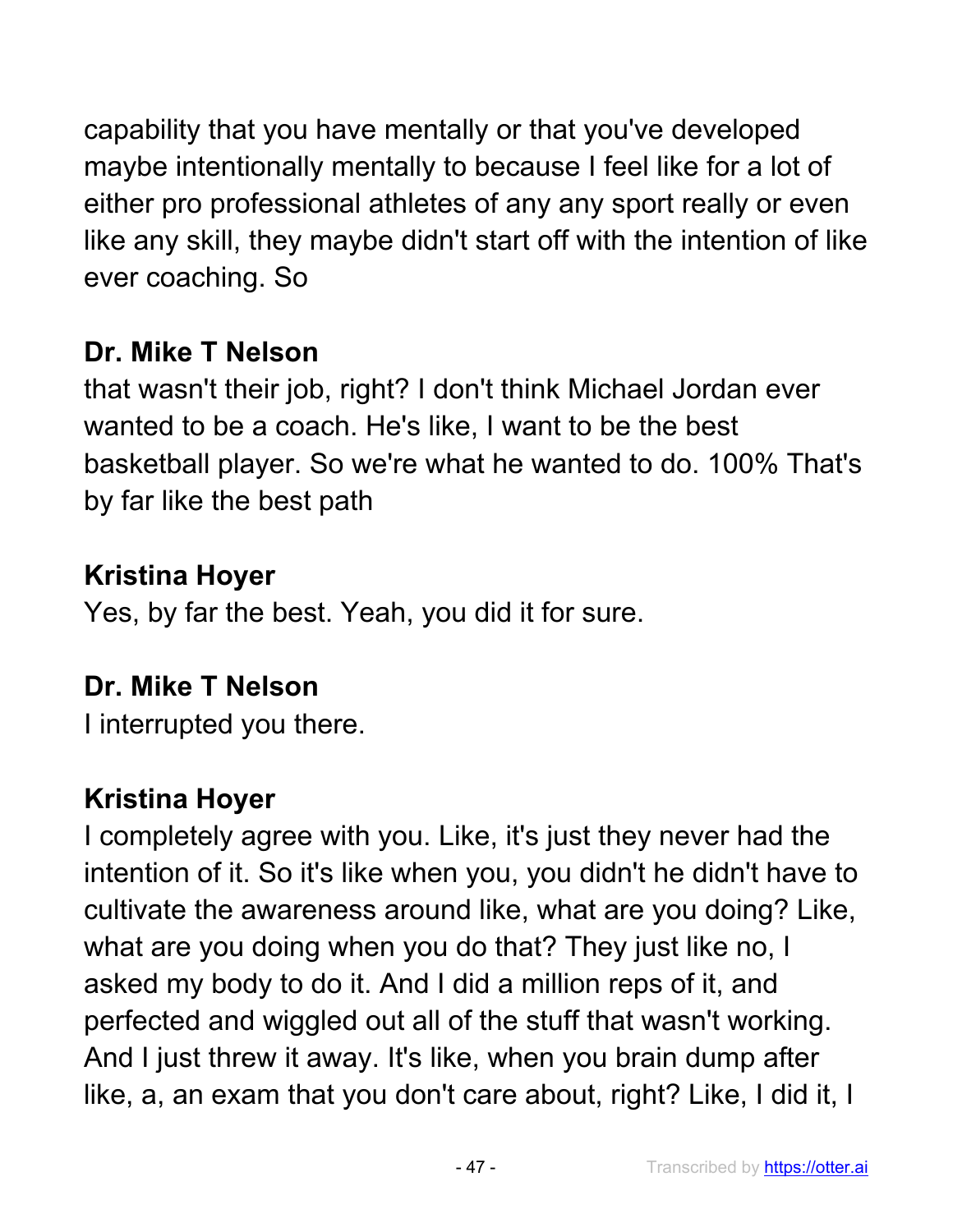got a and all the information is in the trash. And I don't know how I got there, because I'm not intending to teach somebody about this, you know, versus if you're like, Alright, I'm gonna have to teach somebody about everything I'm taking this exam on after I take this exam. So I'm gonna, like really learn that information. And like, keep it in there until I teach somebody.

## **Dr. Mike T Nelson**

Yeah. Which is why like, when I taught more college students, I always like teaching grad students more than undergrads, because the grad students always had the realization of like, holy shit, I'm going to have to know this, because I'm going to go off to get a job, then someone's going to expect me to know this.

Right? So they're almost more willing to learn stuff, not just pass an exam, or like, you know, statics or freshmen, you know, sophomore class that the question all the time is, is this going to be on the exam, and that used to just drive me insane, as I understand it, because a lot of professors don't set stuff up, they put things that they've never talked about on the exam. So I understand why it's a question.

And when I was in that state, that was my first question all the time. But, yeah, it's hard to get people past that, because they're just thinking, I just need to get a good grade. Now I need to learn the material. Right? And those things are not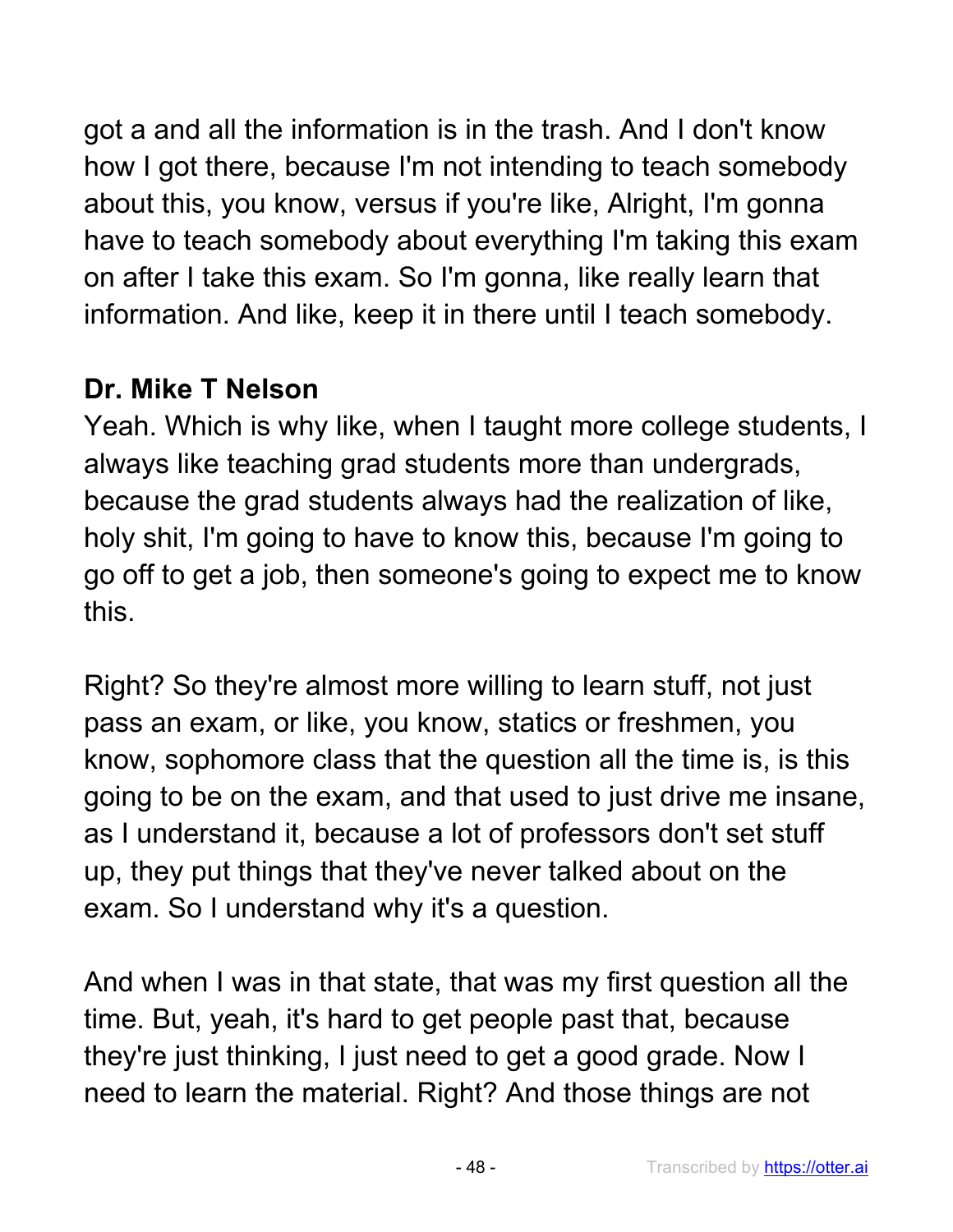always the same thing. Right? I mean, there's classes, I've gotten an A and then I couldn't tell you squat about any of it right now. I probably couldn't tell you two days after the final exam, either.

## **Kristina Hoyer**

Yeah. That's like undergrad have was like, cuz I just recently finished my undergraduate last year. And going from like, even just like military setting to like actually, like going through and undergraduate to it was just really interesting. Because there are, it's it is, I don't want to say this in a bad way. But I feel like it's almost like the more passive part of your, like, higher education experience, because you're just like,

Oh, you're just gonna go get this degree, like, it's like your ticket to the playground, right? Like, you can either like, you have to go get this degree. So you can like, get access to all these other jobs, or you have to get this degree so that you can have access to like a higher education that you want to be moving towards. And like, hopefully get some exposure to what you really want to get like a masters or PhD in. But it was always really interesting to me just like because I love learning. I'm like obsessed with it. Like I have to put like a limit on myself. For like, you're only allowed to like take this many certifications or like this any courses. But it was always really interesting. Just like how many people are moving passively through like the educational experience?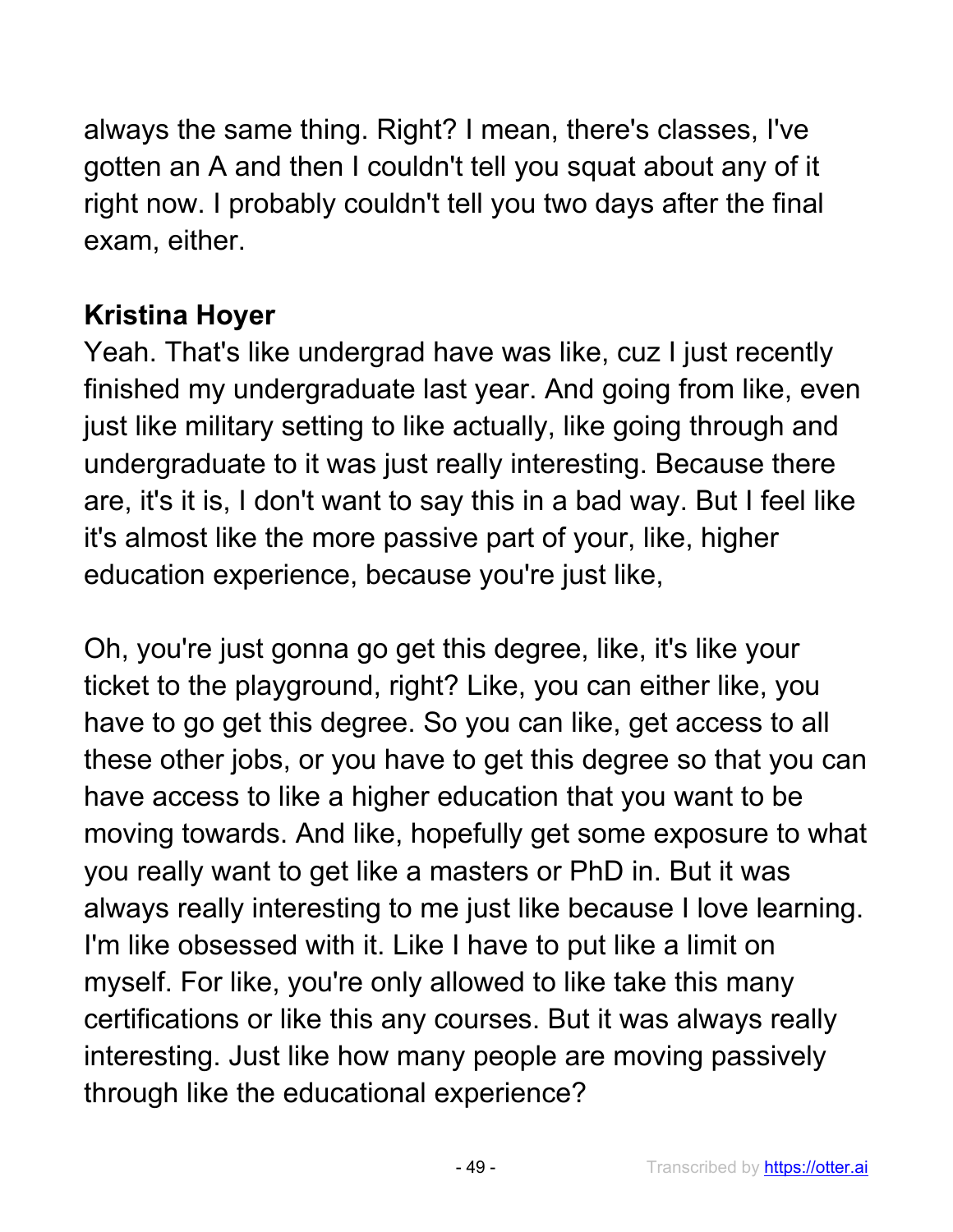### **Dr. Mike T Nelson**

Yeah. Do you have a few more minutes? Or what's your hard stop for me? Do

#### **Kristina Hoyer**

I have plenty of time I got to get my my hard hard stop would be like one o'clock. So okay.

#### **Dr. Mike T Nelson**

But yeah, I was gonna ask you about if you want to just share. And again, we can cut this part out if you don't want about the first time we met, you was down at our wonderful friend, Dr. Ben houses place down in Costa Rica. And it was awesome to see so many people from different walks of life trainers who wanted to speak in about education, want to learn more, and you know, train and do everything. And then we ended up doing some RPR on you if you wanted to talk about how that went? I would love to Absolutely. Because I do think it does relate into kind of transitions and things that everyone myself included always kind of subconscious things that people can carry forward to.

### **Kristina Hoyer**

Yes, 100%. So I'll give kind of like a little bit of a mini very fast background on what got me there. So I ended up getting medically discharged from the Navy for what they call a chronic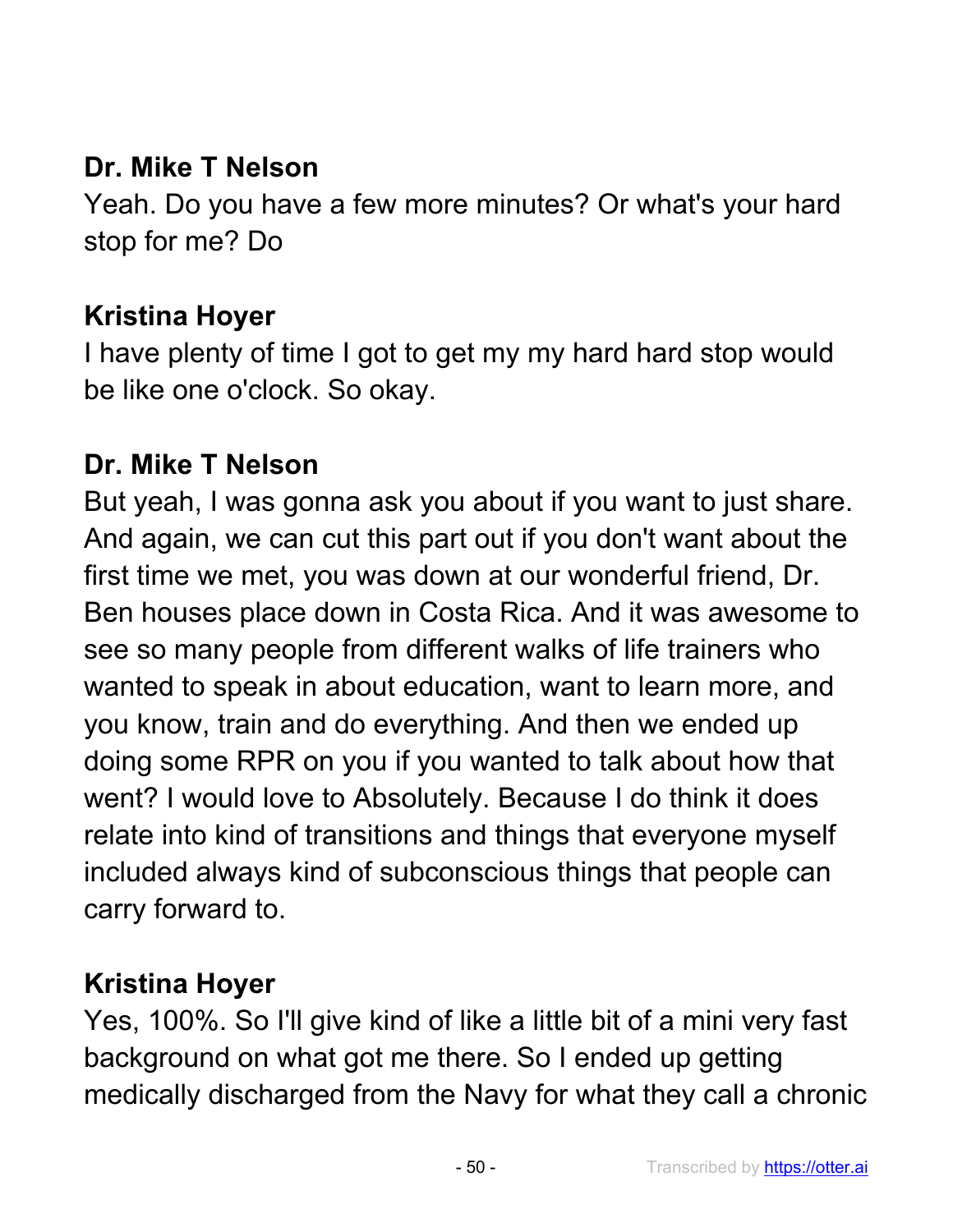pelvic pain condition. Very broad spectrum. It was undiagnosed and just kind of was this mystery.

And I think the hardest part about that was not only was I going through this transition of leaving the service, but now I was leaving the service not on my own accord. And I was having to say goodbye to this idea of this like fully, wildly intense, athletic like super driven, no pain body that I had for most of my life up to that point and I couldn't I had no answers. I had absolutely no answers and For long for a period of time, they're like as I was getting discharged from the service, and for a little while after, like, my biggest accomplishment everyday was like, getting out of bed and like going to eat food. Like if you can get out of bed today, and you can make it to the kitchen. You did it, right. And it's just so painful.

I spent so many nights awake, just enduring, crazy stuff. And so I made it to the Costa Rica retreat, because I had started this coaching business. And I was kinda like this little baby coach. He was like, I want to teach nutrition.

### **Dr. Mike T Nelson**

That's all, they all talk to you. Yeah. I want to help everyone

### **Kristina Hoyer**

with everything. So I had no idea what I was getting myself into. And I was so nervous, right, like you would go, I'm going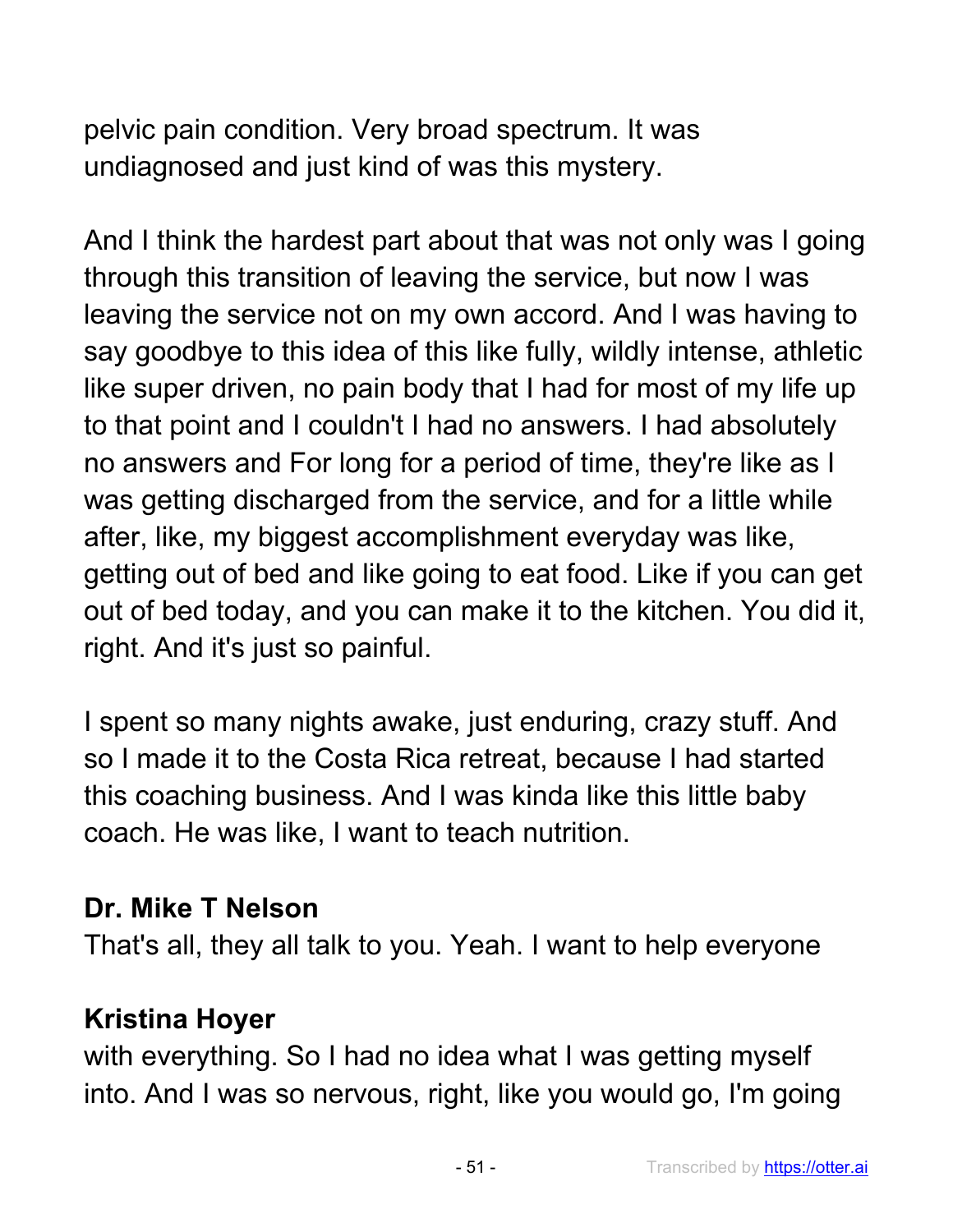down to Costa Rica to meet these people who have been in this field for so long to present this research, and this whole research project and all these things. And I'm like, going through this whole time in my life where I was like, I don't even know who I am, like, I don't know who I am. I don't know what I'm doing. I have this insane amount of pain in my body that will not move, it will not change. Like it's there every day. And so I think we were on like the fourth day, fourth or fifth day. And so I have gotten to watch you present and like a bunch of other people presented setpoint. And so you had talked about RPR and I had heard a couple other people talk about it and seeing a couple of sessions.

### **Dr. Mike T Nelson**

And you weren't completely scared away. So that's a good thing.

# **Kristina Hoyer**

I was like, so stoked on it. Because I was like, I'm kind of like a I mean, I'm a pain in gain type of gal, right? I have been most of my life. And so I was like, Wow, this looks like it's really miserable. It's so it's like we're this dry. And that I remember we went through like the whole session. And then you went to the release my right DMO process.

And I literally, really so much like so much emotion came up. Like I it was one of those moments where you're just like,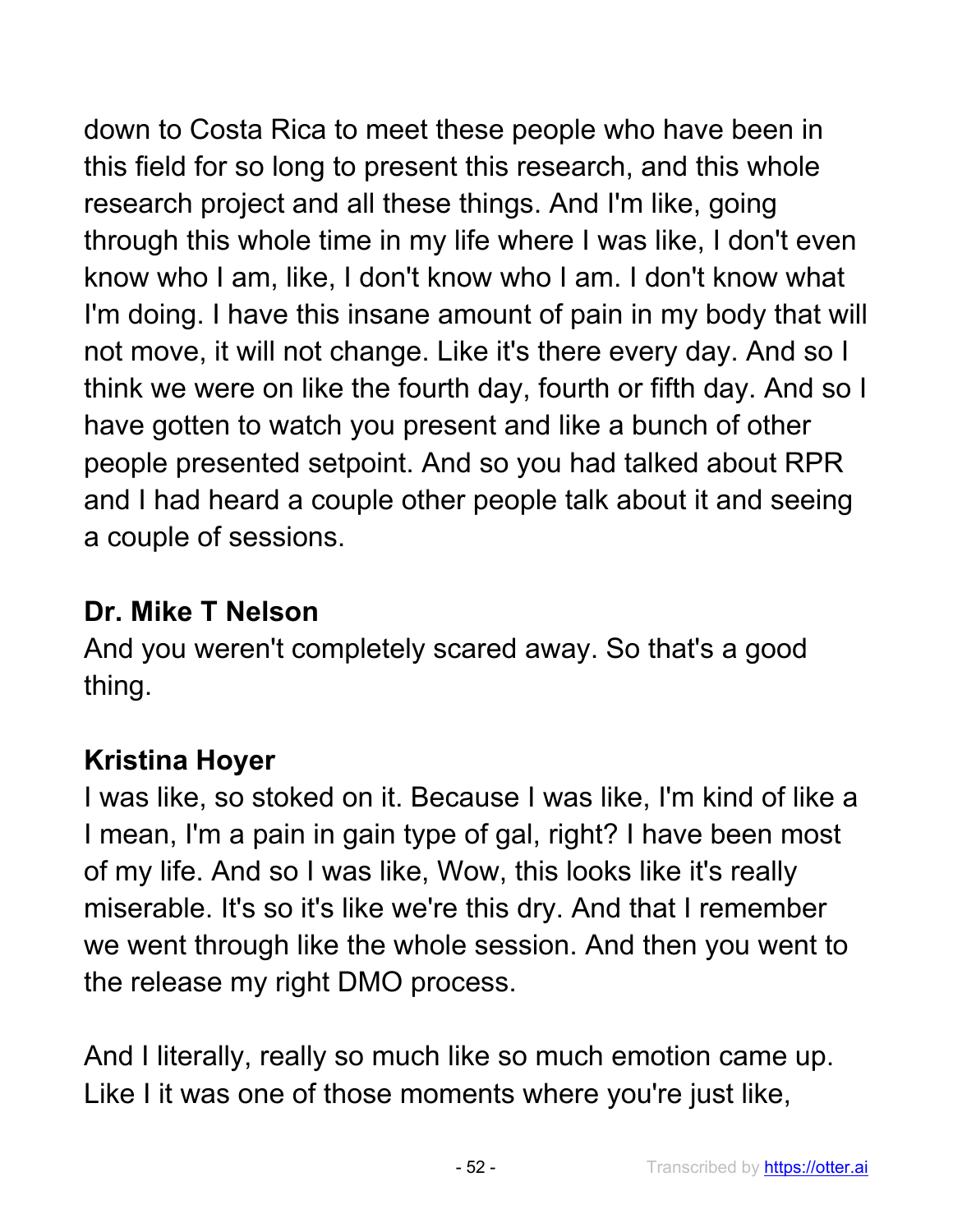overwhelmed by it. Like there was no vision No, like, there's nothing that came to indicate why it would be there. Right. And up to this point, it had been almost two years of consistent, intense pain I was on Tramadol I had been taking like regularly taking narcotics, and like the painless, it's just would never go away, it would never change.

And that night after RPR was the first night in two years I had ever I had been pain free, like completely pain free. And like, I was like, I remember laying awake at night and being like, what is what is happening and I cried of joy, of course. And that to me is like it just insane because it up to that point, nothing could influence it. And I had tried everything right, like every swear by a modality, right and gone through all the scans gone through all the tests gone through all the things. And so to have it move that to me was kind of like the the day that the dam was blown up. Right.

And like it was the only thing that could remove that dam. And so now ever since then, it's been this really amazing journey. It's been about two years. I think since then. Yeah. It's been this really cool journey of like, now I'm in this really deep like communication with my body where I still have the pain. But it's not every day. It's not insanely like just clenching my life with its jaws of misery. Like I have room to breathe. And I have learned so many more techniques and like tools to just like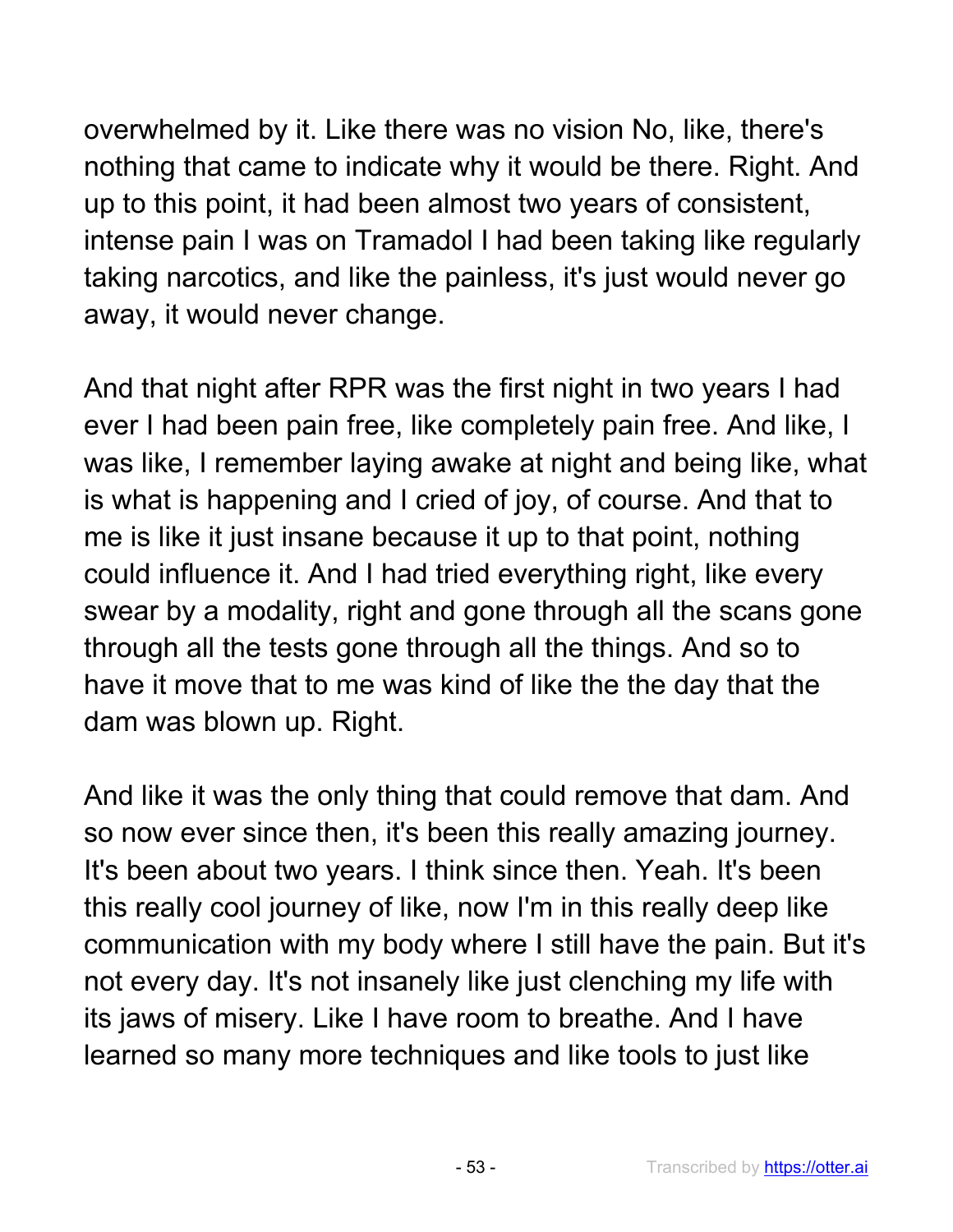keep more regulated. Right? And it was that that break in the pain, right?

Like that change in the nervous system, like it needed something to reset, and to release. And I think a lot of it stems from or stemmed from, like my insatiable need for just high speed for most of my life. And the lack of room for anything other than that, and I just kept storing every experience that I ever had in my body. Because I was like, Oh, that's good, like, keep going. It's fine. Yeah, we'll just put that one in here. or what but yeah. And so yeah, it was I mean, I don't think I'll ever have a like lat I don't think that memory will ever become uncolored. Like, it's just so bright and vibrant and like I can remember it like it was like last week. It was crazy.

### **Dr. Mike T Nelson**

I remember you held Jodi's hand for about, like 15 minutes to

### **Kristina Hoyer**

Jodi is the best. It's like, so she is the most perfect person to be in those situations with you. Yes.

# **Dr. Mike T Nelson**

Yeah. Yeah. And I think for, for people listening to like, you know, what do you have as a call on new contextual pain, meaning, nothing makes it better. Nothing paradoxically makes it worse, right? You're like, Oh, my God, how could it get any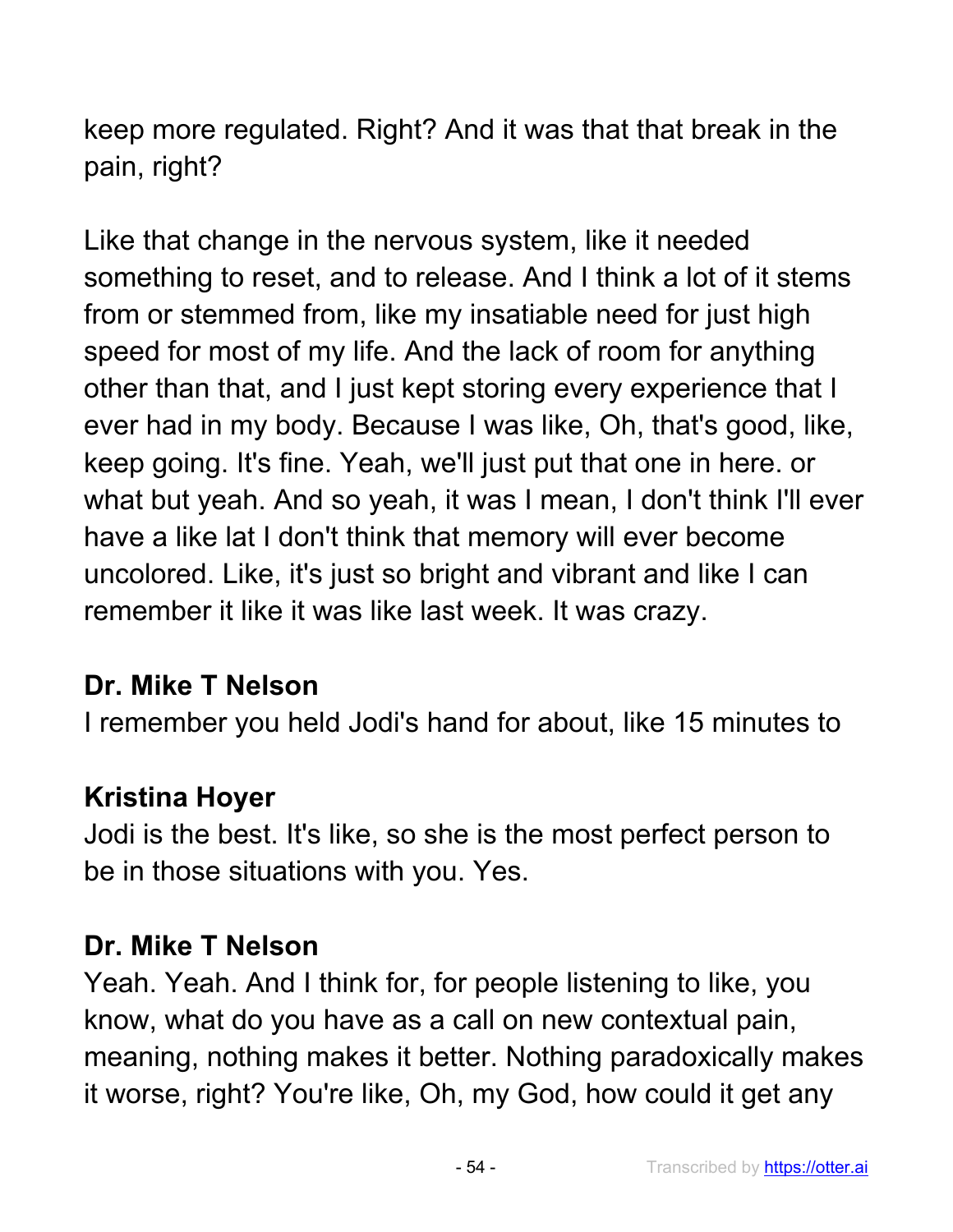worse? Yeah, you have almost no oscillations, there's no variability in it. And so people I've worked with, like, I've had a good friends who've had that lot of military people. And it's just hard to watch.

And then where I get super worried about them is once they reach that point where they, they feel like they're out of options, right. And I saw a guy kind of go through this with the therapist, he's working with saying, you know, they're starting to talk about like, weird experimental procedures, like highly invasive stuff. And to see like, kind of the light kind of drain out of his eyes of like, this is the end. I was like, Oh, shit, you know, yeah, it's great that he decided, okay, I'm either gonna kill myself, or I'm gonna figure this out on my own, I'm not gonna rely on anybody else. And, you know, luckily, he was able to get some stuff figured out.

But to be there in the room is that's like happening, not knowing what direction the person is gonna go. It's just like hole. And I get it like, because your brain is thinking. I don't know what else to try. Like, I've tried all this stuff. Yeah, doesn't make it better, doesn't make it worse. So that's always one of the questions I ask people is like, does anything modify it, because if you can find something that modifies it, then not only do you have a little bit of leverage, you kind of give the person hope you kind of a direction to go. But I get super worried about people once, their perception is I don't have any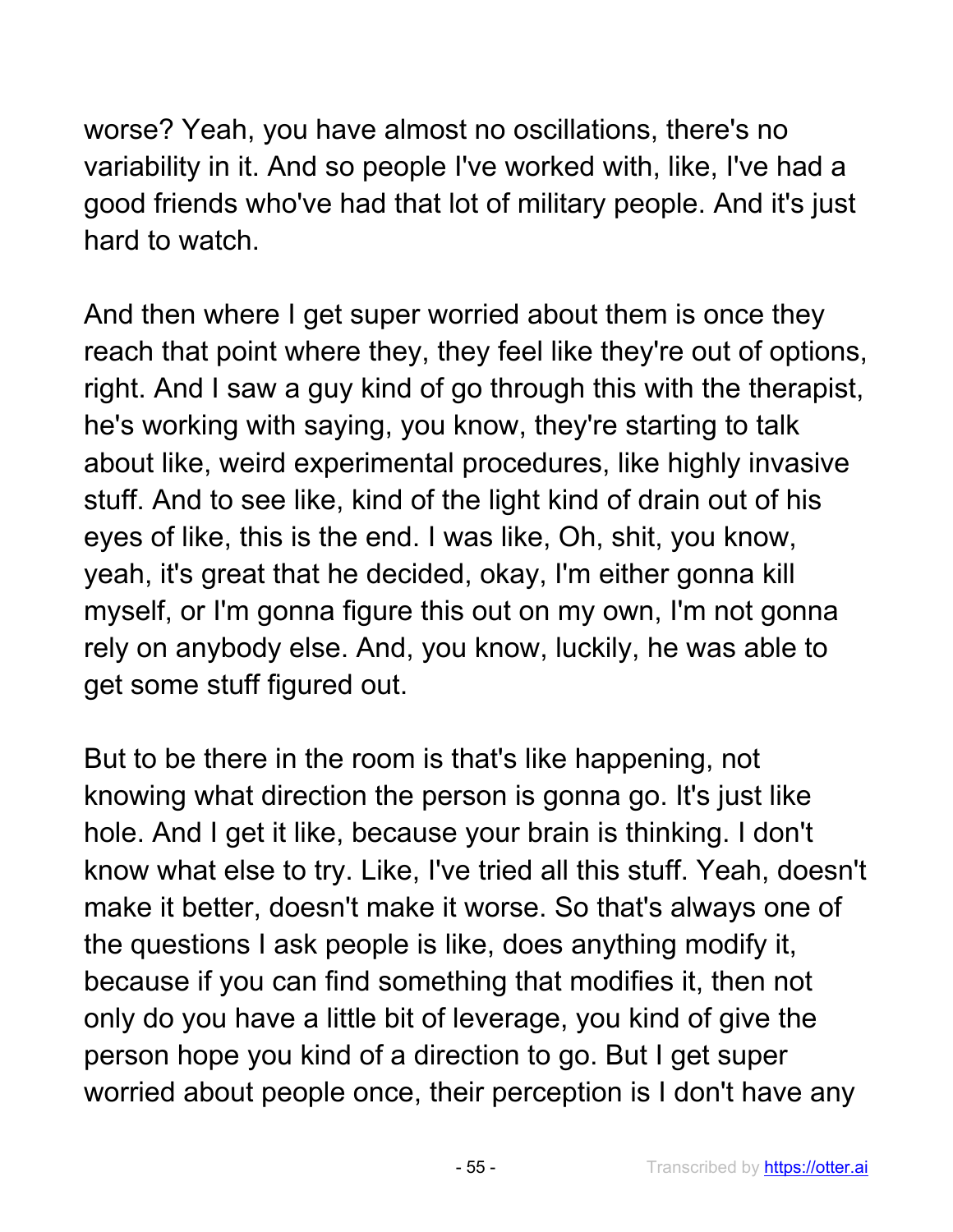more leverage, I'm kind of out and I don't know what to do. And the pain is still there. You know, it's like, that's just so scary.

### **Kristina Hoyer**

It is. It's really scary. And like, coming, you know, coming from my own story, right. It's the I think the hardest part about I know, for me, right speaking my own experience, is like, because I still live with it, right? Like, it's like at this point, it's like, oh, yeah, that's my homie like, you know, and, like, I can't even really put in, like, I can't measure how many moments it usually happens at night, because the world is asleep. And it's more acceptable to be like awake at 2am. And no one sees you when you're having these moments, right.

And I can't tell you how many times I've like been sitting in the bathroom, like just literally crying my eyes out, like I have nothing left. I have nothing left. I have no other stone to on turn, like to turn, you know. And it's every almost every time after those moments, right? Like you said, you either have to make the decision to kill yourself, or make the decision to keep taking this into your own hands and move forward. Right? Like, there are so many modalities out there so many. And I over and over again have that I've ran out of ideas.

And every time I thought I've left I made it to the end of the road. There was more road, I just didn't know yet. And I didn't know someone to show me something else. And like the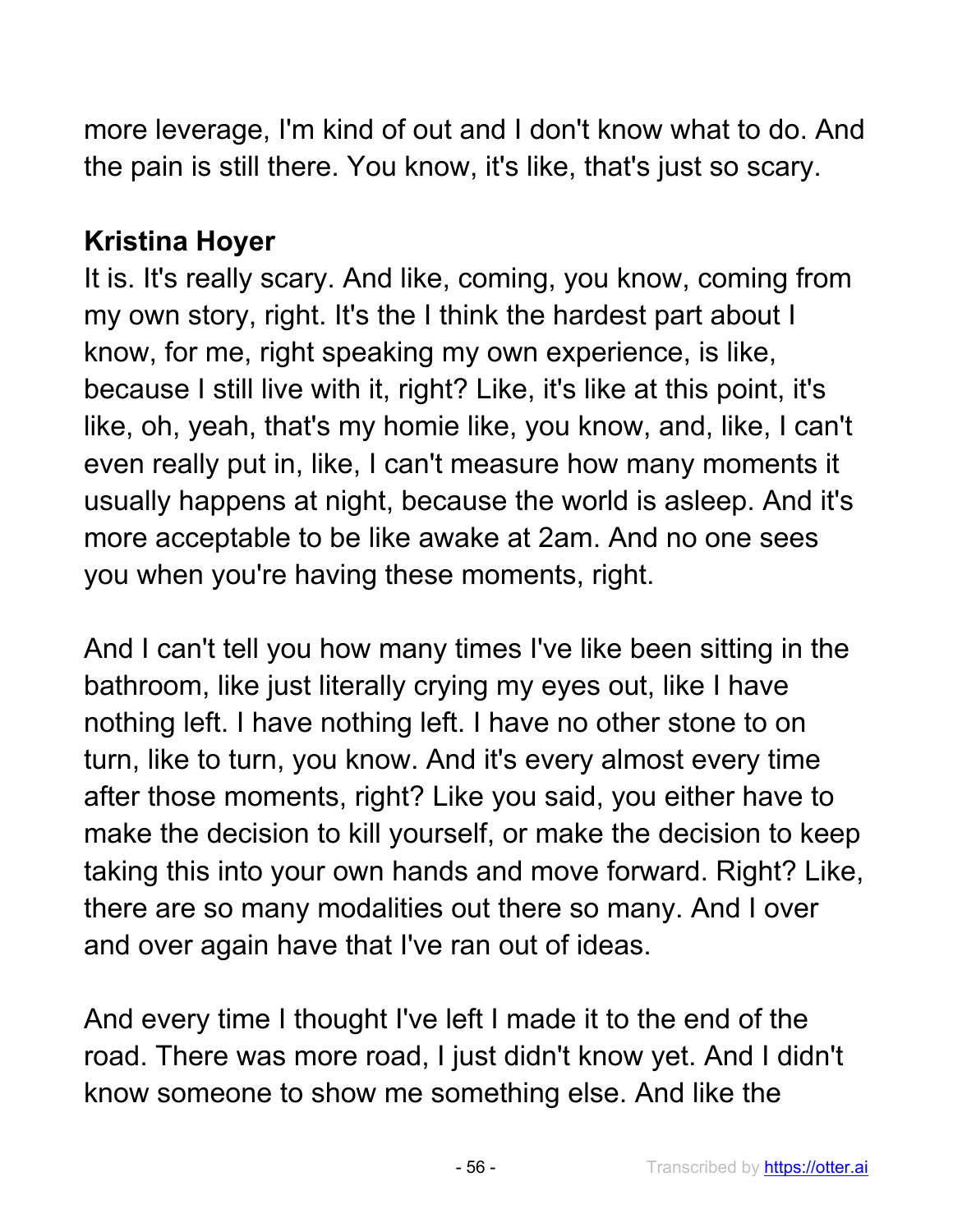biggest thing that's made the like the world of a difference for me is having people in a community around me that believe i can get better. And really believe I can get better because when I when I got discharged, this is like one of my biggest things with the the military medical system and the whole, like medical discharge space is the doctors that were discharging me didn't believe I would get better.

And literally like, like there was like, Oh yeah, you'll have this for the rest of your life. Like you will never ever, ever, ever feel good again. And if anything, it's like I literally got told it was my fault that I was. Yep. And then they were you know, trying to throw out all crazy stuff. Like she literally told me that I should get a hysterectomy. I was like, Oh, wow, I'm pretty sure that you guys already figured out that there's nothing wrong with that. Right? Why would that be a good one? There's

#### **Dr. Mike T Nelson**

nothing wrong with it.

#### **Kristina Hoyer**

Yeah, and then like did a laparoscopic laparoscopy to just like kind of look around in there and it's just a lot of invasive stuff. And I like I've enjoyed arsenite ran into who has an invisible, like, pain, right? An invisible condition. Like, no matter how dark and heavy some of the days can get, like, you cannot stop hoping that there's something more. Because there's been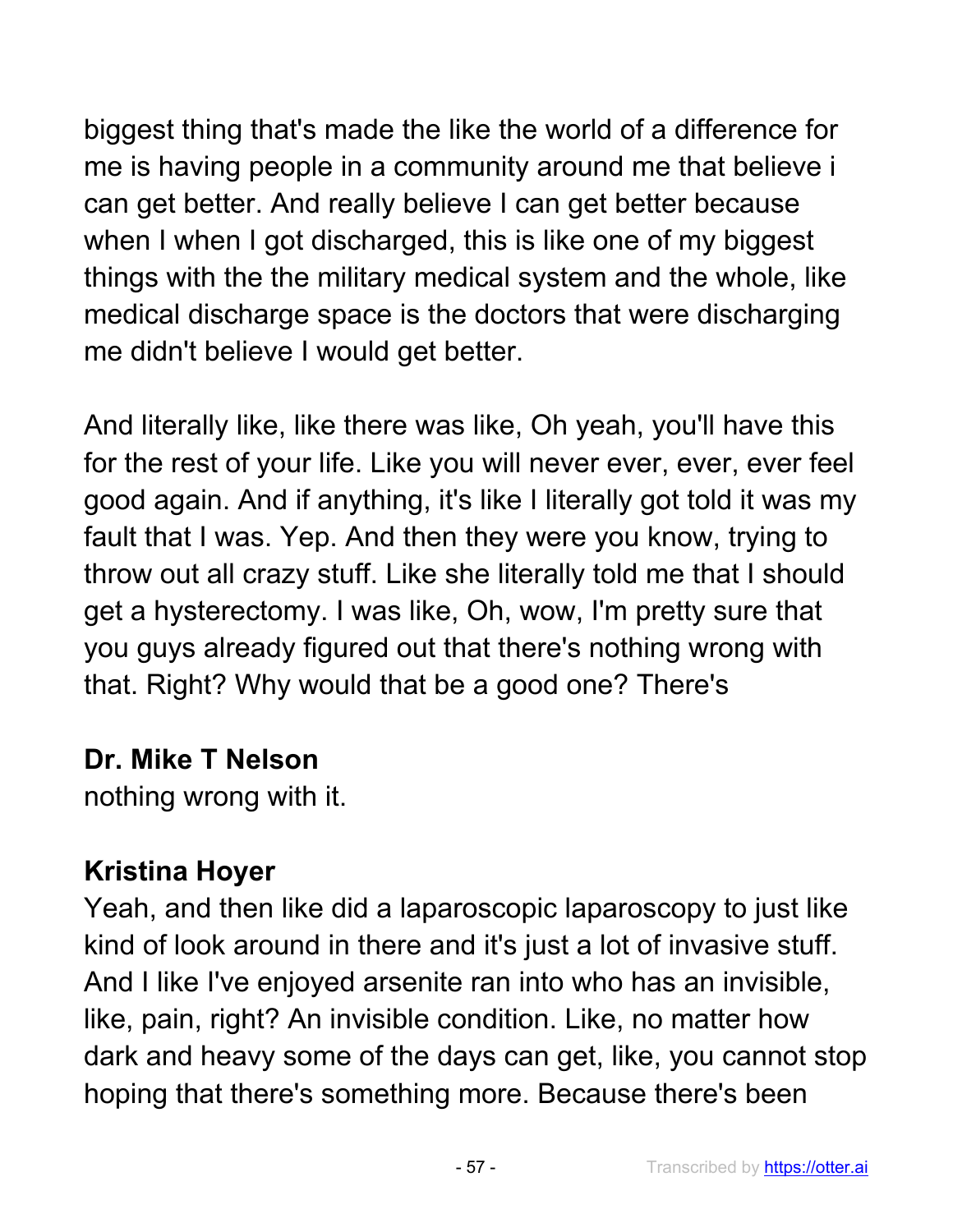more space and room to breathe in my life than ever before. And if I would have given up a long time ago, I would have never been able to like do anything like travel come and see you and Jody Yeah. Like, go to Costa Rica, like, do any of that stuff. Like, that was all so hard for me. And now it's like, no, I can just like, go on vacation or go on a trip, or go on a four hour road trip and sit down and not feel like I'm gonna be like, in so much pain for two weeks, you know?

#### **Dr. Mike T Nelson**

Yeah. And I think those expectations are also huge if you know, medical people are listening. You know, another good buddy of mine got discharged from the military, he in Iraq got hit over the back of the head that smashed in the side of his skull, like I saw his X rays, like the whole part of his back of his head was imploded. And then he fell out of the helicopter on his back two stories up. So when he got out of the military, he did a lot of stuff to be more functional.

So paradoxically, he didn't get a lot of medical pay or anything from him, because he was considered too functional to, you know, sort of qualify for anything, but he would have just crushing headaches, you know, complain about it. I remember being in some training classes with him, just looking at him in the quarter, lying down with his hoodie pulled over and looking like as white as the wall behind him. Wow, you're just like, holy crap. You know, and he, you know, would go to the military at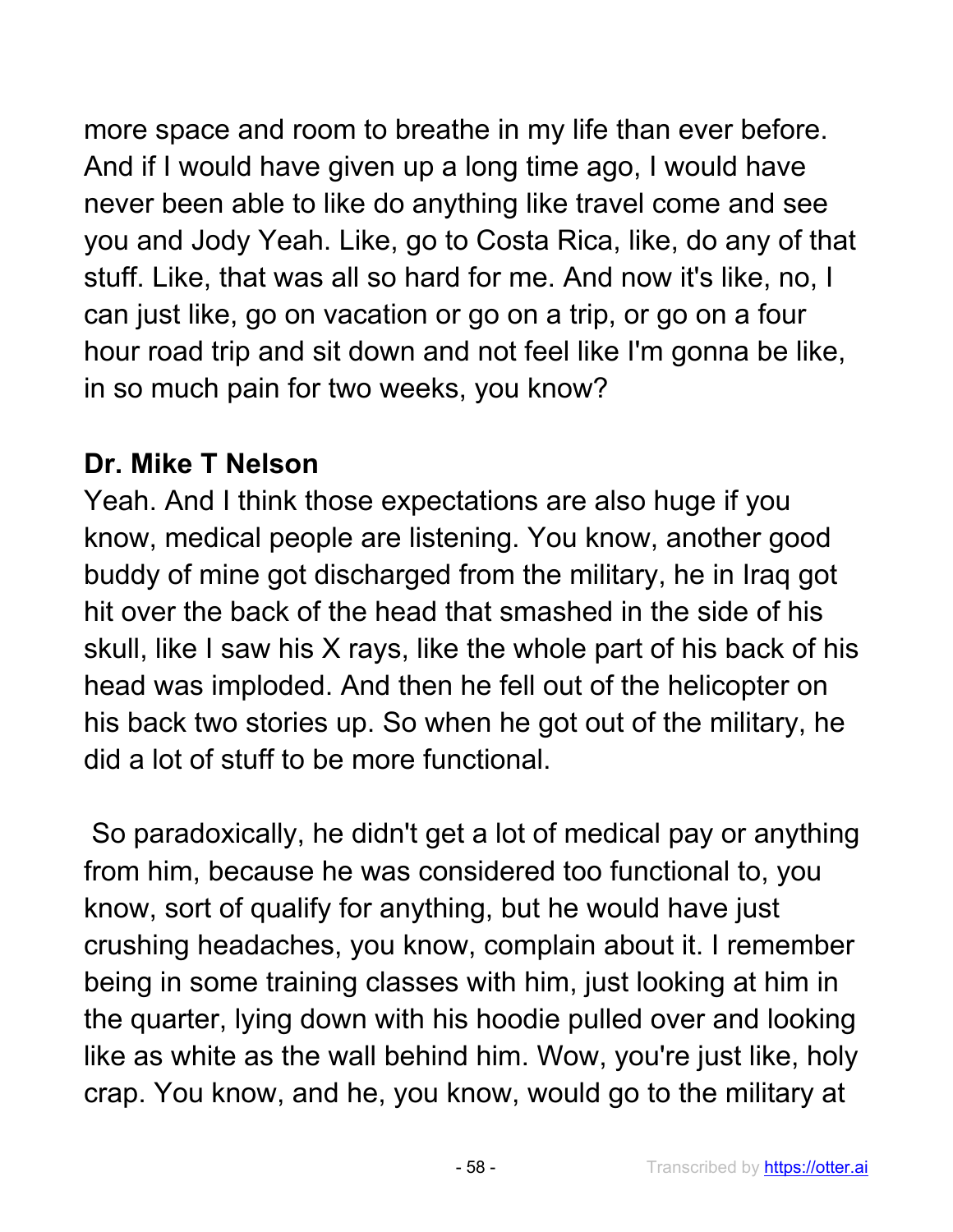the time isn't many years ago. Hopefully, it's getting better. Yeah, yeah.

Here's your trash bag full of opiates, fun. And he's like, I don't want to do that. He's like, that is like for him. And again, it's a personal choice. I'm not saying people shouldn't do it. But for him, he's like, that's like, the last of the last options, because he's like, I can't function. He's like, I can't do anything on him. It's like the side effects were, you know, horrible. Yeah. But he went on vacation to a place that had much lower atmospheric pressure. And all of a sudden, he had like, a couple hours where he didn't have headaches, and this headache started getting better. What? Yeah, and, you know, could have been environment could have been changing location. Who knows.

So we ended up moving to a different location. And that kind of allowed him kind of like you were saying, the, the dam, that kind of open like that, just that small amount of leverage combined with, you know, was very knowledgeable about what was going on, you know, fast forward, you still have some days where he has, you know, some headaches here and there. But, you know, nothing, you know, like it was before. And it's, yeah, it's so hard to see people going through that, because I would imagine that in that state, like, your brain is almost incapable of thinking of the options. Right now, if anyone has had like, really, really high amounts of pain, like, it's very hard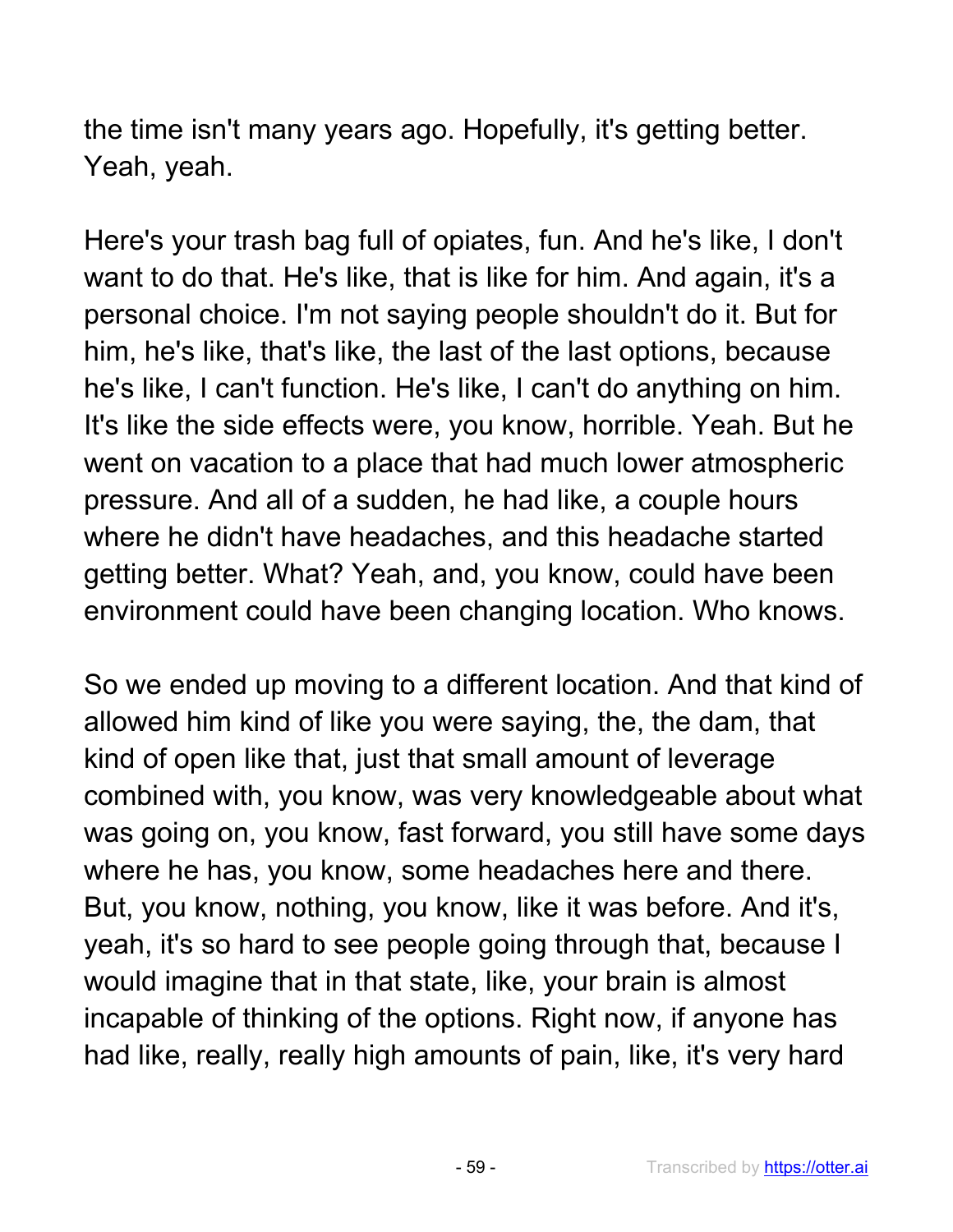to think your way or even move your way out of it at that point, right.

Because you can't really focus you can't really think, you know, very clear. So I think having, you know, the people, they can help with whatever modality it is, and I also then think that destroying the narrative then of, I'm always going to have pain. Yeah, like in your case, like my thought pattern was, you're like, Oh, my God, I have a few hours last night of no pain. I was like, awesome. In my head, I'm even thinking that even if you went back to having pain at a 10 out of 10. It's such a monumental win. Yeah, that narrative now is not true. Yeah, narrative of I will always have pain, the rest of my life is 100%. Not true.

So even if it took many months, or you know, obviously, a lot of the work that you've done, I think there's something really powerful about discrediting what you've been told is supposed to be true. I think that's even worse. When you've had MRIs, you've had laparoscopic, you've had all these medical procedures. Mechanically, everybody's telling you you should be fine, but really not. Right? I think that kind of sets up this internal narrative of like, am I batshit? Crazy? What am I doing? Am I bonkers? Like there's supposed to be nothing wrong with me, but I have this huge amount of pain. That's just horrible.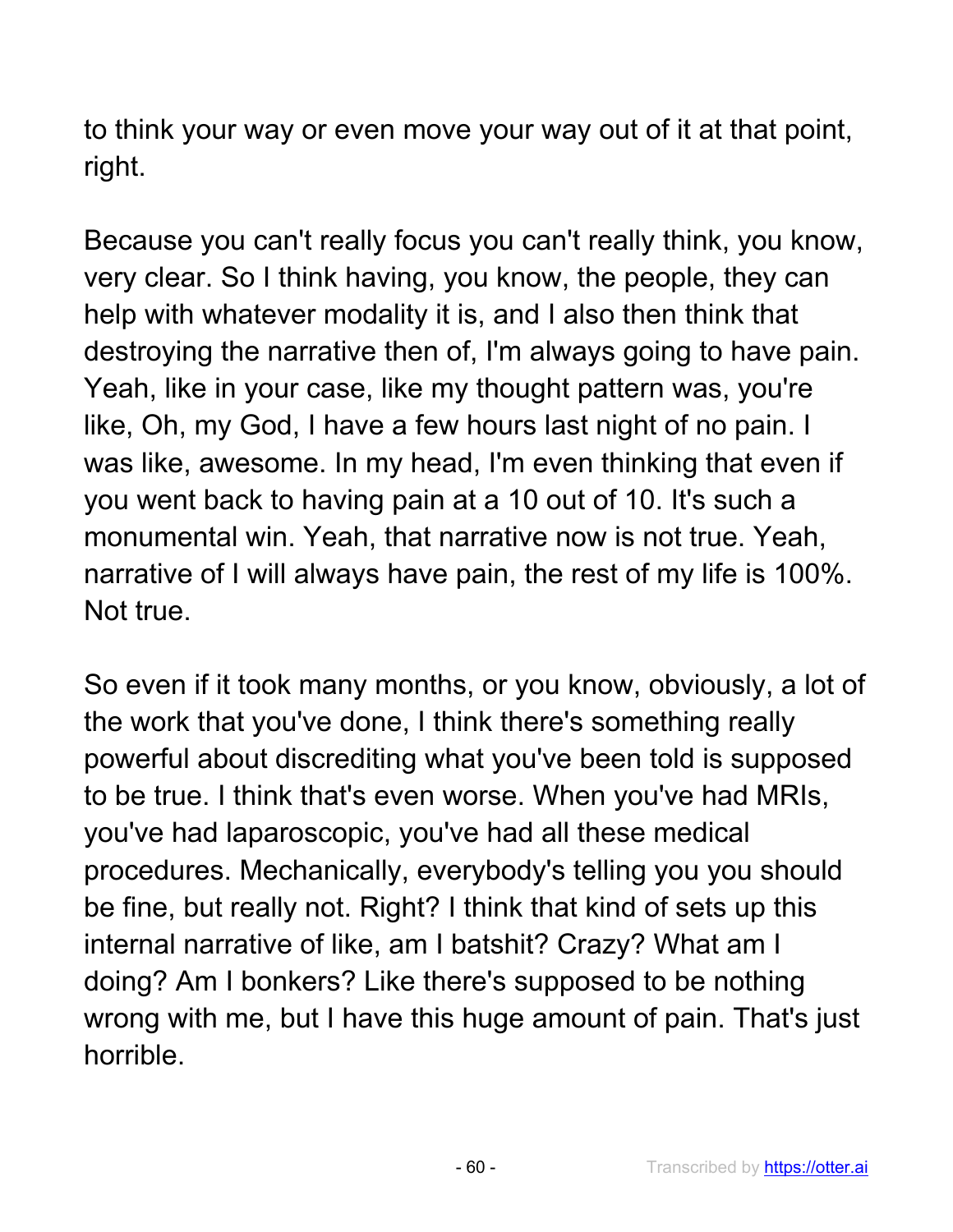# **Kristina Hoyer**

Yes, yeah. 100% is in that man. Like if I can tell any aspiring doctor or even like just anyone in working in this field, really like anyone who is directly working with individuals on the internals of like, how their body works and feels like those absolutes even just saying that one time to somebody who is already like lower on their fuel of hope left, right, like that really settles into the body and like if I wouldn't have gotten that break in pain after RPR session, like it is, like you said, when I'm in those nights, I cannot think of anything else. Yeah, I am literally sitting there.

And I'm like, there is no other option, like I have not a single one more. And it's creating not mobility and creating not at least the small small whisper of like, I have had a moment without it. So if I can have one a moment without it, that means there is potential for more moments without it. Right? Right. So like that dialogue from medical professionals, or even just health and wellness professionals is so vital. And then like, also, like reaffirming that, like their lived experience is their lived experience, whether or not an X rays shows it and MRI shows it.

And ultrasound shows it like if you are experiencing pain in your body, it is valid. It is real. It is not seen by anyone else, but it is known for you. And like nobody else needs to tell you.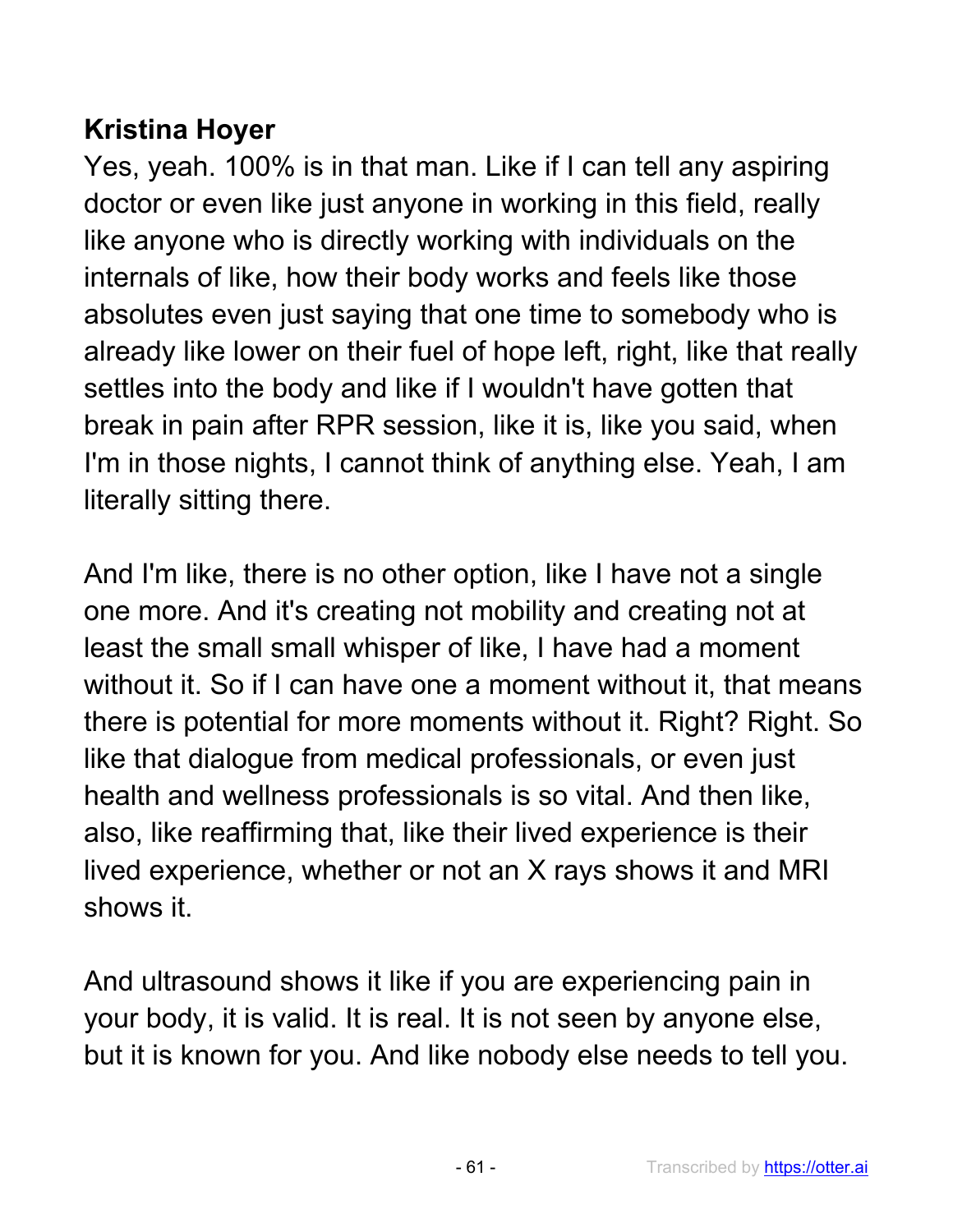It's real. It's real. So let's figure out how we can move it for you together, even though I don't feel it. You know?

## **Dr. Mike T Nelson**

Yeah. And I always go back to the, the feeling is believing. Right? So, you know, before we had the RPR session, I probably could have tried to talk to you about all this and you'd be like, Screw off whatever. Right? You know, like you wouldn't be You were very nice person, you would listen. But subconsciously, it's very hard when you get to a certain point to believe anything else. Right. But once you actually feel the change that happens.

There's a I think that sometimes that's why you know, psilocybin with therapy for quitting smoking, and some of these other plant medicines, etc, are so profound and opened up kind of a window of change. Because if anyone's ever done them, like you have the most like real feelings that you've ever had about things. I know that sounds very bizarre, but it's hard to come out of that situation and be like, Oh, wow, like you, you felt what it felt like to be wherever you were. Right.

So I think to have this sensation of not having pain, that that is something that 100% happened, right? You can't think your way out of that it didn't happen because it did. And then the narrative is no longer true, which then allows you to kind of you know, build forward from there.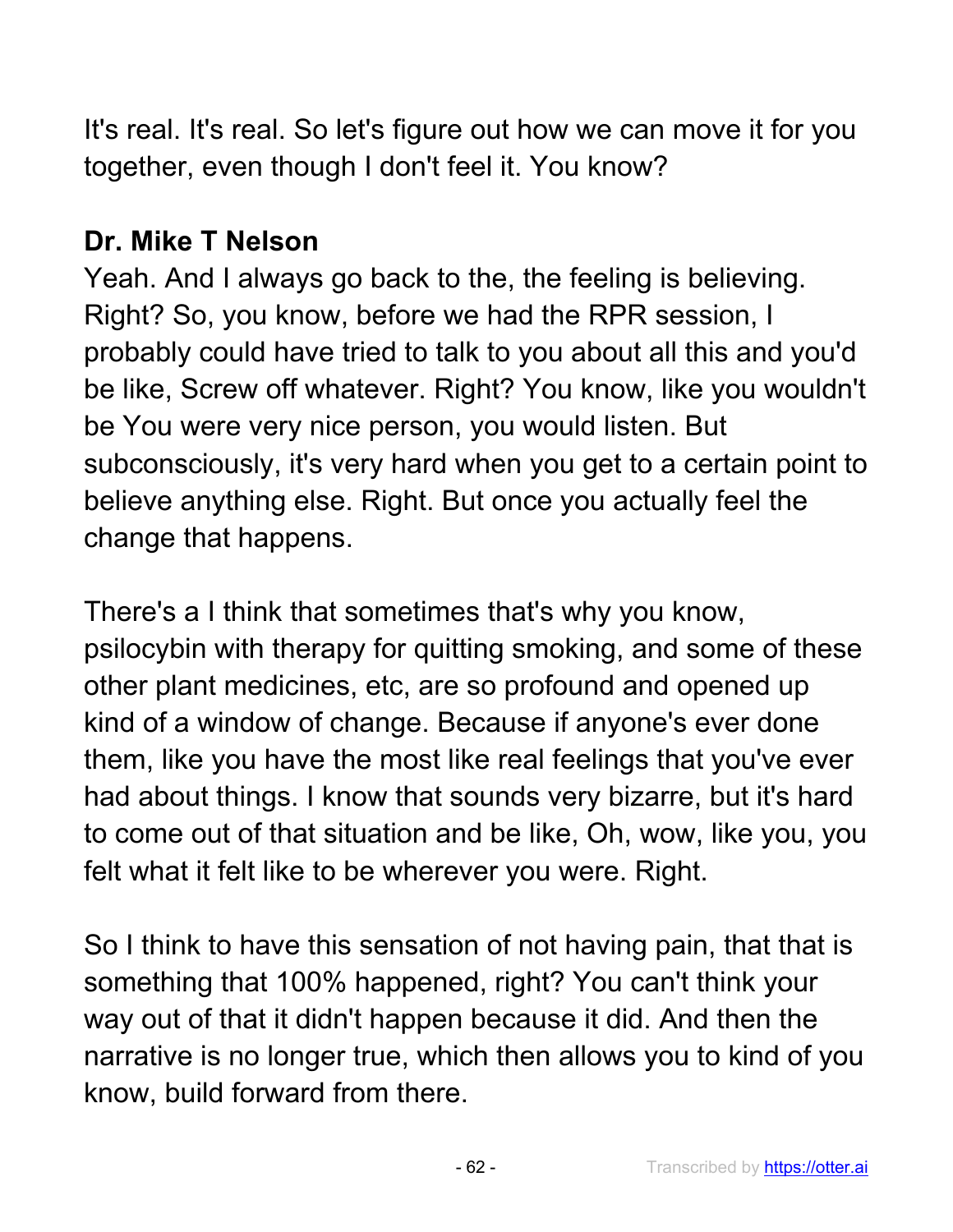# **Kristina Hoyer**

Yeah, yeah, having that. Almost like the I actually saw the grass was greener moment, right? Yeah. Yeah. Like, I got to peek over the wall. I get to, like, chip away at the wall. It's yeah, it's been. I mean, that was seriously it was like the pivot point, the moment where it all got to, like, shift into something new.

Because I was like, man, if this is my life, like I've, I've recently had a dialogue with somebody that literally mirrored back a conversation to me that I had with myself, like, uh, like, three years ago. And they were like, if I'm gonna feel like this forever, like, I don't want to think I want to live past like, 40. And I remember saying to myself, I was like, man, if I'm like this at like, 20 How old was I 26 say, there's police officers driving by just noise. Um, I think I was like, 26, I was like, Man, if I am gonna are 27 If I'm gonna live like this forever. And this is like how I feel. And everyone who's older than me, tells me it just gets worse for me. Like, you get more achy or whatever.

Then like, how am I supposed to keep going like, and then I had this really weird reverse that were like, most people are like, you know, you want to live this long, healthy life to like, 90, I was like, what if I do live fell 90 And like, you know, natural causes take me. So it's been like such an interesting journey. But I'm, I'm really like, now that I'm in this space, I'm in. Like,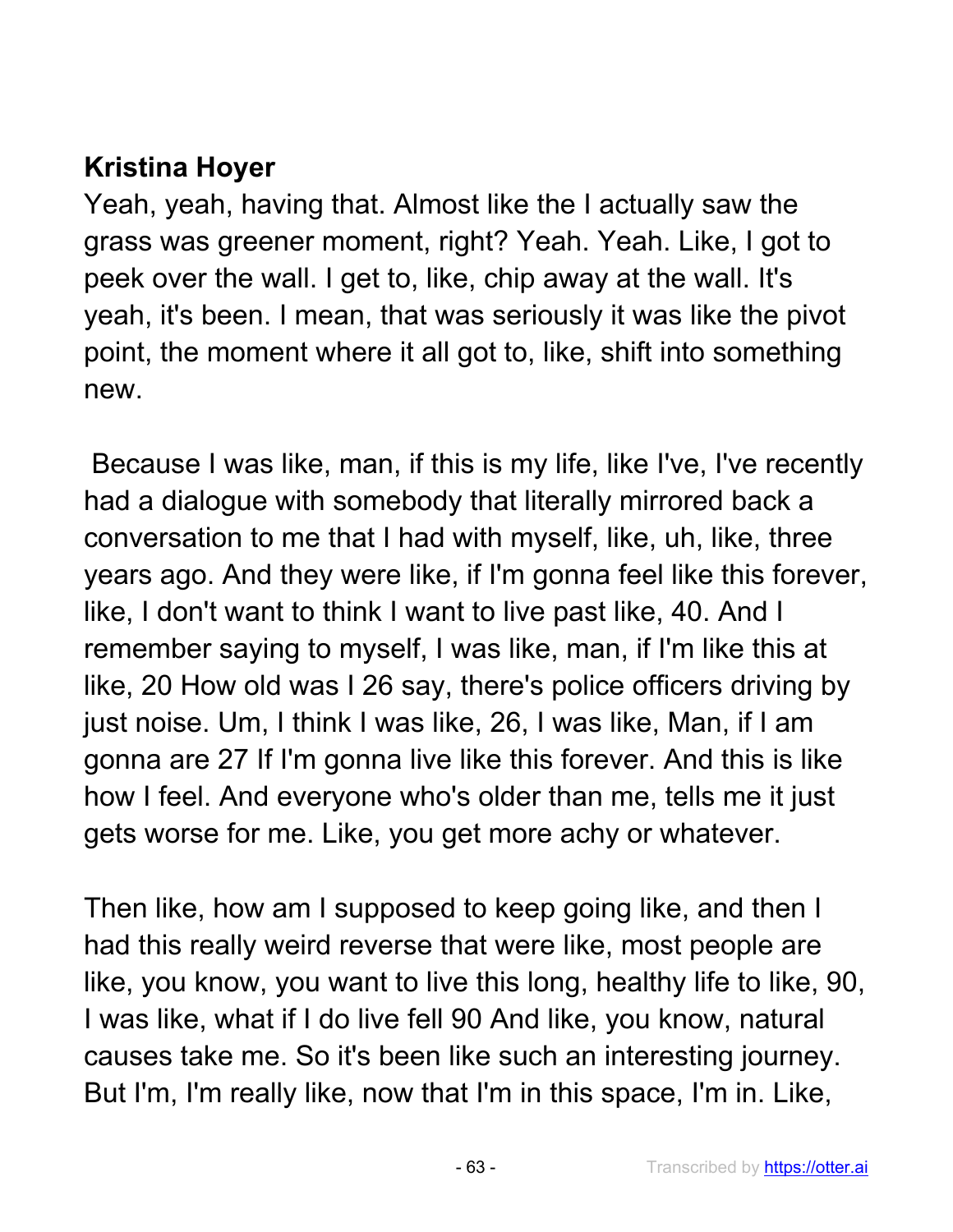it's afforded me the opportunity to learn so much about these different modalities. And like, I've had to try a lot like I've really, I mean, I've knocked on almost every door that I currently know, right until more roads shows up.

But it's cool, because it's like, there's so many modalities out there that like people don't necessarily understand like, like RPR, right, yeah. And like, once you get into the point where you're, you're ready and willing to do anything to help yourself move into a better space. That's kind of when you find things like RPR or where you actually go try like some of the more outside of the norm modalities. But it would be really awesome if people could not get to the end of the road mentality where they like, oh, I will try anything before they try things like that is if I could have like, been in that space earlier. That many, many nights avoided.

#### **Dr. Mike T Nelson**

Yeah. Yeah, and do your credit, like you still took action, you went down to Costa Rica to be with a bunch of weirdos and hanging out in the middle of jungle not knowing what the hell was gonna go on, you know, give a presentation to, you know a bunch of other more weirdos and you know, most people would not have done that, you know. And so when I first met you, I, I would have never thought you had that much level of pain like that.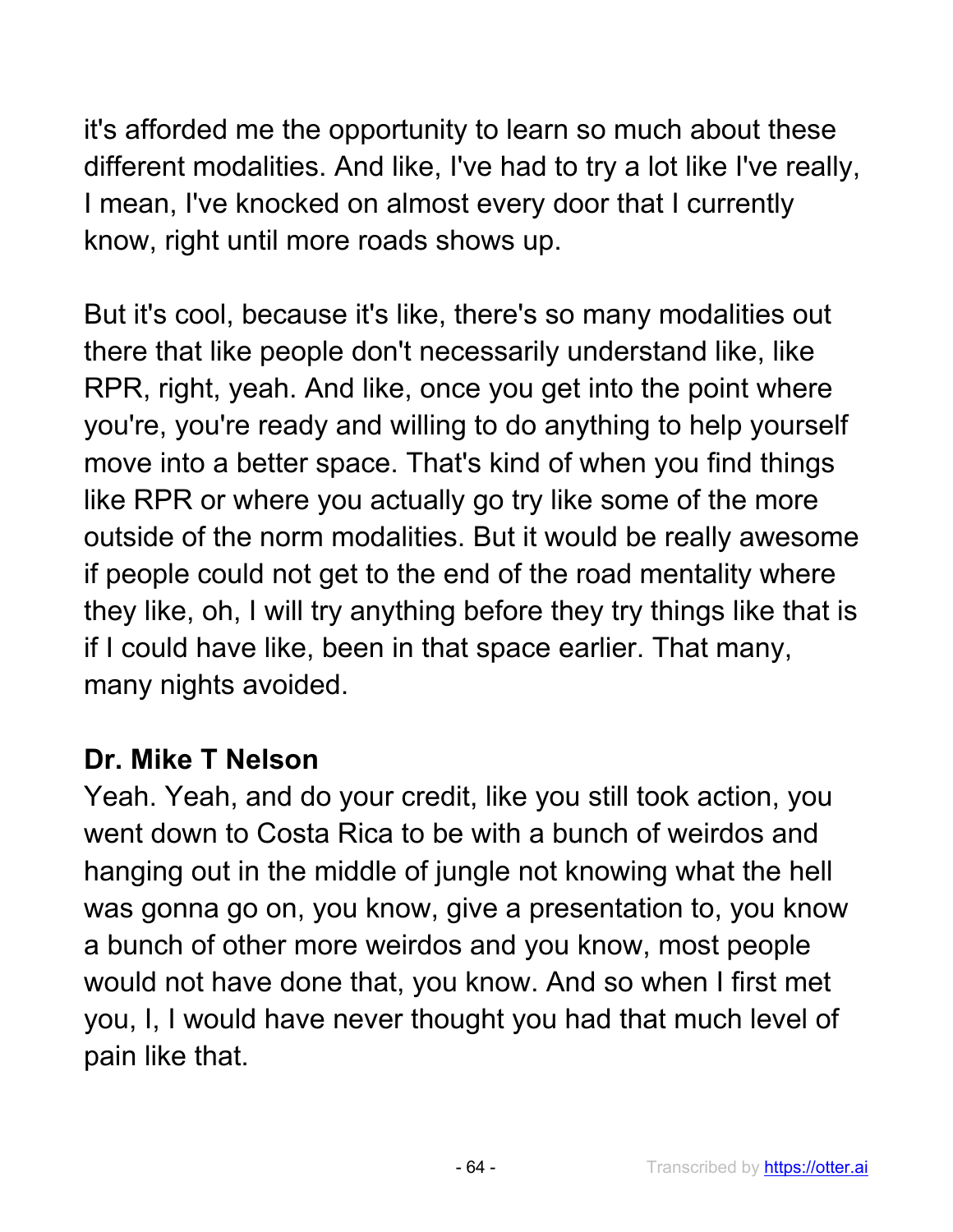Like your disposition didn't tell me you had a lot of pain. But it's kind of a weird thing that I look for in people, right? Is it? If they're at that point, did they think they can get better? And some people maybe not so worth trying? But my impression was that you were at the stage where you were still willing to keep trying things, which I think is the point that people that are at that point, listening to it, obviously, get professional help.

But I can almost virtually guarantee like when you said you haven't tried everything. And just because all the other stuff hasn't worked doesn't mean the next thing won't work, right? It just means it's like the Edison thing with the light bulb. I was like, Oh, I had like 100 or 1000 experiments that just said, Oh, this wasn't the right one. Yeah, you didn't think that it's not gonna happen? It's not impossible. It just hasn't happened yet. So odds are there's something out there that can probably even if it just moves the needle a little bit that allows you that leverage to do kind of the the upward assessed ascension instead of the downward spiral. Now you can start chipping away at that and start making progress in a better direction.

### **Kristina Hoyer**

Yeah, yeah, it's, uh, my disposition is innate. My dad calls me sunshine. So I've always been very, like, I mean, my my thought process around it when like, the pain was the most severe is always like, and this might not be hit the healthiest for any, like some professional psychologist listening. But my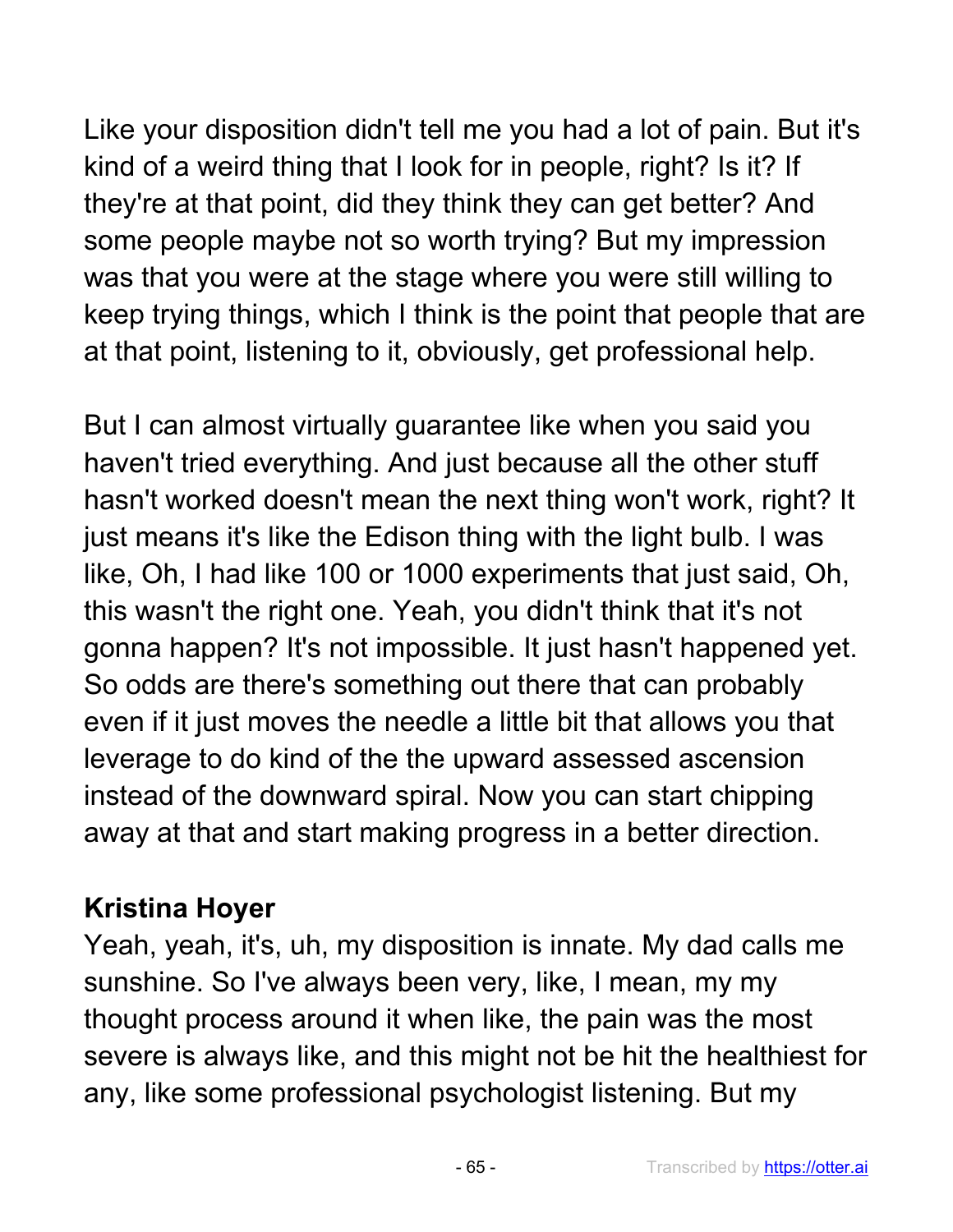thought process around it was always like, just because I'm suffering doesn't mean that the people around me need to see my suffering.

Because a lot of the time that causes suffering for others, right? Like, it's not easy to watch somebody else suffer. And just be like, oh, yeah, okay, cool, like Rock on, I'm gonna, like keep having a great day. And so it's like, even though my internal world feels heavy and dark, if I continue to embody that, then it's just going to make the internal world heavier and darker. Versus if I can, like, at least still bring like some of that light and not fun and that laughter and excitement externally, then it can help me endure what's going on in here without bringing the rest of my world into like the, the shade or the cloudiness of what's going on.

But one thing that did change for me a lot with that, from when I first was like, kind of starting to experience this to like where I am now, is I really like for anyone who is going through anything like this or knows anyone going through anything like this, it has made all the difference for me to have at least one person that will sit with me, and knows that the inner world is real for me will validate it. Because when I kept it all to myself, it made me feel even crazier, right? Oh, yeah. Oh, my God, no one believes me. No one, no one even knows that's going on for you. Like they can't believe you unless they know. And at least you give them a chance to like, believe you and support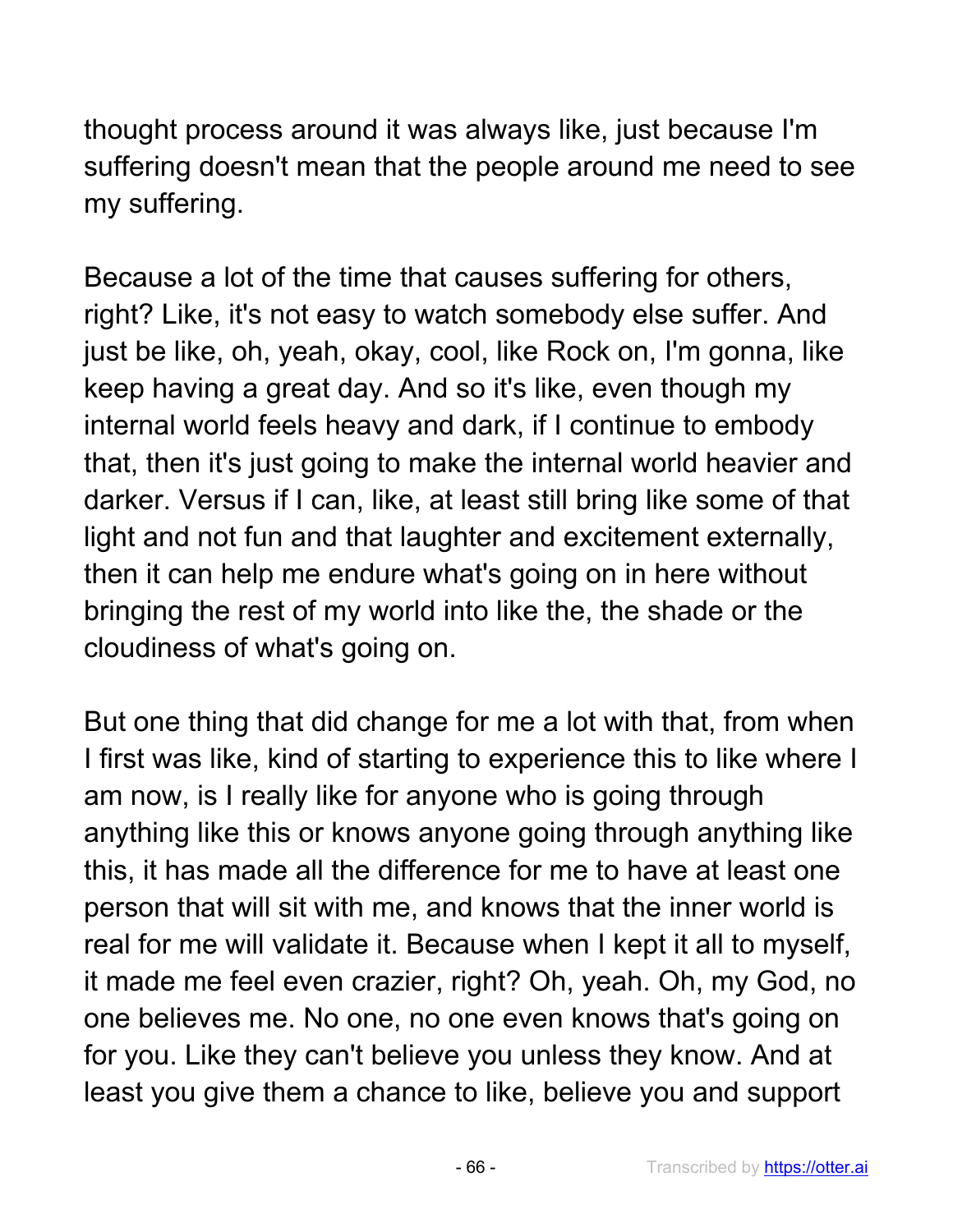you. And so that has been such a huge thing for me to just like, have somebody see my lived experience? And believe me in it and sit with me in it.

## **Dr. Mike T Nelson**

Yeah. Yeah. And I was fortunate when we met like I had some other people I had worked with who had kind of similar situations. One of them when we were down, down to trip in Baja, and fly up one of the guys who was down there because he had called in and said, you know, we're supposed to do a paragliding lesson. He's like, Oh, I can't because my back hurts. And what's the data come over?

We'll do some stuff work on music. Oh, my back feels so much better. So he calls the guy is the guy could do my lesson now. He's like, What the hell happened to you like you just called and canceled like three hours ago. It was like I worked on this crazy guy. And he did some other stuff. And so instructor calls this other person who was down there who she had some back pain and was like working on her laptop, like laying on her back for like six weeks or something. Geez, so

So I talked to her on the phone and my first thought was like, I don't know, like, you know, because you always wonder like, you know, what's going on? Are they going to be receptive to this? I don't know this person. It's referral from somebody else. They don't know me. Yeah, you just wonder how the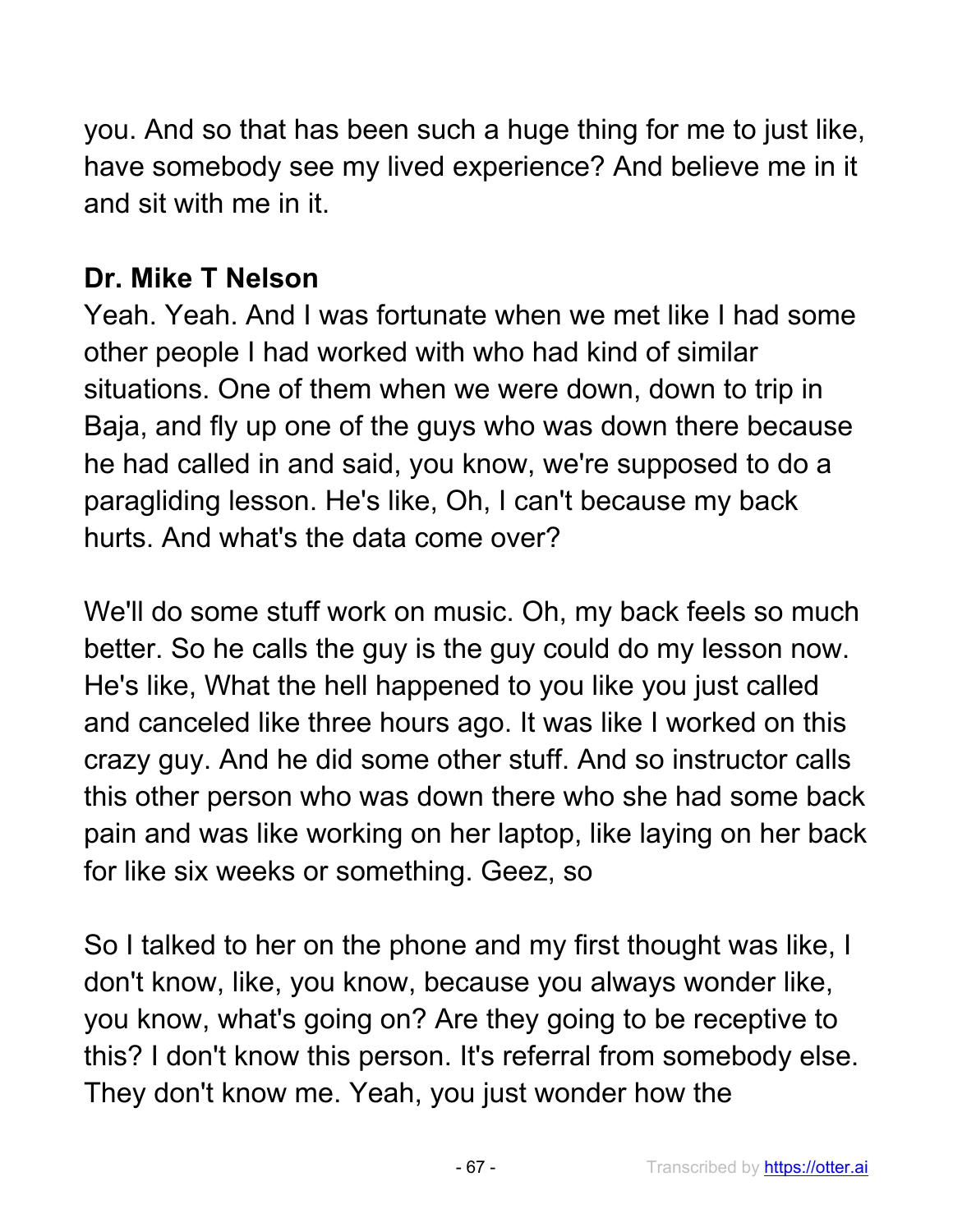interaction is gonna go and she's like, okay, and I said, I can't make any promises. I said, we'll, we'll try some stuff, it's probably gonna be really painful. If it helps, it helps. I said, I can guarantee you, it's probably not gonna make you any worse than what you were before. She's like, Alright, great, we'll try it.

So she was standing into place, just down the road. And in love and Tanya, there's a lot of outdoor places, there's a little outdoor kitchen and there's this like folding table there. Put her up on the folding table as this like, weird, surreal like environment because you can overlook the ocean there. And there's a guy hanging out on this couch that these people just wheeled into dropped outside because the rain there. It's like a desert. There's like stuff all outside.

And he's just sitting there like trying to read his book while we're doing the session, which is, you know, pretty painful. Yeah. Most of her issues was her ribcage similar to you, like most people just super stuck. It's worked on her for about two hours. She gets up and walks around, like doesn't have any pain. She's like, What is this? This is so crazy. Wow, I was on the couch reading is this like looking over going like what is going on over there. So we end up going out to one of the bars there that night. And she shows up at the bar, she comes up gives me this big hug. And she's like, Oh, thank you so much.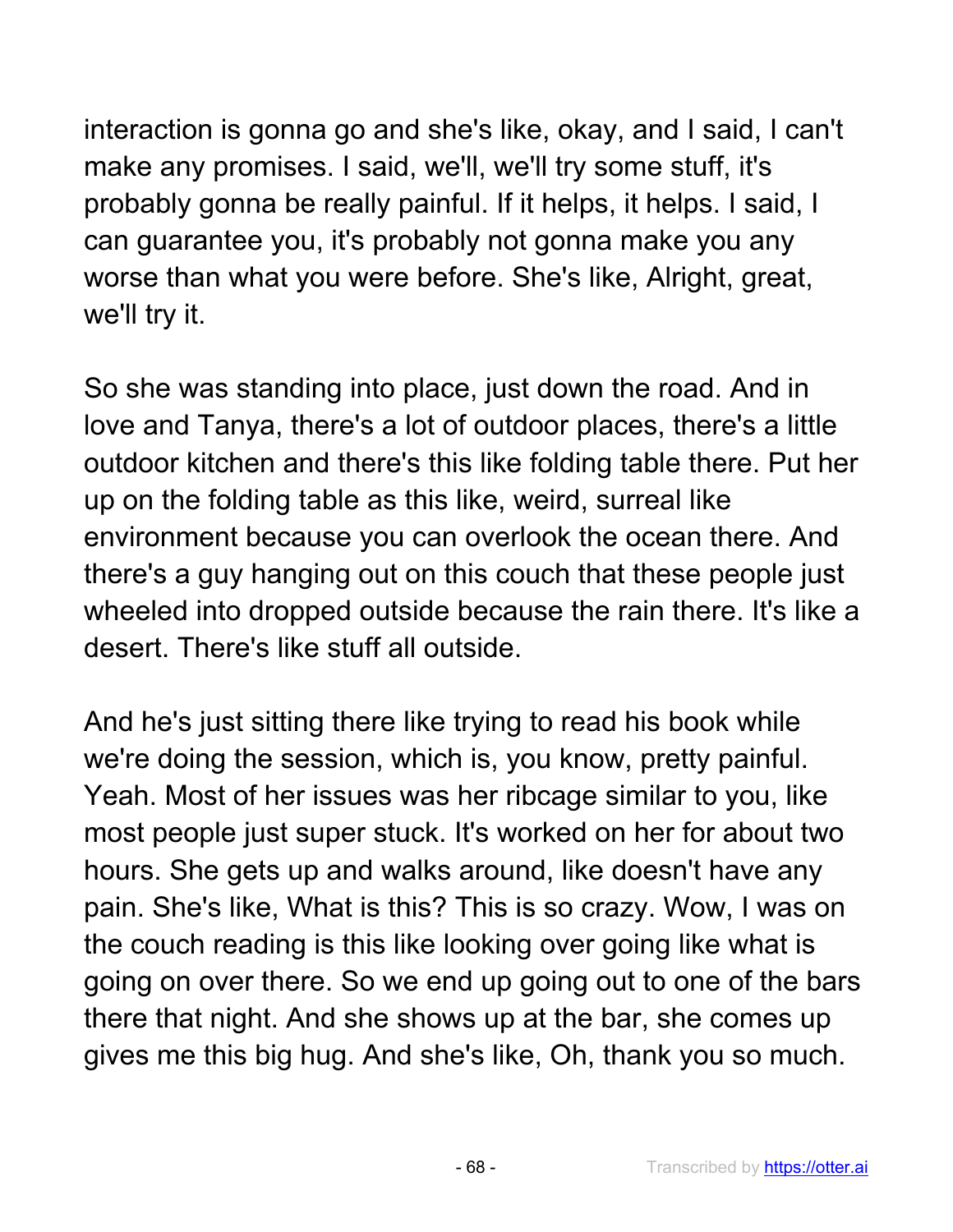And I was like, What the hell happened, you know, to her, and referring me back to like three other people that I went with are like, Oh, I got this thing over here. I need help with the wild. But similar type circumstance, she had tried a whole bunch of other stuff. She had gone down there to go kiteboarding she had worked online, but she couldn't work. She could barely, you know, type of her laptop above her. And yeah, so it's, it's just crazy sometimes how I don't know what inputs, I don't know exactly what was beneficial. But the end result was it was better. Yeah, right.

And so I always think of that in terms of just trying something that will probably help. And again, there's other than some pain, there's doesn't appear to be as much of a downside with it either. You know, so the good part about that is when I had the conversation with you, I was like, Well, I think in your head, like you can't really predict outcomes, but you're like, Well, I worked for that person. And I, you know, worked on people for like three years before and you know, sometimes you just see crazy stuff, and doesn't always work.

You know, but the vast majority of the time, it was like, wow, that, that seems to help. So thank you for doing the doing it and your results and just being willing to try it too. So I appreciate it. And it's one of those, they always think back on of course, you try to think back on more of the positive when things you know, work out. And so sometimes I even think of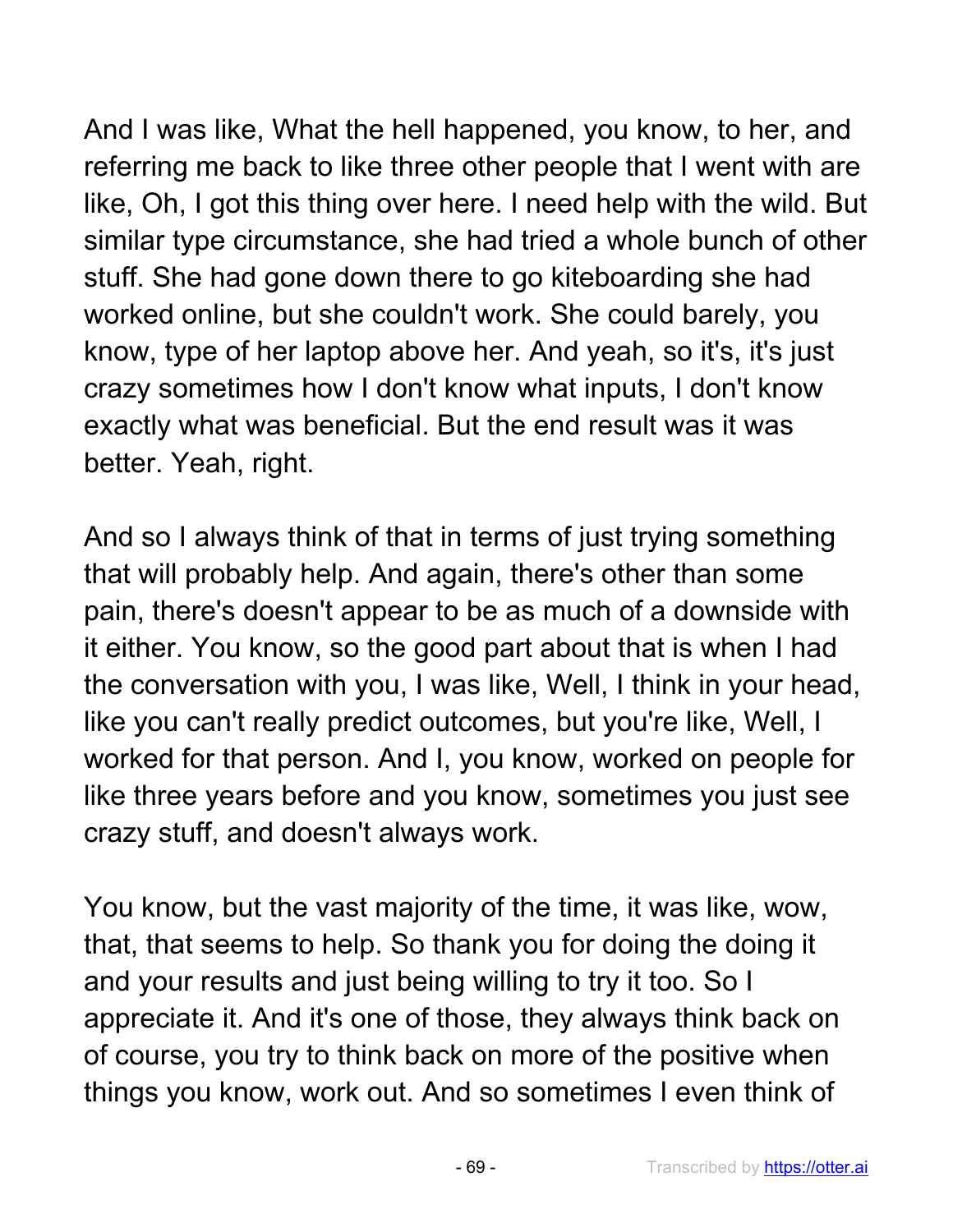your particular case when I'm working on someone and like going Hmm, well, I don't know, maybe this maybe this is a thing. It's definitely happened many times in the past, not all the time.

I think just having that experience to refer back on even if that was one of only a handful things that I ever do that helped someone like, more than worth all the education, the time and everything else that went into it not to just, you know, to kind of have that that experience and just see what's possible to

#### **Kristina Hoyer**

Yeah, it's um, it's I mean, I joke with people that this is definitely not it's definitely not really actually joke, but I was at the point where I was literally, like, if I go to a doctor, and they're like, if you just stabbed this leg was everything better. I was like, Bring it on. Yeah, whatever it takes. And especially to like being able to have like that social affirmation and and like other people had gone through it. And, and it was just like, like, that's, that is one thing with like, trying different modalities that I encourage a lot of people with is like, like you, like you said, right?

That risk versus reward factor? Like what are the chances that this is going to make you better? And what are the chances that this is going to make you worse? Like, is there a danger factor to it, and it's kind of like, if you go and you like I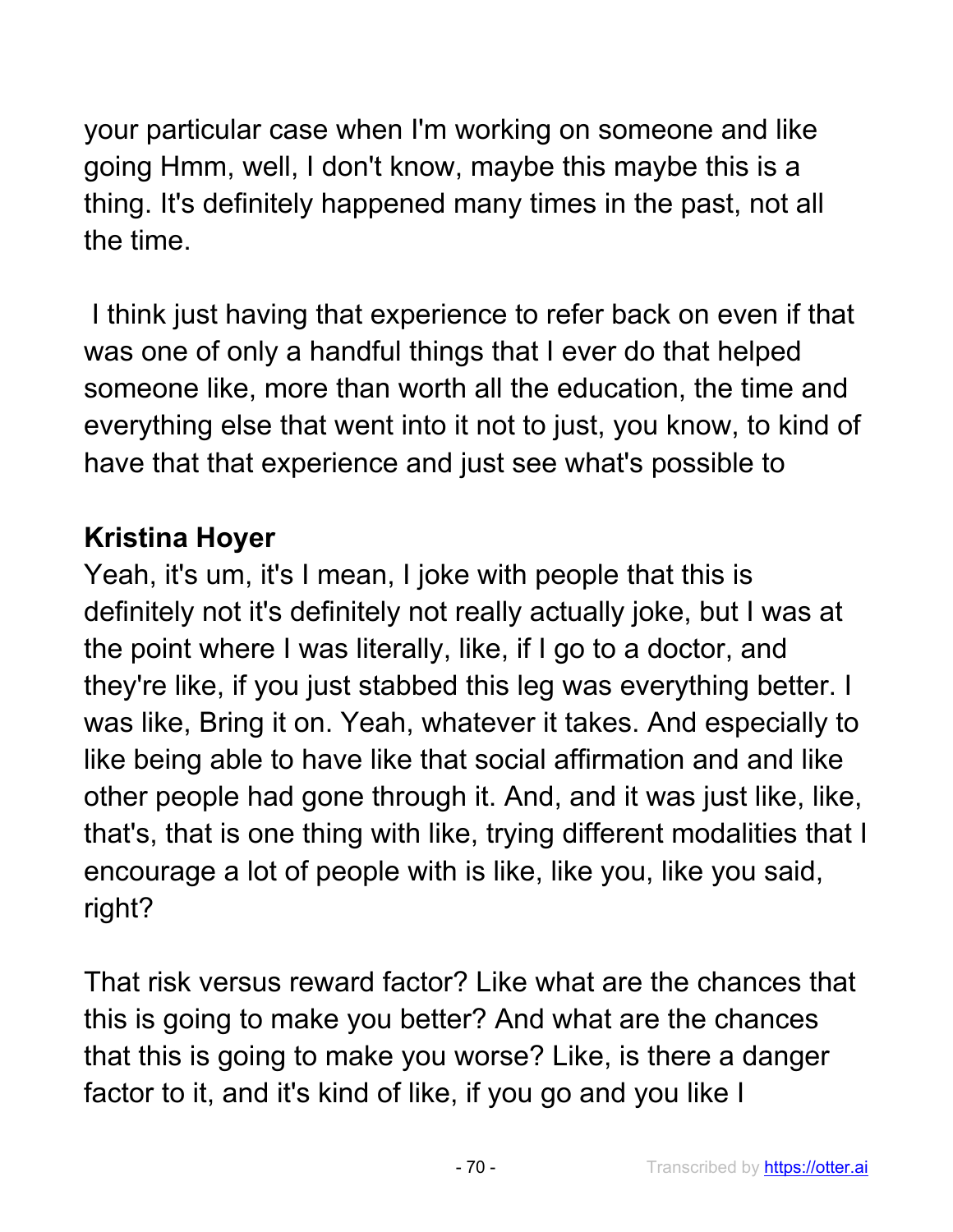encourage people all the time, like if you're looking to go to a new practitioner and you feel uncomfortable about it, ask them if you can just come meet them, like do a meet and greet interview, like you can ask them about the modality you can ask them about themselves, you can really get a good feel for them.

Because I've gone to people before that I ended up not liking I didn't think that they did a great job with their treatment or anything like that. And I got zero results. And then I go to like a different practitioner of the same modality and it like changes everything. Totally. So it's like there's so much like there's a there's a whole iceberg beneath the surface, when it comes to these types of modalities. And it's like I think for you and Jodi with RPR like you provide this amazing safe space where it's literally at least like for me I can identify it as a safe space. Because like I feel complete even though it's painful and it's gonna suck you're always Sue For honest about it, you're like, This is gonna be really brutal, really bad.

### **Dr. Mike T Nelson**

And first thing you can do in that situation is lie to someone, like they're gonna know, in five seconds, you like, bastard,

# **Kristina Hoyer**

you told me this is going to be fine, and it's fine. And it's like, it's a one random thing surface from the body, like it's a, it's a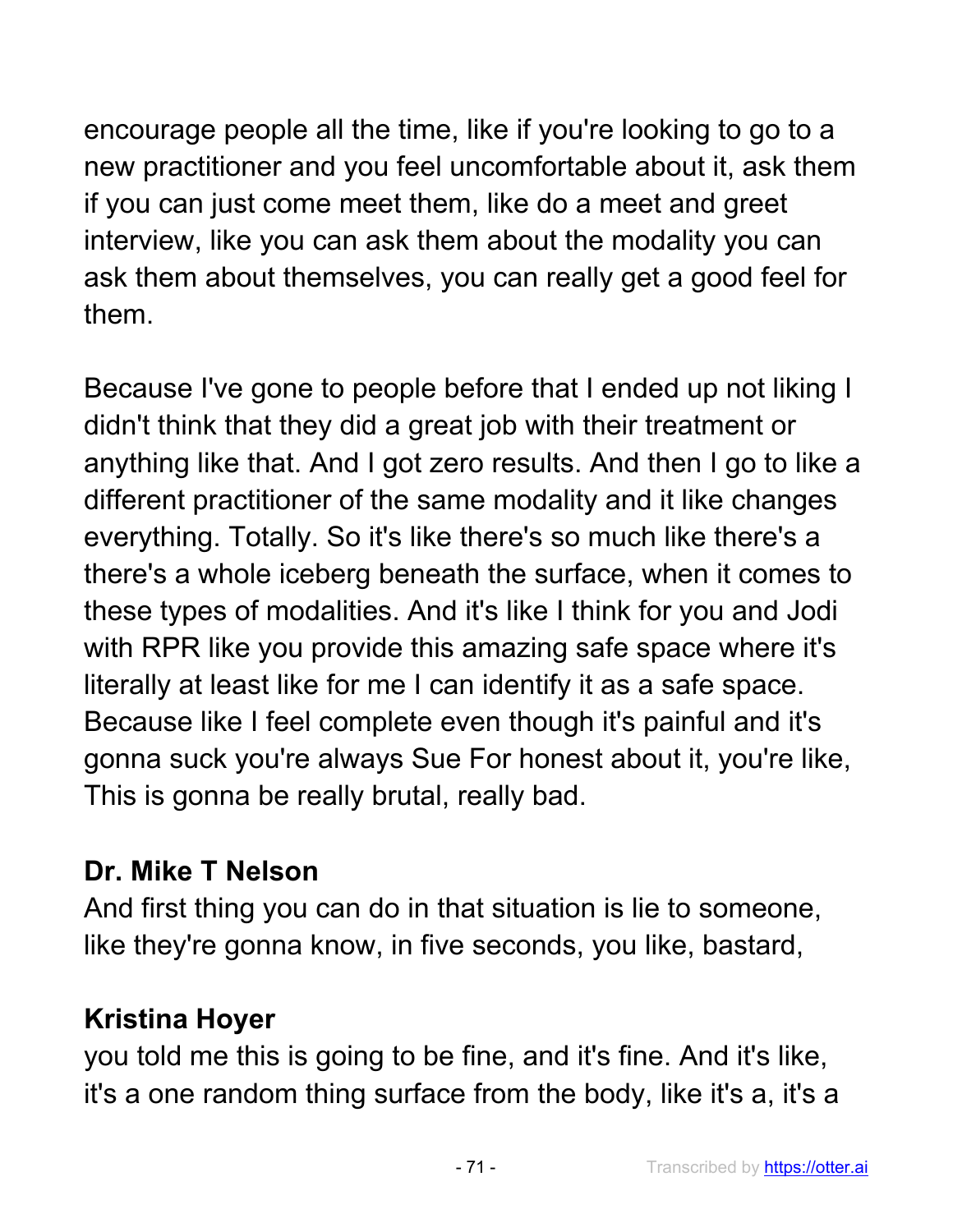perfectly safe space to like, let it all move through you and to breathe through it and let it come up. And then like, move forward. And the other really cool thing that I like, really value about, like the space you guys have created.

And the way that you move through it is like, I know, I've always been really private about my inner world, right? Like, it's very scary for me to show or feel like a big emotion in front of people besides like big amounts of happiness, right? If it's right, other types of feelings, I get really scared to show.

Because sometimes people make it like this super big deal that you're like, showing this emotion. And the really cool thing that I like get to experience with you guys is like it is it just is and you're moving through it. And the you let it pass and you're safe to do it. And you're okay. And then when you're ready, then you move forward. And it's not like, oh, this huge thing that like has to be, like, held on to and like obsessed about anything. And it's just like, Nope, it came up and move through you. And now we're gonna move on when you're ready. And it's like, that makes a huge difference, in my opinion.

#### **Dr. Mike T Nelson**

Yeah, that's one thing I tried to get across when teaching either be activated or RPR. I do teach for RPR. So RPR is generally where people are working on themselves be activated as Johnny and where you're working on someone else. But so I'm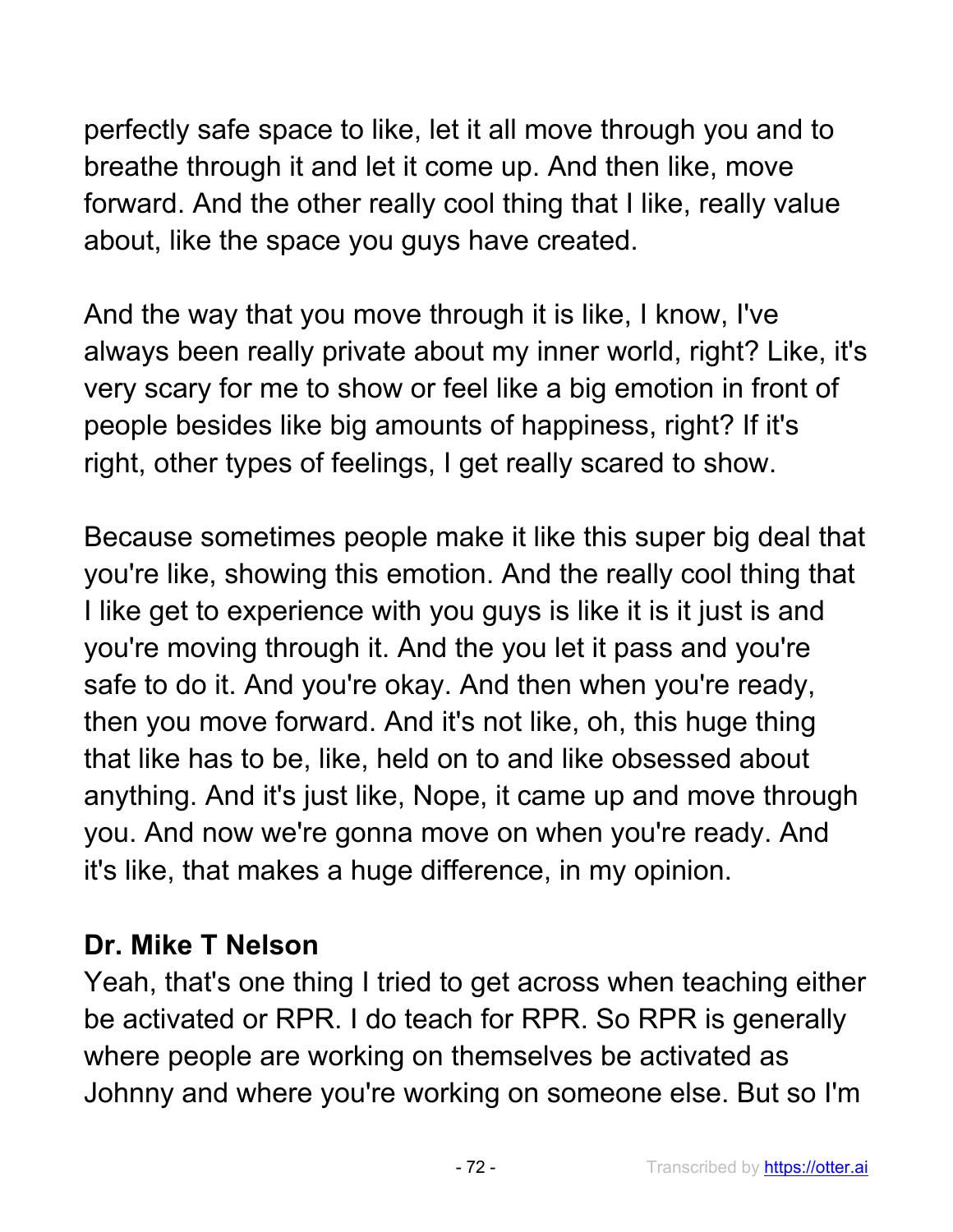teaching RPR even when people are working on themselves, I tried to tell the people that if other things are coming up, just I got this from Tom Meyers, just just be the good neighbor, just just reassure him, it's gonna be okay, it's gonna pass if they want to talk about it, great, you're not there to diagnose it, you're not telling them any life lessons or anything, you're just there to listen and be empathetic and create and hold a safe space for them.

But if you lose your shit in the middle of that, it's not going to end at all, I mean, like, so I started seeing someone, you can see things kind of, you know, come up, because it is a very traumatic thing that you're kind of going through again, there's definitely a stress response associated with it. And if you're as a practitioner, you're not comfortable with it, then don't go there. And then make sure that you can still kind of hold that space, because you're the only thing that's kind of in a weird way, sort of tethering them at that, at that point.

Yeah, because they're just looking for guidance from you, you don't even have to do anything, you're not trying to diagnose anything, you're just there, hey, it's gonna pass, it always passes. You know, whatever response they have is completely appropriate. I've seen all sorts of crazy shifts, you know, and it's okay. And usually, I've noticed that people like yourself that can, that are brave enough to let it go. Like, they generally do a lot better. And some people are just not ready at that point.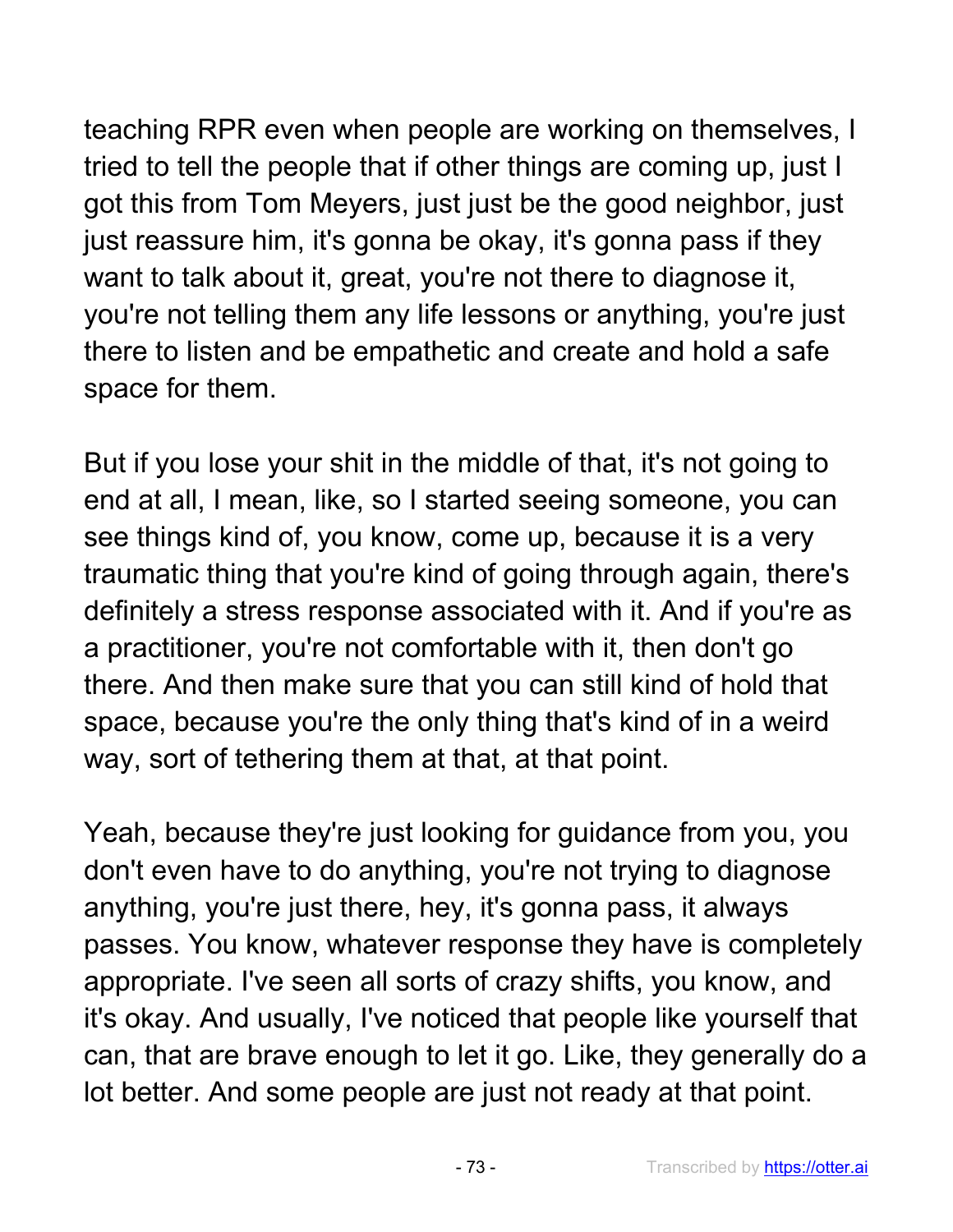That's totally fine. There's no right or wrong associated with it at all. But just a caveat, if practitioners are listening,

# **Kristina Hoyer**

is 100%. And like learning how to hold that space of neutrality, I think, as a practitioner, is I know, for me, it was like a skill set, I had to develop over time being exposed to like, those deeper moments of emotion with people and being able to, like really still, like, be there, like the Good Neighbor mentality.

And like, not, like, I don't want to cry, like you can't cry right now. Like they're crying. You can't cry right now. Like, this is like not your pain, like you get to be like that, like that CO regulator, like they get to regulate to like, okay, there is space of safety, and there is space of like, I am going to be okay, so I'm just gonna, like, be here and moving through all my stuff. And they're gonna keep paddling the boat down the river. Why, like, do this thing and then I'll come back online soon.

Yeah. And it's like learning that was super cool. Because then it's like now that that higher voice in my head kind of gets to like CO regulate for me when I'm like, you know, having a day. Yeah, yeah.

#### **Dr. Mike T Nelson**

I also liked your point too, about. I mean, I've had some other therapies done that had been very painful. And some of them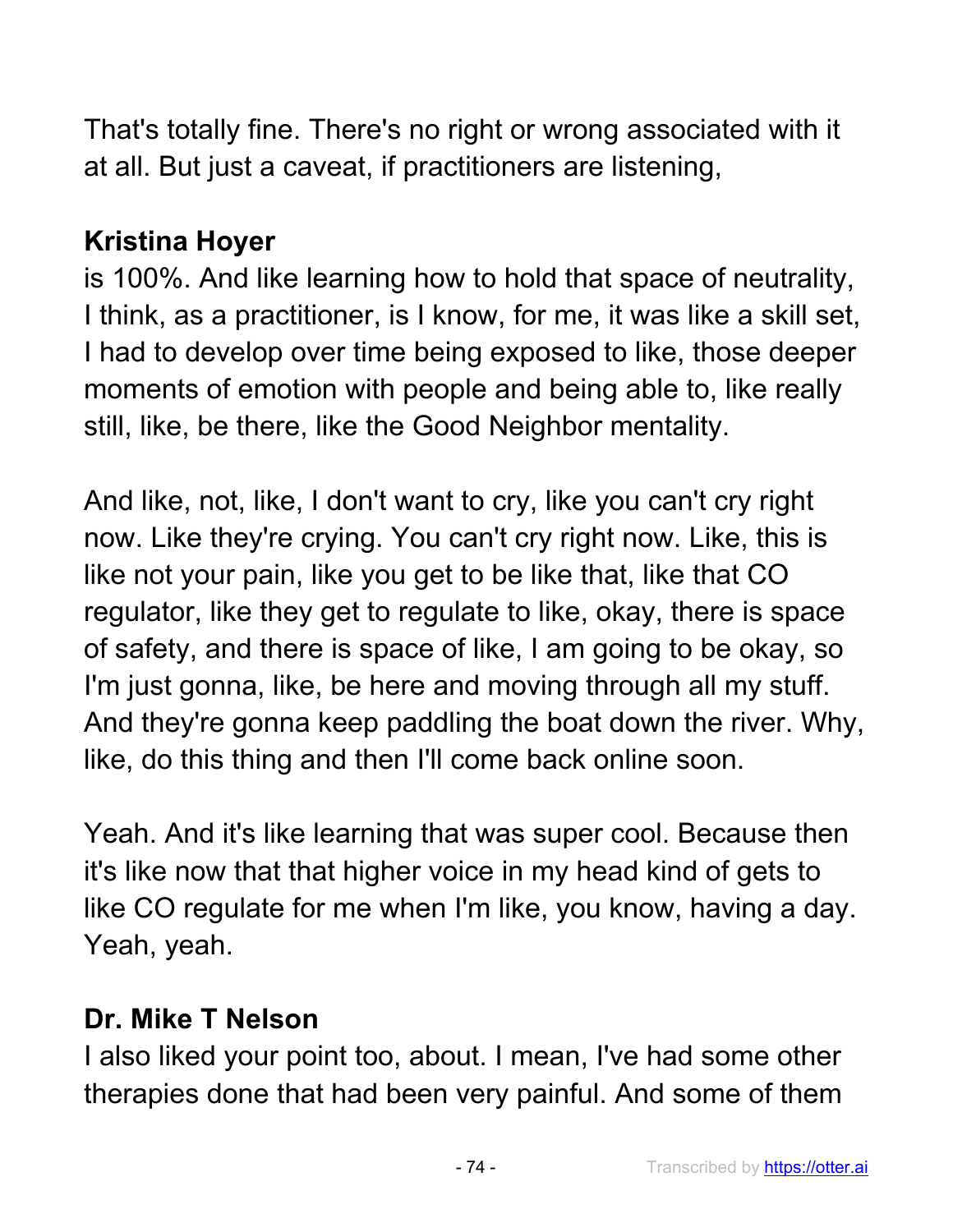have been very effective, and some of them not really effective at all. And almost every time where it hasn't been very effective, there's this little voice in my head that's like, okay, it's painful, but just doesn't feel right. It just feels wrong.

Not that they did anything wrong. Not that the technique was inappropriate or anything like that. It just, I was surprised that there's a difference between it's painful, and it feels like we're going in the right direction, versus it's painful and we're going down the wrong path, wrong direction, wrong direction. I think people have just paying attention to that, that comes up and most of the time, like I can't even when it's happening, I can't give you any reason as to what it was like, I have no logical reason for it.

And yeah, you know, even when we did the first plant medicine trip we did in Costa Rica. I told God, I'm like, okay, so we walk in, and we meet, in this case, the shaman, the teacher, or whatever she wants to be referred to as she was great. I'm like, if I have this sensation, and that, it doesn't feel right. I'm like, here's all my money. Here's my cash I already paid already committed. Great. I'm out. Right. And everything went fine. And it was great. But I think the older I've gotten, just knowing that that may came up, and if it does, just at that moment, kind of trusting it and kind of moving forward from there.

## **Kristina Hoyer**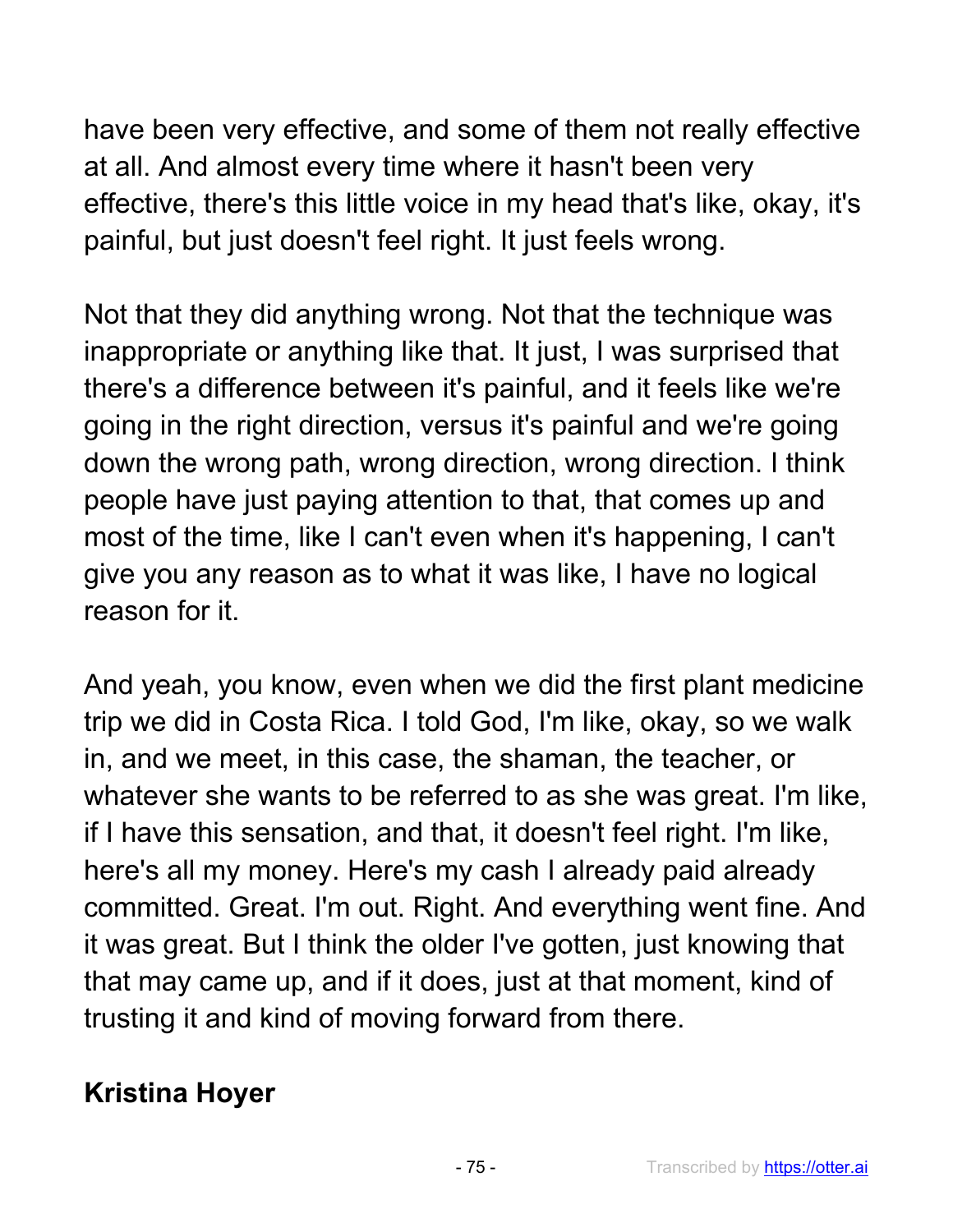Yeah, it's, I've heard this said a bunch of times that like, once you get to where you're like, at, like, You're like an old, weathered, been on the planet for a long time. Then you just stop caring, right? And you start doing things that just like really, like, if it doesn't feel good for you, you just leave like unapologetically. And I say this to people.

I'm like, my goal is to do that way before at like, Wait, yeah, like, I really like to do that. Like, yesterday, or like we like, you know, before my 30th birthday, or like, you know, move into that mentality earlier because, like, you were stepping into a space of like, man, like, when you go on a plant medicine trip with like, a, like a guide, or a shaman or a teacher, like that has to feel good. It has to in a peaceful doing it with Oh, yeah. Same with like any, any of these, like practitioners or people that are like really helping, same idea. Same idea. So it's like, if, if you don't feel good, like, worry about you, like worry about you.

And like, you can always articulate it out of love and intention. But like these people are putting their their energy and time and intention into your healing process. So if you're going to cultivate a team around you to help you heal, whether it's mentally, physically, emotionally, spiritually, like the people you choose to be on your team needs to be carefully cultivated. And that inner voice is going to guide like so much like, I've had so many moments where I literally have met somebody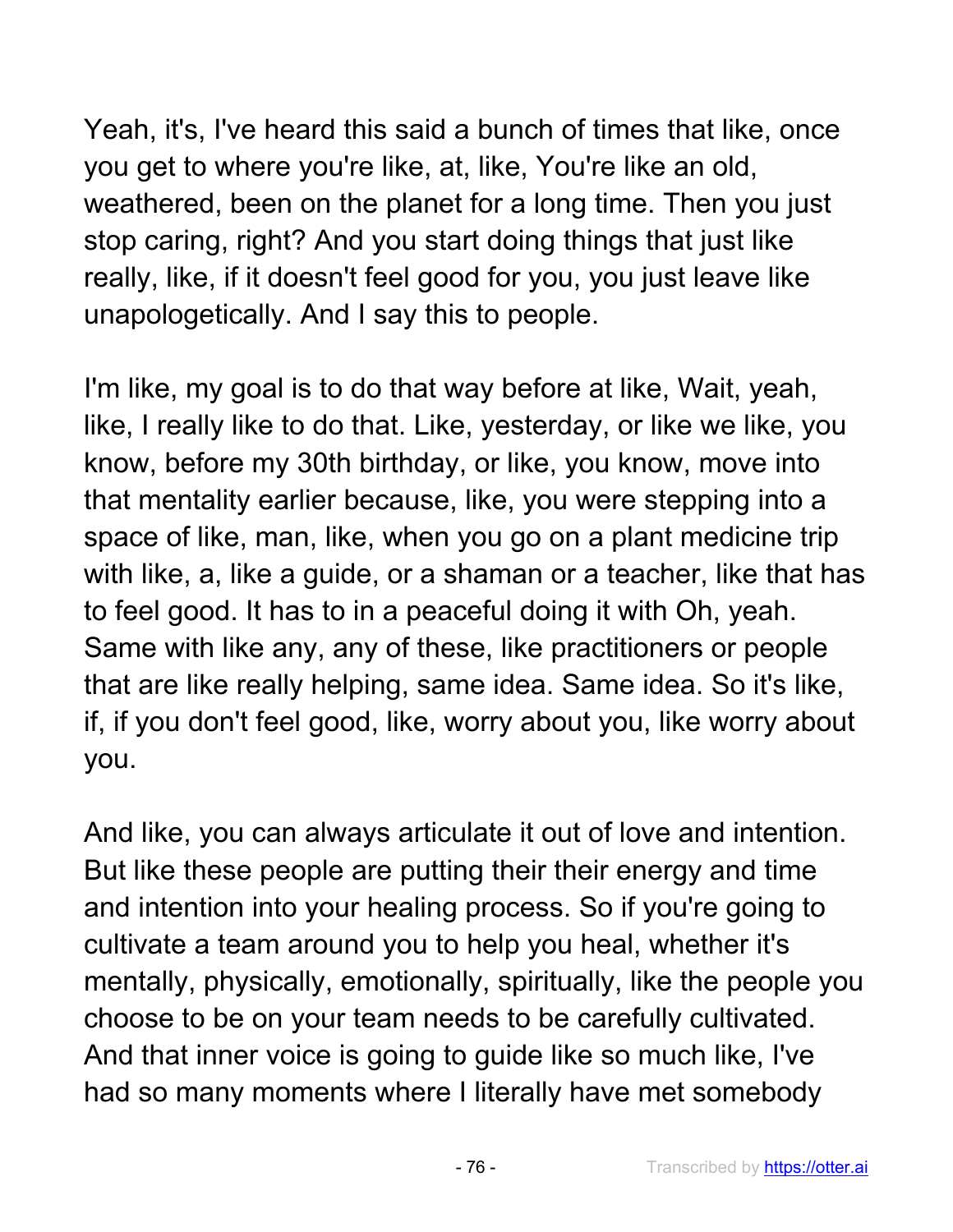and been like, Oh, just kidding. I love my money. And I will see you again. Yeah.

## **Dr. Mike T Nelson**

Yeah, that's one of those lessons. I wish someone would have told me a lot earlier in life, too. You know, so because I always thought that I had to justify it logically, you know, and a lot of times, it's just the sensation. You can have a Malcolm Gladwell wrote about it in the book, blink, you know, like how you, you're making these like split second decisions.

And sometimes they're right, and sometimes they're wrong, but then you always look at what is the risk reward. If I step away now, I'm probably not gonna get any reward, but I've minimized all downside, right? So like, one of my philosophies is, can I I'm okay, taking a potential exponential reward that is uncertain, as long as the risk is minimized, right? As long as I minimize the downside to what I believe in that situation is going to be the lowest, then whatever happens happens, worst case, nothing will happen. Right? And that's okay.

Right, versus some things have a potential very high reward and very high risk that's involved in them, too. Which I think that takes a lot more time and careful decision at that point, right. Because, like, even when we're doing Ayahuasca ceremony, I remember afterwards thinking, wow, that went well. wasn't easy. People had very different experiences that I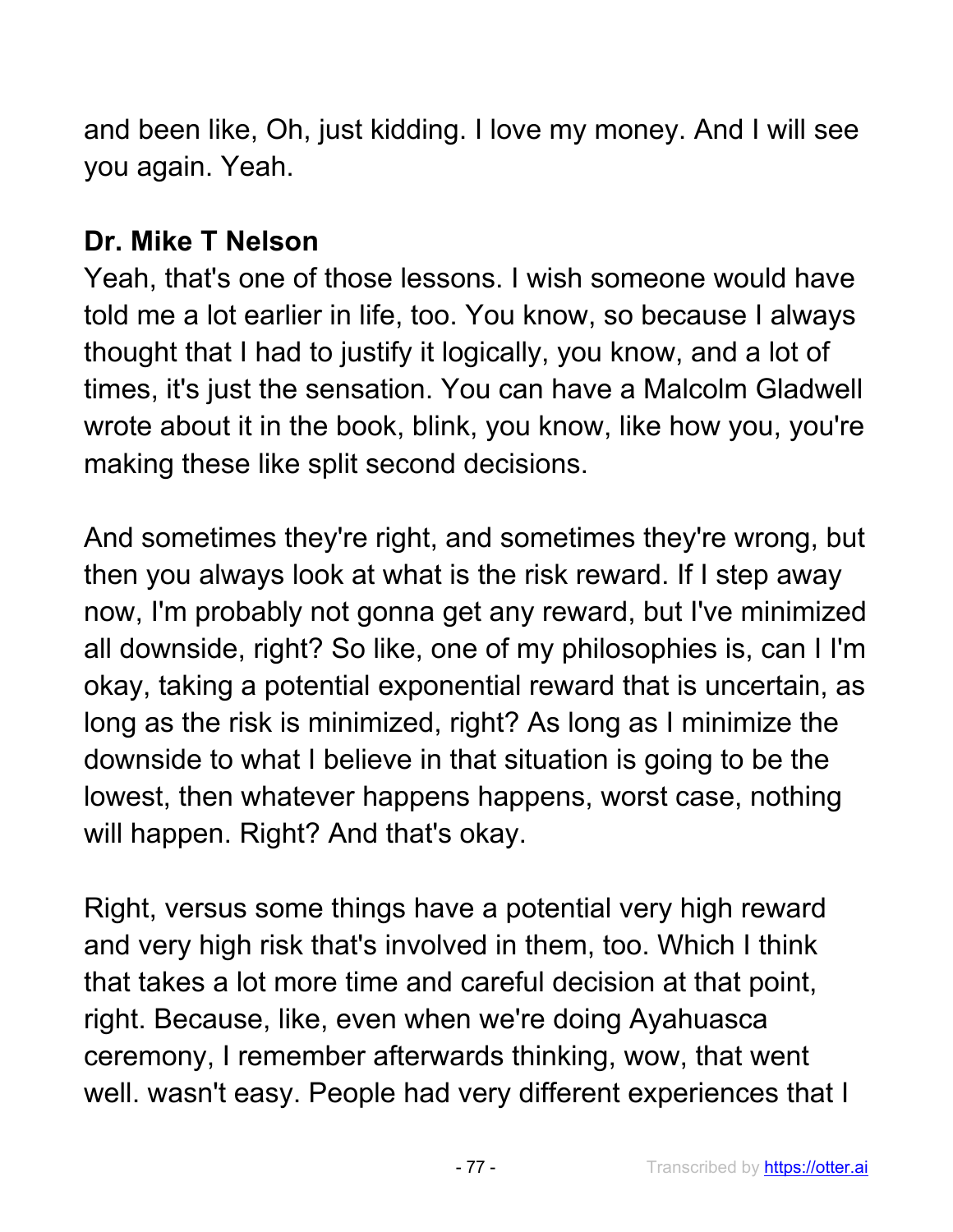got to see, my experience was super late. But I'm like, Holy shit, I could see how that could go sideways, like so many different ways. You know, so many ways. Yeah. Yeah. S

o I think trusting that, that that person and the experience and the people you've done it with and we were lucky, we wanted people who had done it before in the same place and you know, that kind of stuff. And there are people who are very, you know, discerning so in a lot of that you're kind of leaning on, you know, other people's experience to combine with you know, what do you think your your intuition is also?

#### **Kristina Hoyer**

Yeah, it's that social trust for sure. And the I love that book, blink by Malcolm Gladwell. That's still one of my favorites by him, by far, so good and just so well written, I feel like very digestible, like to all education levels and all exposure levels. But my version of that what you were talking about is like, what's the absolute worst case scenario? Like, what is the in it?

If that absolute worst case scenario happens, is that an acceptable level of risk for you? Right? And like, I play that game all the time with people like It's like in with myself, right? Where it's like, if you're having a moment of like, you're really stressing about this social situation, or this investment, or this appointment, or this, whatever, what's the absolute worst thing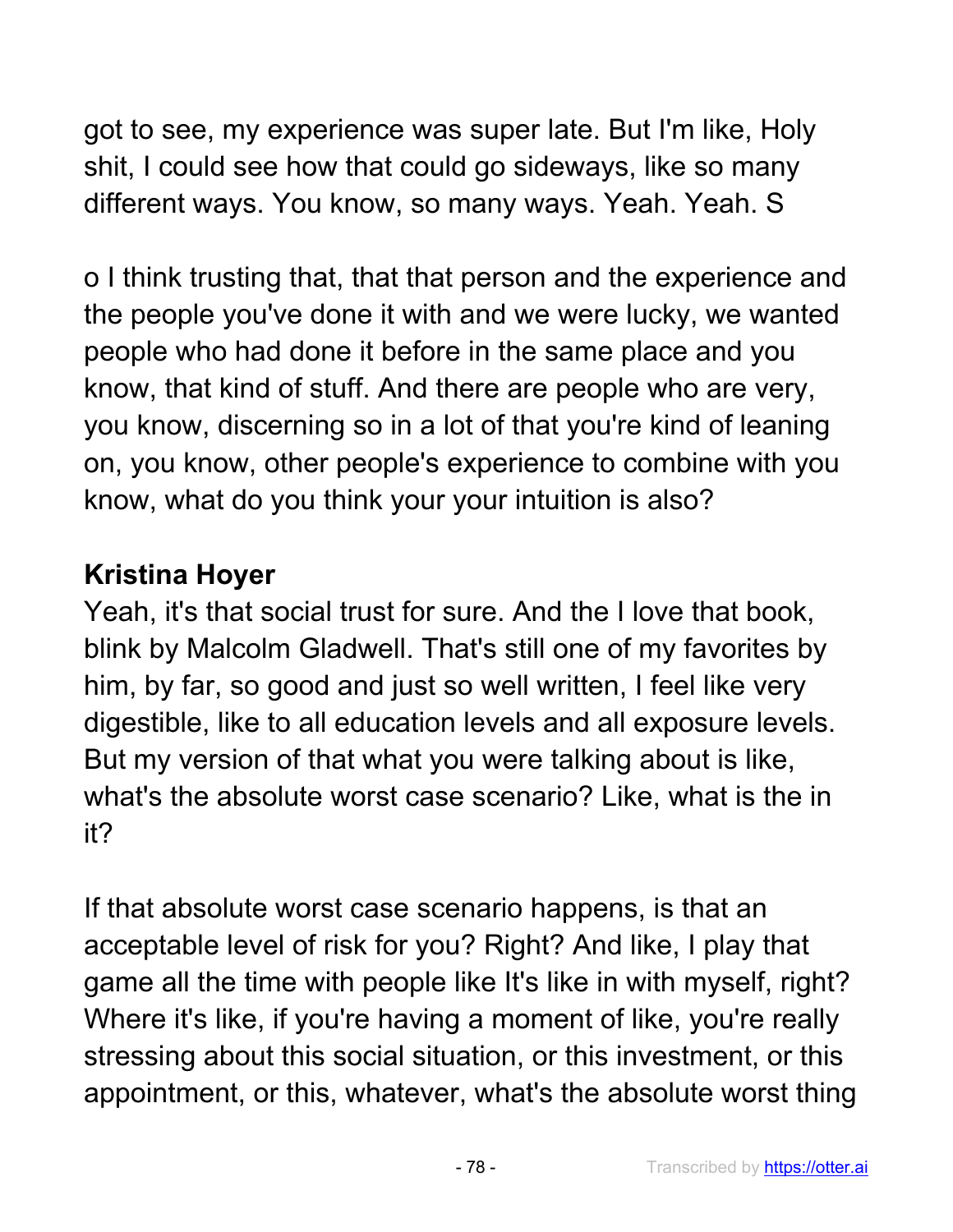that could happen? And most of the time, it's like something that is so so tolerable when it comes to the wrist.

But it's like our brain is like, on loop trying to like find all these things that could potentially be wrong and isn't finding anything. So it's just like, winding you up, like, give yourself an actual baseline, like, what is the worst worst, worst thing that could happen to from this decision that you're so stressed about? And if you can accept that risks, then you should just let it go? Because you're gonna be okay.

#### **Dr. Mike T Nelson**

Yeah, yeah. And I even found myself we went, I went to a conference this past weekend here in the cities. And it was great. I knew a lot of the speakers and everyone and it was awesome. But I, I also realized, like, going there, and for some reason i, because of the pandemic and being home and not speaking as much.

The weird part is, like, if I'm speaking at a conference, like, it doesn't bother me. But if I'm attending, I realized that it's walking into the threshold of a whole bunch of people that I don't necessarily know. Yeah, it's almost like a weird, irrational thing, especially being a lot more introverted. That, again, I had to kind of walk myself through what's the worst part, no one's gonna come after me. Nobody even knows who I am here. Like, there's nothing bad that's going to happen here. It's this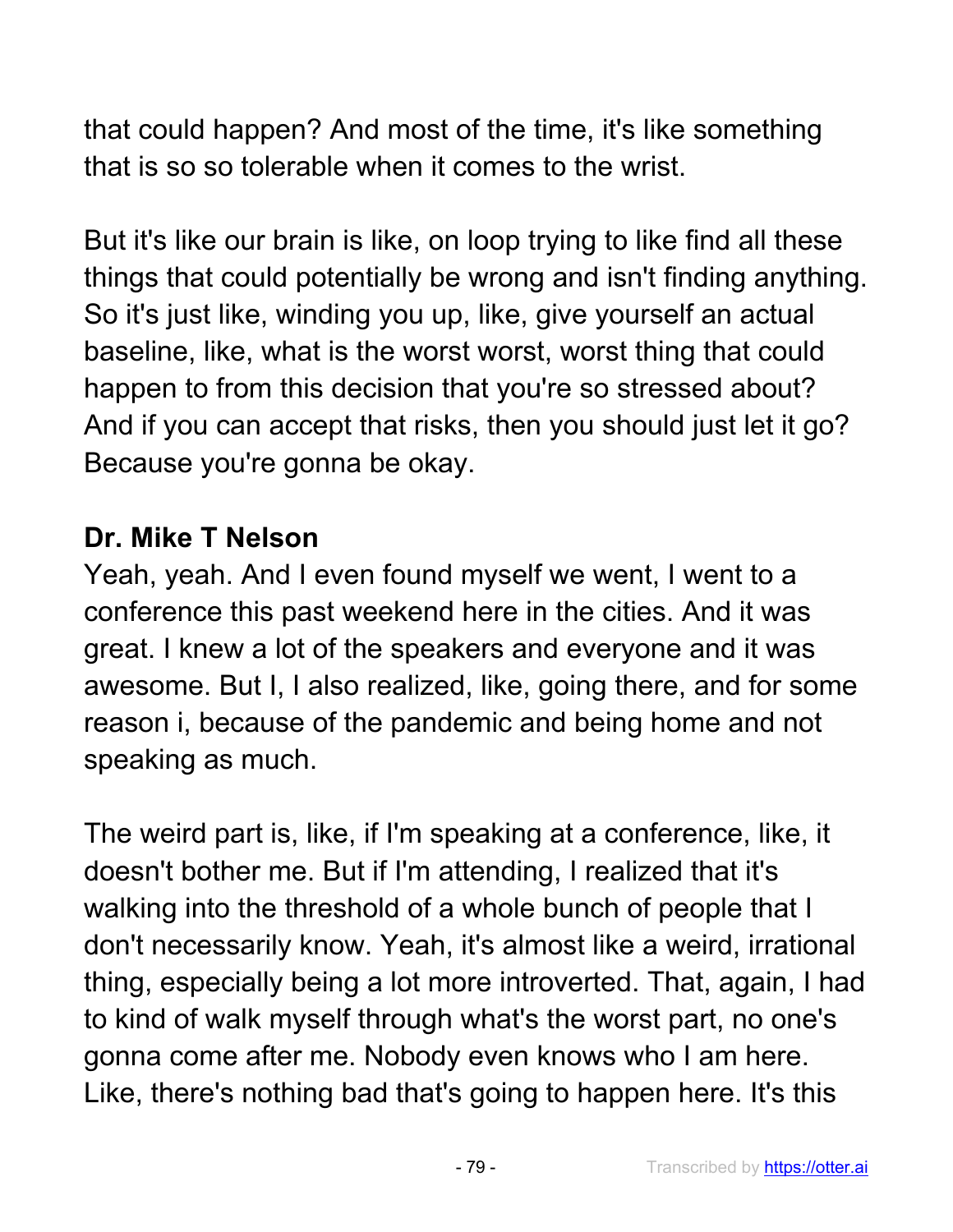irrational fear of just being around a bunch of people again. And then once you get kind of through that day, everything was fine.

And it was it was great. Yeah, no, but I also realized, I'm like, Oh, I used to have this like years ago, like the first conference, I went to, like, I was so nervous, I didn't want to be there. I felt like it was out of place. I threw up in the bathroom three times the first day because I was so like, distraught about the whole thing. And I realized that part of it was from that, but I had so many reps of doing it over the course of years, it got easier. And now having that gap that space from not having done it for a while, it's like you kind of almost go go back to kind of like the first anchoring thing, you know, and you're like, Oh,

# **Kristina Hoyer**

I remember this in a far off distant past. Yeah. Wow. Yeah, it's crazy. How much the that like gap in our timeline of 2020, like created so much of like, this new weird social dynamic for a lot of people like, even for I feel like extroverts. It's like, a whole different dynamic to like, go back out into the world after like a whole year of not in the, you know, so I can't even imagine for full introverts because I'm only partially introverted. Okay. Yeah, I like have to recharge with alone time. And then I'm like, back into the world. So I don't know, how am I, I'm sure it would be a struggle. Like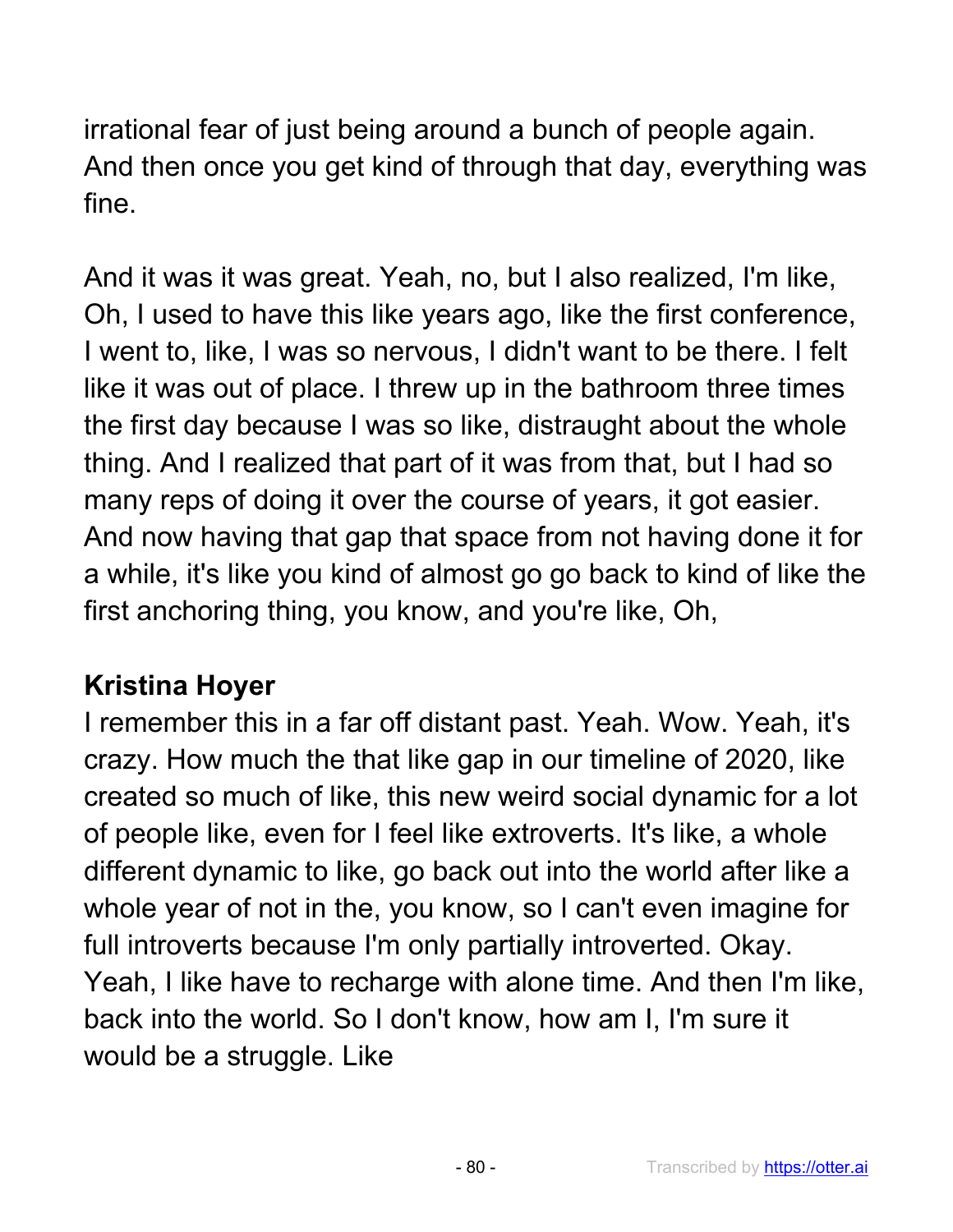# **Dr. Mike T Nelson**

it. It's also fascinating and different for different people you would not expect, like I remember listening to Rob Zombie gave an interview, and it was on Joe Rogan, or what it was on. And they asked him, like, you know, well, this must be, you know, great. Like, you know, you're performing in front of 1000s of people, you've been doing this, you know, for decades, like you must not get nervous before performances.

And he's like, Nam, he's like, you get you get a little nervous, but it's manageable. And it's great. But he's like, I'm a huge introvert. Like, I don't even like this interview makes me feel uncomfortable. Wow. And he's like, why don't you perform in front of like, 1000s of people he's like, but when I'm doing that he's like, it doesn't feel like they're all individuals. It's just like one thing. And I've done it so many times, I'm just used to it, but like, to be in a small room with just a handful people is like, I feel much more uncomfortable about that.

Which to me was crazy, because you would think that someone who's performing and been doing it at a high level for many years, and for so many people at that level, that one on one would be nothing. And it was it was the inverse. Wow. Most like, some of the military people I've known who have been in there at a high level, come back and they're like going to the grocery store freak me the fuck out. Like the grocery store. But then you think about like, what their training was and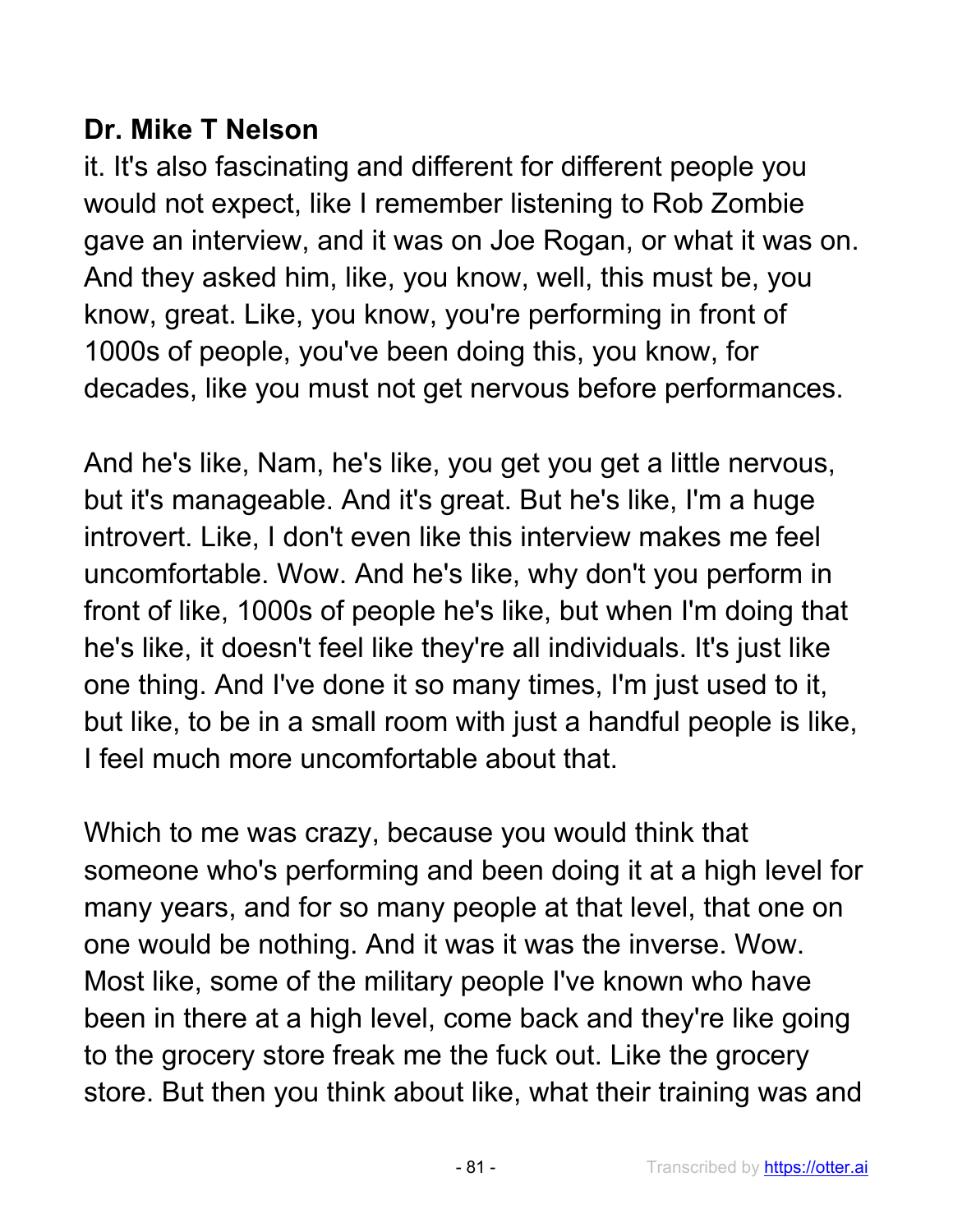what their level was. It's completely 180 degrees different from what they were so trained and had done for rep after rep after rep after rep and then just all of a sudden get dropped out of that into a different environment. You know, for us, it's it's sometimes always interesting how we can be the inverse of what we would expect it to be.

# **Kristina Hoyer**

Yeah, I It's funny you mentioned the car Oh, sorry, sorry, because it was it's that always

#### **Dr. Mike T Nelson**

seems to be one that comes up with people that don't know what it is. But it's

## **Kristina Hoyer**

so weird. I had never had an issue with it until and it's I think that the the really interesting part for for that I've observed with myself and with some of my friends who are veterans is that it doesn't really like unfold for you until it's like year two out of the service, right? Like your one year kind of like, free lunch. Right? Like, I can take vacation if I want to whenever

## **Dr. Mike T Nelson**

my socks? Yeah, exactly,

## **Kristina Hoyer**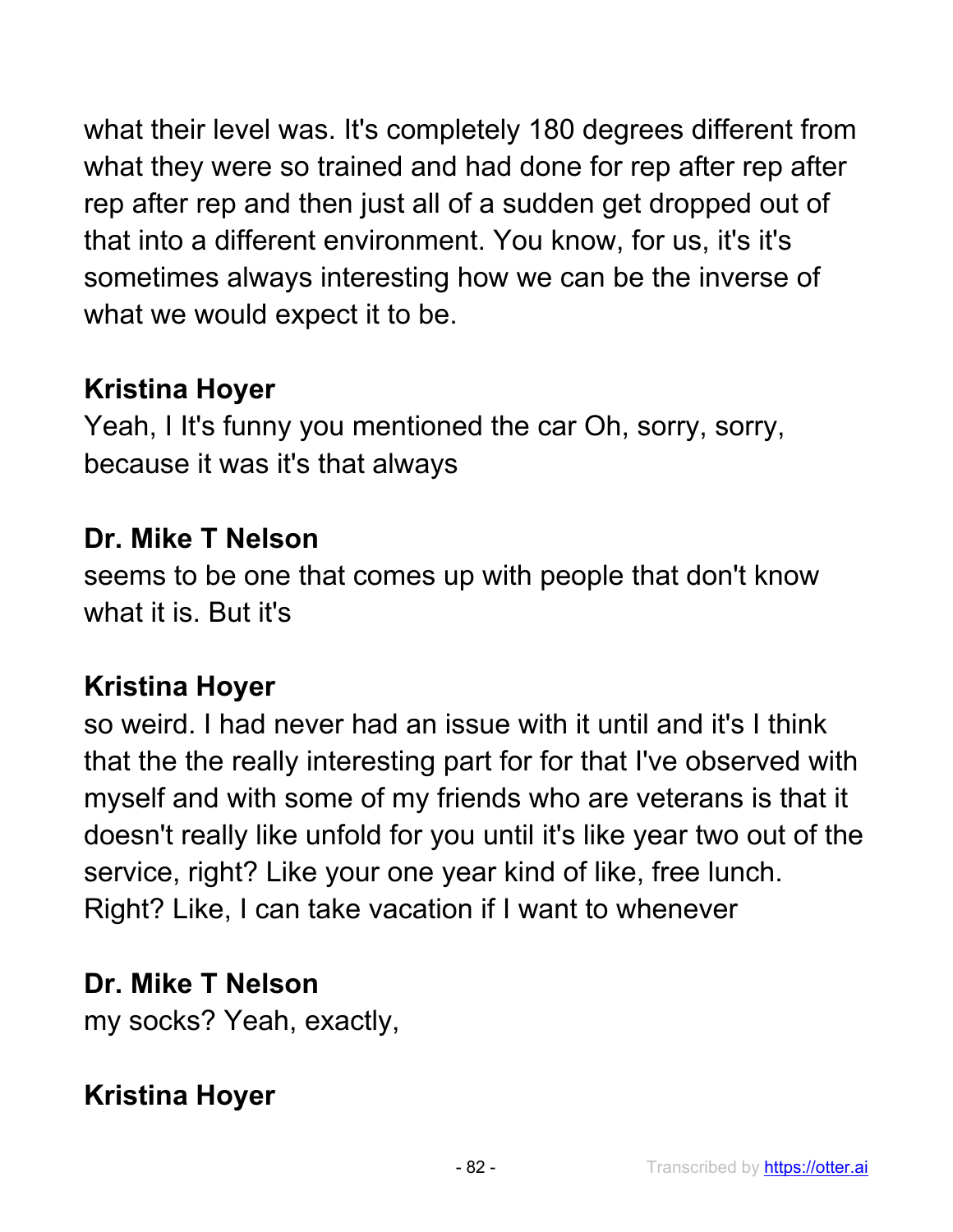yeah, I can put my clothes in my drawer, however I want. Um, and you kind of like, you know, pick apart what parts of it you want to keep and what parts what you want to get rid of. And then like year two, it's like the your, your mental side starts to kind of like the walls start to come down a little bit. And then you get to kind of see like, okay, like, what parts of this building need, like repair and care and attention.

And I remember, like being at a grocery store, I literally remember standing in the aisle and being like, I think I'm about to have a panic attack. I was so interesting, because I had never experienced one before. And this was also I think, like, not in the middle of the pandemic, but like towards the end of it. And so people are super weird. And there's like all this, like, weird rules that I'm supposed to follow that I have no idea what I'm supposed to do. And I remember texting my friend and being like, I think I'm about to have a pair attack. And they were like, if you have something cold, put cold, put cold on your wrist. It can help like mitigate the intensity of it until you can get somewhere like safe, like back to your car.

And I thought it was just like the like hindsight right after the whole experience of it, which was terrible and terrifying. I can't imagine what it's like for individuals to go through them regularly. But it's really interesting, like how the civilian world has these, almost like this mundane level of stress to it, or this mundane, like habitual patterns of things that seem to have,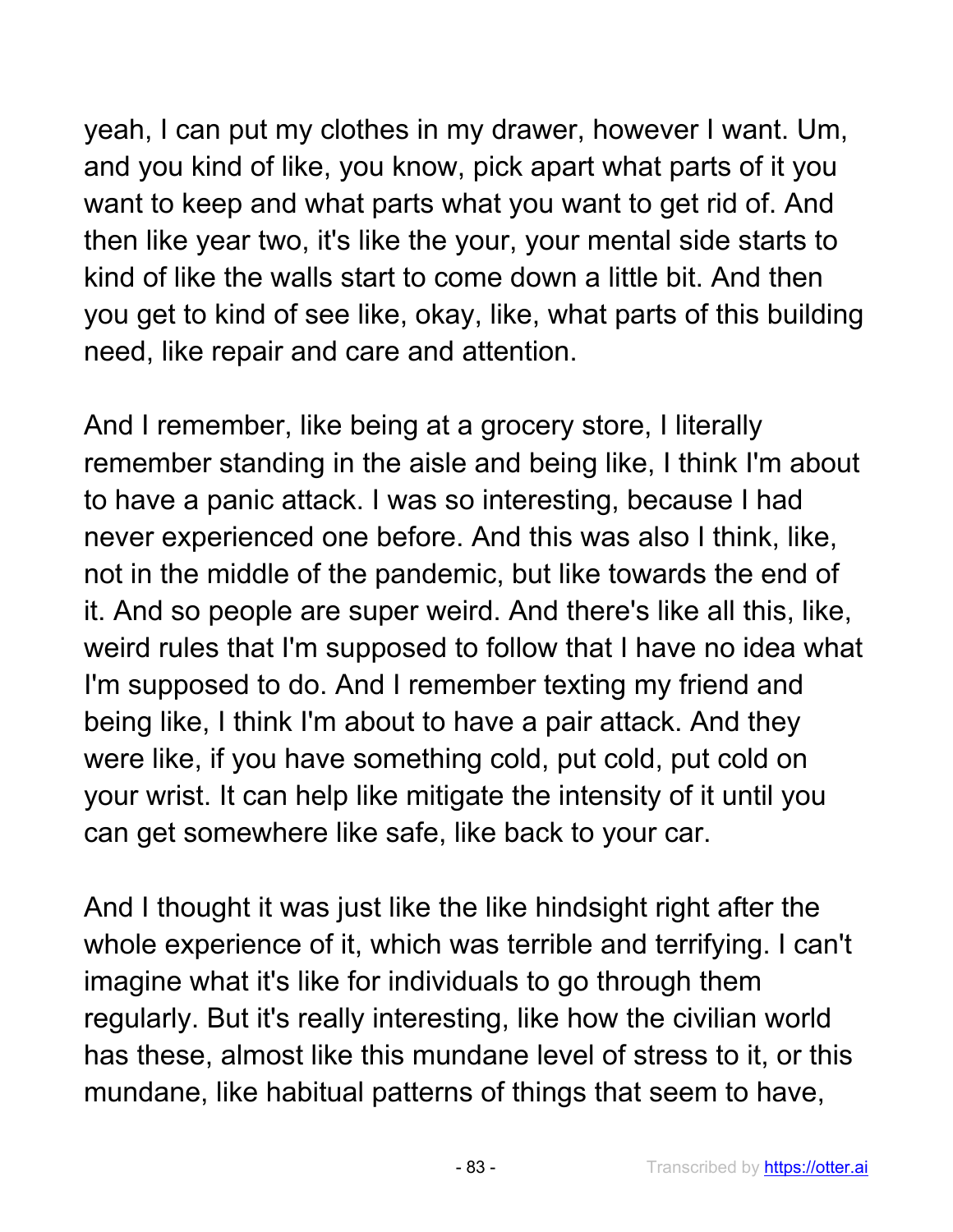like this weird social rules and structures that are not like as clearly identified as, like, when you're in the military, it's like, everything's pretty clearly identified and you like pretty clearly know the rules of like, what you need to follow and what you're supposed to do. And and like, that's so known, and then you like move into the civilian sector. And there's like, all these invisible rules that apply to the mundane life. And you're just like, what is happening? I think that's like,

## **Dr. Mike T Nelson**

that's, like Xaro world, what happened?

# **Kristina Hoyer**

What a weird world we're living in, and like, how, why does this feel more almost more stressful than like, the world I was living in? That was like, designed to be stressful. And I think it's almost like, it's like this decompression effect where you're so used to this, like compressive very linear, like intentionally pretty stressful environment. And then you get to that like decompression space, like on near to where there's like, Okay, now I'm trying to figure out like, what are the rules around here? And like, do I really like it here? And like, how can I make it more digestible and approachable for me? You know?

# **Dr. Mike T Nelson**

Yeah. Awesome. Well, thank you so much for all your time today. I know you have to run we really appreciate it. And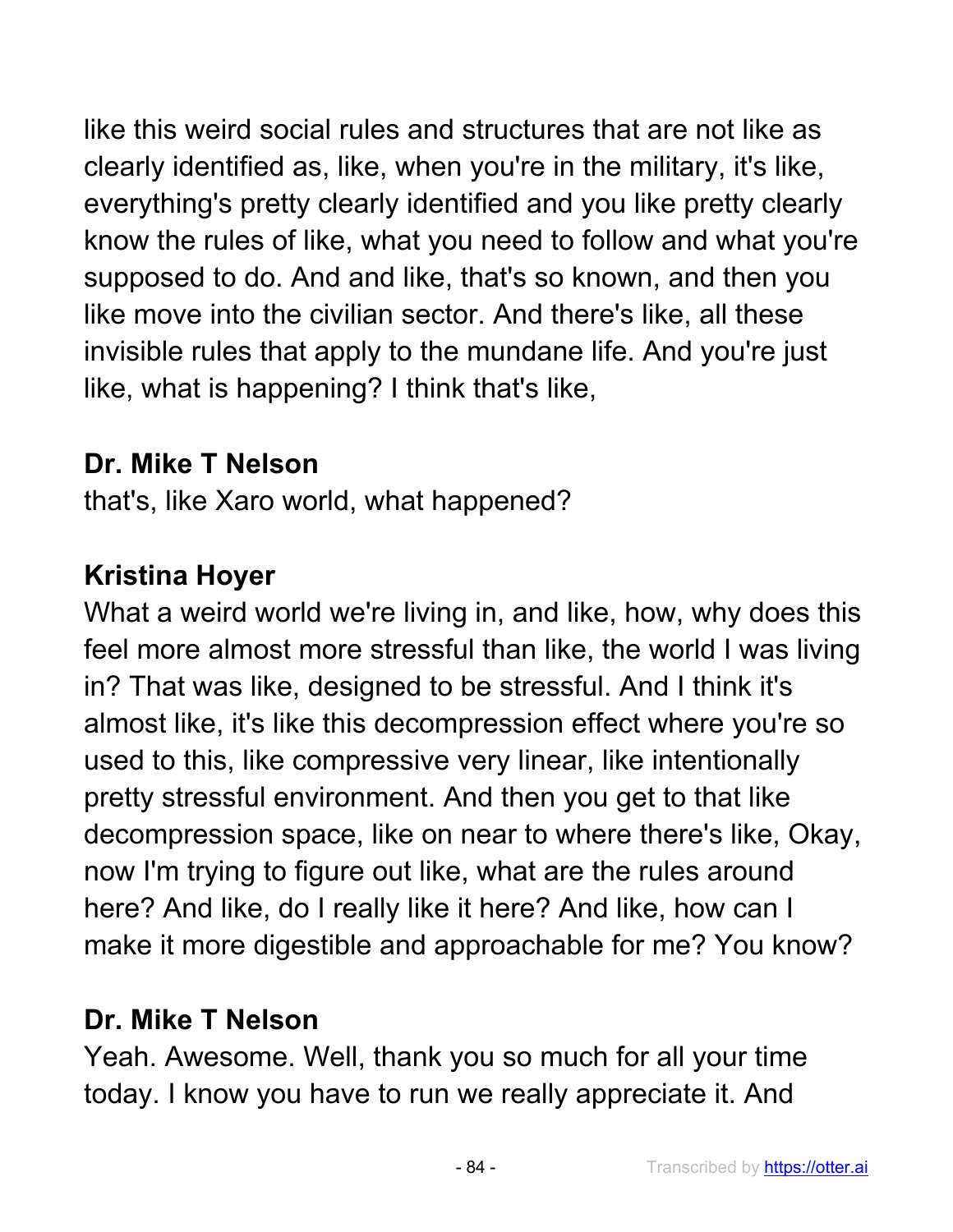where can people find more about you if you want to be found? coming by,

# **Kristina Hoyer**

um, thank you also for having me. It's an absolute pleasure. And I'm always like, so stoked when I got the invite. So I just love having conversations with you anyways, I can be found at Christina, holier collective.com. That's Christina with a K. And whole your H O ye are collected.com. You can also find me at Christina Hoyer collective on Instagram. I don't really do a ton of other social medias because even though I'm a millennial, I'm not a big fan. So so you can find me or both of those, please, if you want to send me a DM I love like creating genuine, real conversation and community with people. And yeah, thank you again, Mike. It was an absolute pleasure as always,

## **Dr. Mike T Nelson**

yeah. And your Instagram has lots of really good information too. And I think people would really enjoy it. And especially if they're having a little bit more of a hard time or dealing with pain or the stressors that come up. We have lots of really good messages there that I think more and more people need to hear. And it's it's useful, but it's not all sunshine and rainbows either. But it's it's very real and useful, which I really appreciate it. So that's been super helpful. So thank you so much for all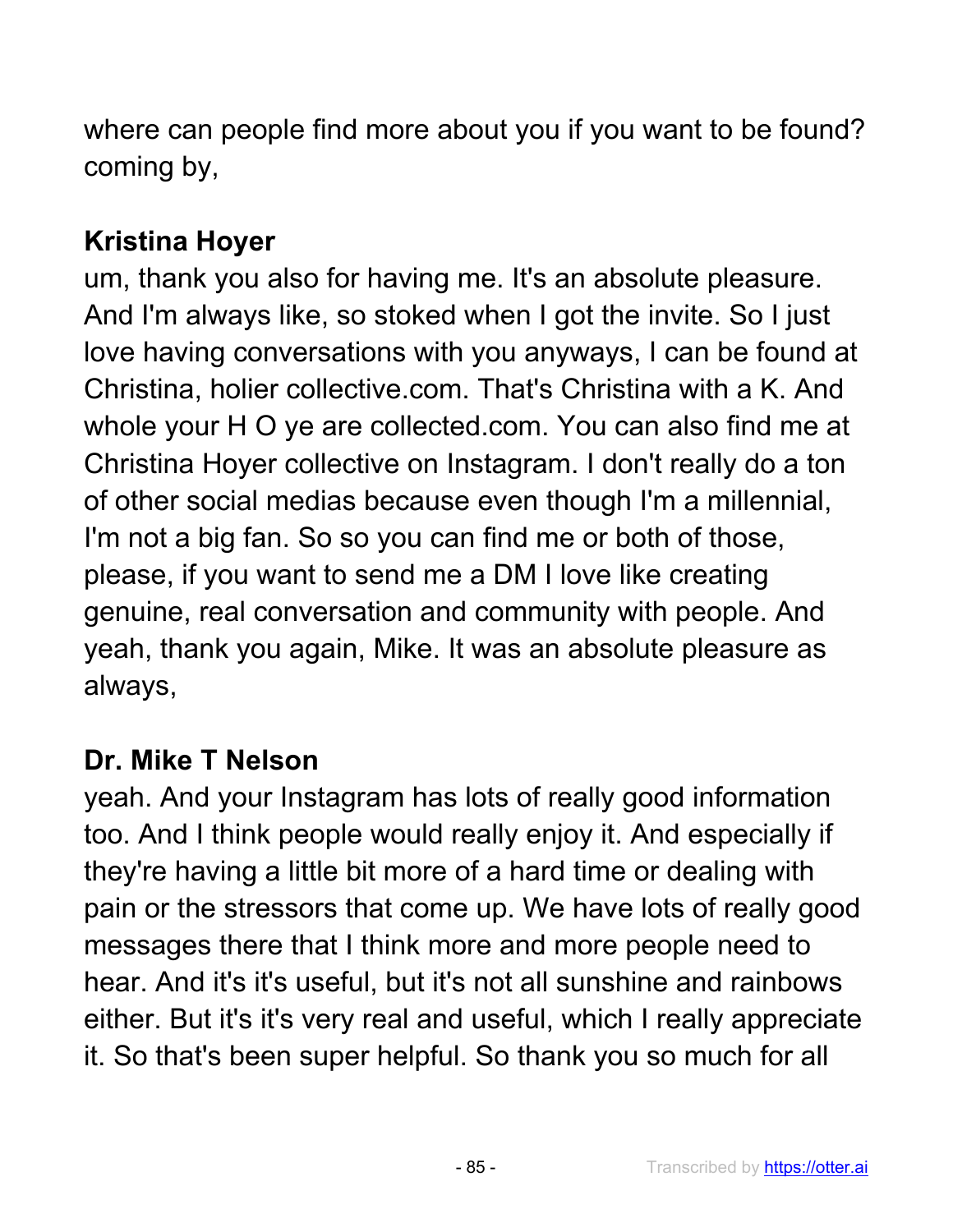your time. Really appreciate it. And we hope to see you again in person sometime soon.

# **Kristina Hoyer**

Yes, someday soon, hopefully. Cool.

#### **Dr. Mike T Nelson**

Yeah. Thank you. Hi. Thank you so much for listening to this podcast. Really, really appreciate it. Huge thanks to Christina Hoyer for taking time out to chat with her as always wonderful discussion, so I always enjoy our chats together. Big thank you to her for giving up her time to be a guest on the podcast.

Make sure to check her out on her website and especially on Instagram. You can find her on Instagram at Christina Hoyer collective. Hoyer is spelled H oh Y E R. So, this episode is brought to you by the physiologic flexibility certification. If you want to learn how to become more resilient, robust and anti fragile by using different interventions such as heat, cold changes in pH such as high intensity interval training, long slow distance training, breathing techniques such as Wim Hof technique, super ventilation, breath holds, ketones, carbohydrates and more.

Check out physiologicflexibility.com. For all the information. There'll be a place there where you can add your name to the waitlist for the next time that it is open. If you want the general